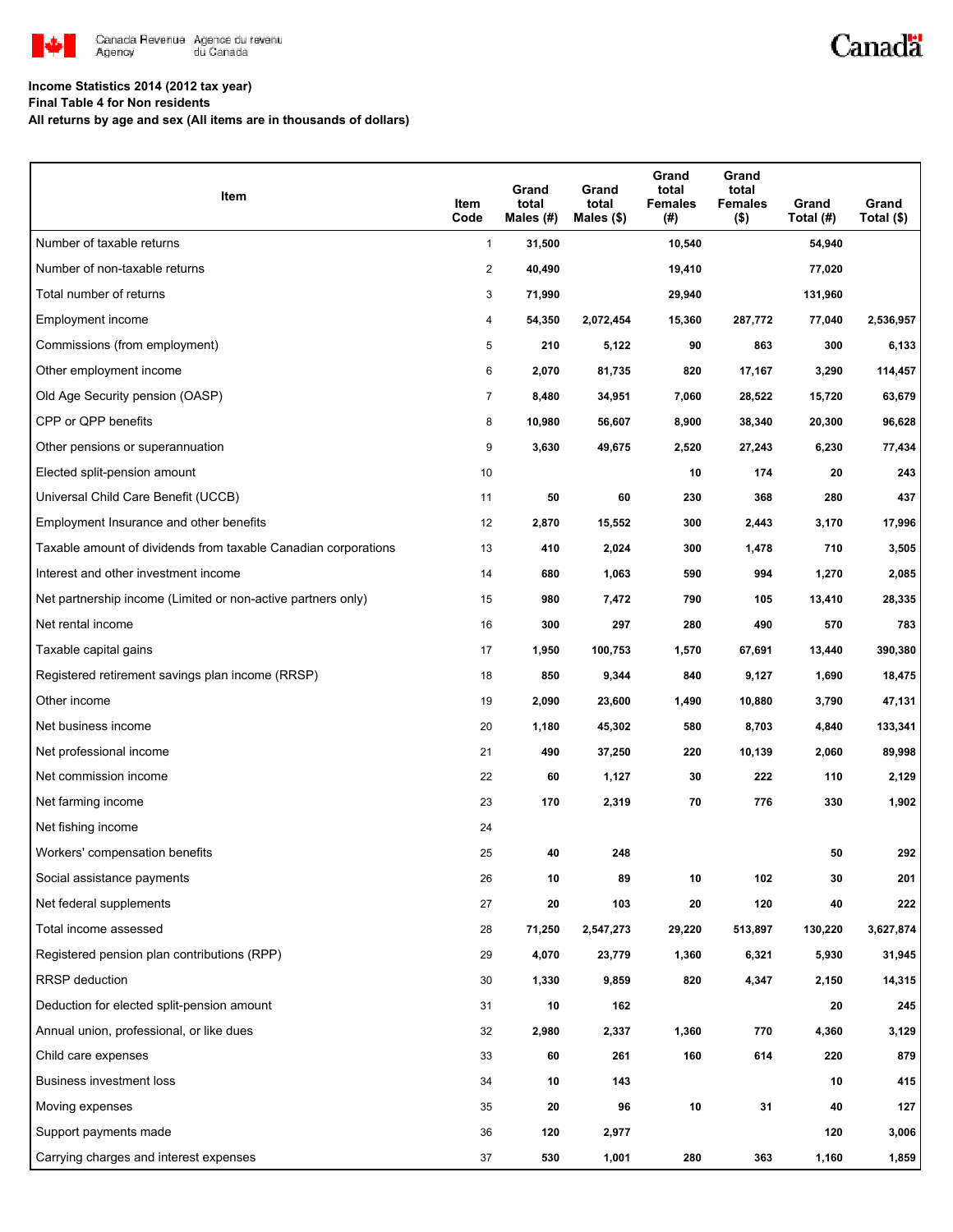

# Canadä

### **Income Statistics 2014 (2012 tax year)**

**Final Table 4 for Non residents**

**All returns by age and sex (All items are in thousands of dollars)**

| Item                                                                                           | Item<br>Code | Grand<br>total<br>Males (#) | Grand<br>total<br>Males $($)$ | Grand<br>total<br><b>Females</b><br>(#) | Grand<br>total<br><b>Females</b><br>$($ \$) | Grand<br>Total (#) | Grand<br>Total $($)$ |
|------------------------------------------------------------------------------------------------|--------------|-----------------------------|-------------------------------|-----------------------------------------|---------------------------------------------|--------------------|----------------------|
| Deductions for CPP/QPP contributions on self-employment and other<br>earnings                  | 38           | 50                          | 55                            | 60                                      | 28                                          | 110                | 86                   |
| Deductions for provincial parental insurance plan (PPIP) premiums on<br>self-employment income | 39           |                             |                               |                                         |                                             |                    |                      |
| Exploration and development expenses                                                           | 40           | 70                          | 1,163                         | 20                                      | 159                                         | 8,940              | 29,994               |
| Other employment expenses                                                                      | 41           | 410                         | 1,597                         | 170                                     | 558                                         | 600                | 2,269                |
| Clergy residence deduction                                                                     | 42           | 30                          | 348                           |                                         |                                             | 40                 | 436                  |
| Other deductions                                                                               | 43           | 1,630                       | 120,419                       | 390                                     | 20,894                                      | 2,500              | 158,789              |
| Total deductions before adjustments                                                            | 44           | 8,790                       | 164,208                       | 3,250                                   | 34,293                                      | 22,250             | 247,565              |
| Social benefits repayment                                                                      | 45           | 50                          | 95                            | 20                                      | 28                                          | 70                 | 123                  |
| Net income after adjustments                                                                   | 46           | 69,440                      | 2,396,679                     | 28,000                                  | 484,142                                     | 115,440            | 3,443,929            |
| Canadian Forces personnel and police deduction                                                 | 47           | 20                          | 259                           |                                         |                                             | 20                 | 260                  |
| Security options deductions                                                                    | 48           | 430                         | 38,785                        | 70                                      | 11,320                                      | 530                | 51,890               |
| Other payments deductions                                                                      | 49           | 70                          | 440                           | 40                                      | 266                                         | 120                | 715                  |
| Non-capital losses of other years                                                              | 50           | 110                         | 1,562                         | 60                                      | 109                                         | 520                | 4,562                |
| Net capital losses of other years                                                              | 51           | 210                         | 1,904                         | 120                                     | 748                                         | 460                | 3,106                |
| Capital gains deduction                                                                        | 52           |                             |                               |                                         |                                             |                    |                      |
| Northern residents deductions                                                                  | 53           | 70                          | 118                           | 20                                      | 37                                          | 80                 | 155                  |
| Additional deductions                                                                          | 54           | 14,250                      | 197,791                       | 6,220                                   | 51,434                                      | 23,270             | 308,424              |
| Farming/fishing losses of prior years                                                          | 55           | 20                          | 358                           |                                         |                                             | 40                 | 611                  |
| Total deductions from net income                                                               | 56           | 15,100                      | 241,261                       | 6,500                                   | 64,051                                      | 24,930             | 369,771              |
| Taxable income assessed                                                                        | 57           | 58,220                      | 2,161,364                     | 23,160                                  | 421,567                                     | 96,890             | 3,082,110            |
| Basic personal amount                                                                          | 58           | 48,210                      | 521,654                       | 17,400                                  | 188,192                                     | 67,000             | 724,910              |
| Age amount                                                                                     | 59           | 10,290                      | 67,145                        | 8,360                                   | 55,399                                      | 19,140             | 125,764              |
| Spouse or common-law partner amount                                                            | 60           | 27,500                      | 287,586                       | 1,090                                   | 9,220                                       | 28,630             | 297,290              |
| Amount for eligible dependant                                                                  | 61           | 3,000                       | 32,480                        | 700                                     | 7,494                                       | 3,700              | 39,974               |
| Amount for children 17 and under                                                               | 62           | 2,450                       | 10,216                        | 680                                     | 2,664                                       | 3,150              | 12,970               |
| Amount for infirm dependants age 18 or older                                                   | 63           | 20                          | 133                           | 10                                      | 97                                          | 40                 | 253                  |
| CPP or QPP contributions through employment                                                    | 64           | 39,680                      | 34,122                        | 6,680                                   | 5,788                                       | 46,720             | 40,290               |
| CPP or QPP contributions on self-employment and other earnings                                 | 65           | 50                          | 55                            | 60                                      | 28                                          | 110                | 86                   |
| Employment Insurance premiums                                                                  | 66           | 40,600                      | 14,885                        | 6,910                                   | 2,376                                       | 47,910             | 17,422               |
| PPIP premiums paid                                                                             | 67           | 20                          | 5                             | 20                                      | 4                                           | 40                 | 9                    |
| PPIP premiums payable on employment income                                                     | 68           |                             |                               |                                         |                                             | 10                 | 4                    |
| PPIP premiums payable on self-employment income                                                | 69           |                             |                               |                                         |                                             |                    |                      |
| Volunteer firefighters' amount                                                                 | 70           |                             |                               |                                         |                                             |                    |                      |
| Canada employment amount                                                                       | 71           | 35,870                      | 39,054                        | 6,240                                   | 6,699                                       | 42,610             | 46,293               |
| Public transit amount                                                                          | 72           | 600                         | 350                           | 470                                     | 247                                         | 1,070              | 597                  |
| Children's fitness amount                                                                      | 73           | 270                         | 163                           | 110                                     | 65                                          | 390                | 229                  |
| Children's arts amount                                                                         | 74           | 140                         | 78                            | 60                                      | 29                                          | 200                | 107                  |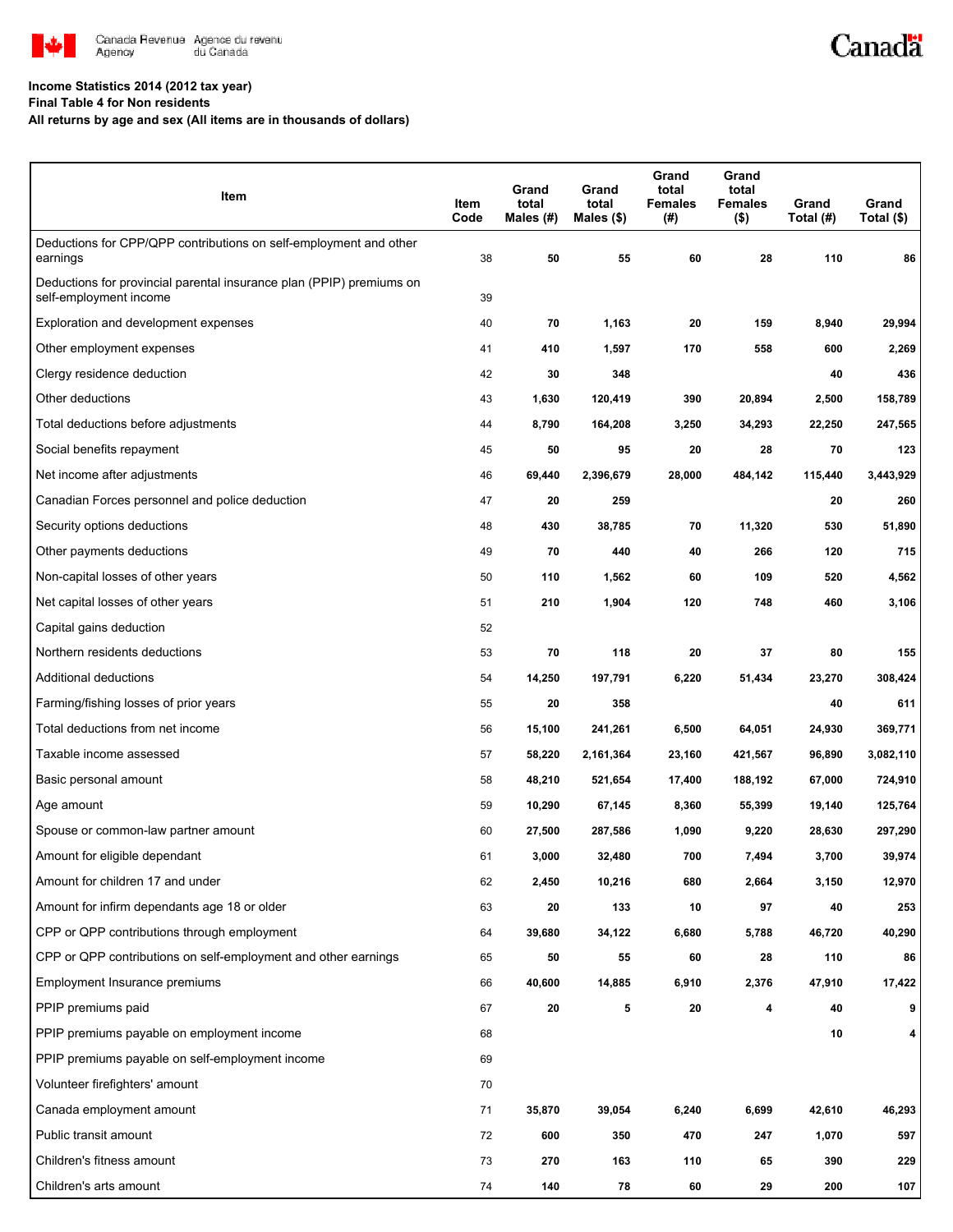

# Canadä

### **Income Statistics 2014 (2012 tax year)**

**Final Table 4 for Non residents**

**All returns by age and sex (All items are in thousands of dollars)**

| Item                                                              | Item<br>Code | Grand<br>total<br>Males (#) | Grand<br>total<br>Males (\$) | Grand<br>total<br><b>Females</b><br>(# ) | Grand<br>total<br><b>Females</b><br>$($ \$) | Grand<br>Total (#) | Grand<br>Total (\$) |
|-------------------------------------------------------------------|--------------|-----------------------------|------------------------------|------------------------------------------|---------------------------------------------|--------------------|---------------------|
| Home buyers' amount                                               | 75           |                             |                              |                                          |                                             | 10                 | 48                  |
| Pension income amount                                             | 76           | 3,710                       | 6,886                        | 2,560                                    | 4,771                                       | 6,350              | 11,804              |
| Caregiver amount                                                  | 77           | 30                          | 129                          | 20                                       | 114                                         | 50                 | 243                 |
| Disability amount                                                 | 78           | 170                         | 1,271                        | 130                                      | 965                                         | 300                | 2,236               |
| Disability amount transferred from a dependant                    | 79           | 30                          | 251                          |                                          |                                             | 30                 | 273                 |
| Interest paid on student loans                                    | 80           | 130                         | 102                          | 150                                      | 140                                         | 290                | 244                 |
| Tuition, education, and textbook amounts                          | 81           | 580                         | 4,754                        | 560                                      | 3,297                                       | 1,160              | 8,147               |
| Tuition, education, and textbook amounts transferred from a child | 82           | 130                         | 700                          | 50                                       | 244                                         | 180                | 944                 |
| Amounts transferred from spouse or common-law partner             | 83           | 880                         | 5,276                        | 530                                      | 3,028                                       | 1,430              | 8,368               |
| Medical expenses                                                  | 84           | 680                         | 2,883                        | 560                                      | 2,000                                       | 1,250              | 5,048               |
| Total tax credits on personal amounts                             | 85           | 55,490                      | 154,531                      | 19,510                                   | 43,937                                      | 76,830             | 201,535             |
| Allowable charitable donations and government gifts               | 86           | 1,830                       | 7,119                        | 950                                      | 1,242                                       | 3,580              | 9,473               |
| Eligible cultural and ecological gifts                            | 87           |                             |                              |                                          |                                             |                    |                     |
| Total tax credit on donations and gifts                           | 88           | 1,750                       | 1,992                        | 900                                      | 321                                         | 3,220              | 2,860               |
| Total federal non-refundable tax credits                          | 89           | 55,840                      | 156,524                      | 19,610                                   | 44,258                                      | 77,850             | 204,394             |
| Federal dividend tax credit                                       | 90           | 430                         | 269                          | 290                                      | 194                                         | 720                | 463                 |
| Overseas employment tax credit                                    | 91           |                             |                              |                                          |                                             |                    |                     |
| Minimum tax carryover                                             | 92           | 20                          | 60                           |                                          |                                             | 30                 | 75                  |
| Basic federal tax                                                 | 93           | 26,730                      | 368,446                      | 10,330                                   | 63,979                                      | 49,950             | 538,021             |
| Federal Foreign Tax Credit                                        | 94           | 410                         | 1,624                        | 290                                      | 725                                         | 710                | 2,390               |
| Federal Political contribution tax credit                         | 95           | 10                          | 3                            |                                          |                                             | 20                 | 5                   |
| <b>Investment Tax Credit</b>                                      | 96           |                             |                              |                                          |                                             | 20                 | 480                 |
| Labour-sponsored funds tax credit                                 | 97           |                             |                              |                                          |                                             |                    |                     |
| Alternative minimum tax payable                                   | 98           |                             |                              |                                          |                                             | 30                 | 82                  |
| Net federal tax                                                   | 99           | 26,630                      | 388,811                      | 10,250                                   | 72,451                                      | 49,780             | 595,848             |
| CPP contributions on self-employment                              | 100          | 50                          | 107                          | 60                                       | 57                                          | 110                | 169                 |
| Social Benefits repayment                                         | 101          | 50                          | 95                           | 20                                       | 28                                          | 70                 | 123                 |
| <b>Net Provincial Tax</b>                                         | 102          | 19,960                      | 142,390                      | 3,620                                    | 14,647                                      | 27,430             | 174,664             |
| Total tax payable                                                 | 103          | 31,500                      | 531,404                      | 10,540                                   | 87,183                                      | 54,940             | 770,805             |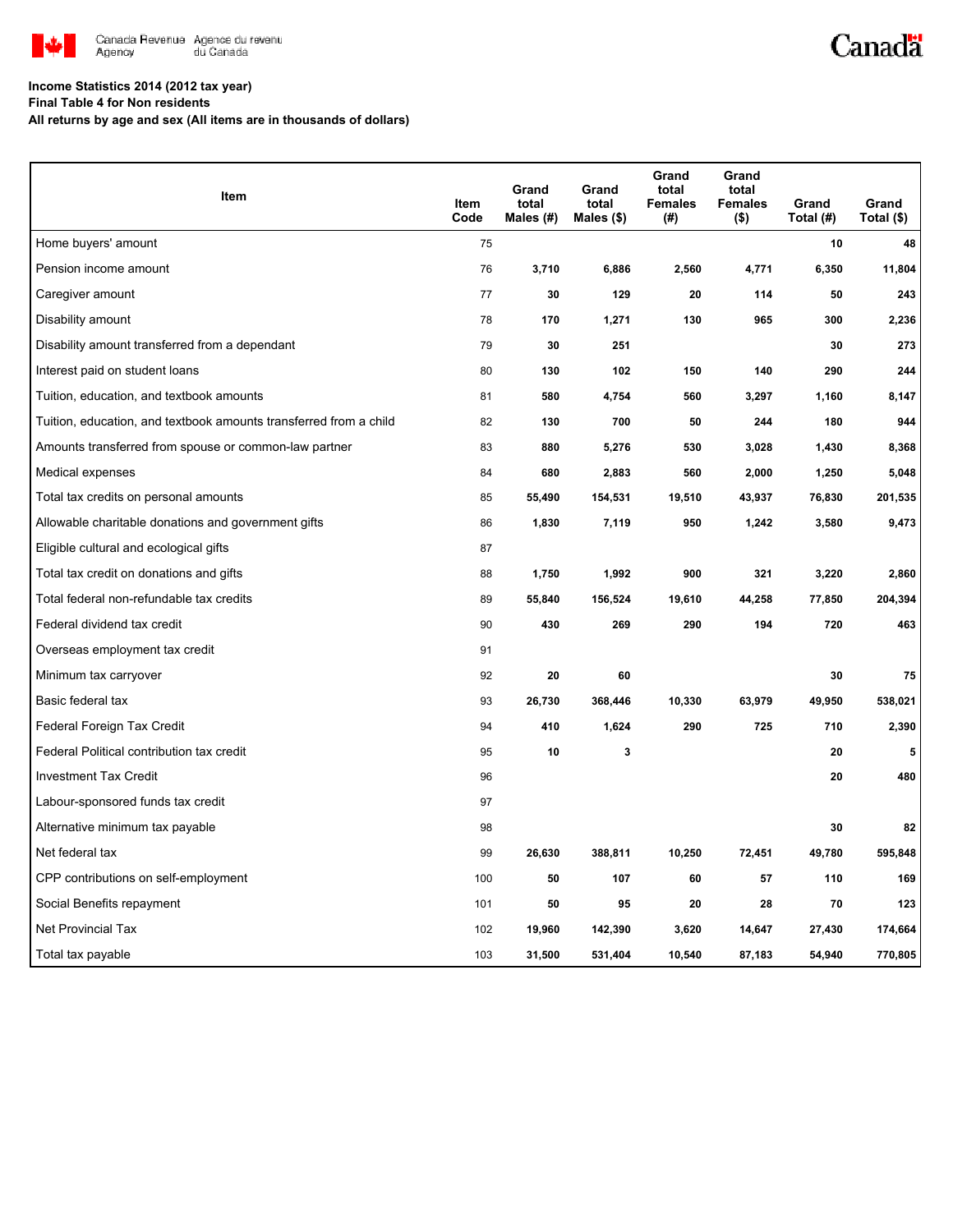| Item                                                                                           | Item<br>Code            | Age<br>group:<br>under 20<br>Males (#) | Age<br>group:<br>under 20<br>Males (\$) | Age<br>group:<br>under 20<br><b>Females</b><br>(# ) | Age<br>group:<br>under 20<br><b>Females</b><br>$($ \$) | Age<br>group:<br>under 20<br>total $(H)$ | Age<br>group:<br>under 20<br>total $($ \$) |
|------------------------------------------------------------------------------------------------|-------------------------|----------------------------------------|-----------------------------------------|-----------------------------------------------------|--------------------------------------------------------|------------------------------------------|--------------------------------------------|
| Number of taxable returns                                                                      | $\mathbf{1}$            | 90                                     |                                         | 40                                                  |                                                        | 160                                      |                                            |
| Number of non-taxable returns                                                                  | $\overline{\mathbf{c}}$ | 280                                    |                                         | 250                                                 |                                                        | 590                                      |                                            |
| Total number of returns                                                                        | 3                       | 370                                    |                                         | 290                                                 |                                                        | 750                                      |                                            |
| Employment income                                                                              | 4                       | 340                                    | 2,617                                   | 260                                                 | 1,177                                                  | 630                                      | 3,883                                      |
| Commissions (from employment)                                                                  | 5                       |                                        |                                         |                                                     |                                                        |                                          |                                            |
| Other employment income                                                                        | 6                       |                                        |                                         |                                                     |                                                        |                                          |                                            |
| Old Age Security pension (OASP)                                                                | $\overline{7}$          |                                        |                                         |                                                     |                                                        |                                          |                                            |
| CPP or QPP benefits                                                                            | 8                       |                                        |                                         |                                                     |                                                        | 30                                       | 52                                         |
| Other pensions or superannuation                                                               | 9                       |                                        |                                         |                                                     |                                                        |                                          |                                            |
| Elected split-pension amount                                                                   | 10                      |                                        |                                         |                                                     |                                                        |                                          |                                            |
| Universal Child Care Benefit (UCCB)                                                            | 11                      |                                        |                                         |                                                     |                                                        |                                          |                                            |
| Employment Insurance and other benefits                                                        | 12                      |                                        |                                         |                                                     |                                                        |                                          |                                            |
| Taxable amount of dividends from taxable Canadian corporations                                 | 13                      |                                        |                                         |                                                     |                                                        |                                          |                                            |
| Interest and other investment income                                                           | 14                      |                                        |                                         |                                                     |                                                        |                                          |                                            |
| Net partnership income (Limited or non-active partners only)                                   | 15                      |                                        |                                         |                                                     |                                                        | 20                                       | -3                                         |
| Net rental income                                                                              | 16                      |                                        |                                         |                                                     |                                                        |                                          |                                            |
| Taxable capital gains                                                                          | 17                      |                                        |                                         |                                                     |                                                        |                                          |                                            |
| Registered retirement savings plan income (RRSP)                                               | 18                      |                                        |                                         |                                                     |                                                        |                                          |                                            |
| Other income                                                                                   | 19                      | 20                                     | 59                                      | 30                                                  | 126                                                    | 50                                       | 424                                        |
| Net business income                                                                            | 20                      |                                        |                                         |                                                     |                                                        | 20                                       | 231                                        |
| Net professional income                                                                        | 21                      |                                        |                                         |                                                     |                                                        |                                          |                                            |
| Net commission income                                                                          | 22                      |                                        |                                         |                                                     |                                                        |                                          |                                            |
| Net farming income                                                                             | 23                      |                                        |                                         |                                                     |                                                        |                                          |                                            |
| Net fishing income                                                                             | 24                      |                                        |                                         |                                                     |                                                        |                                          |                                            |
| Workers' compensation benefits                                                                 | 25                      |                                        |                                         |                                                     |                                                        |                                          |                                            |
| Social assistance payments                                                                     | 26                      |                                        |                                         |                                                     |                                                        |                                          |                                            |
| Net federal supplements                                                                        | 27                      |                                        |                                         |                                                     |                                                        |                                          |                                            |
| Total income assessed                                                                          | 28                      | 360                                    | 2,888                                   | 280                                                 | 1,336                                                  | 730                                      | 5,015                                      |
| Registered pension plan contributions (RPP)                                                    | 29                      |                                        |                                         |                                                     |                                                        |                                          |                                            |
| RRSP deduction                                                                                 | 30                      |                                        |                                         |                                                     |                                                        |                                          |                                            |
| Deduction for elected split-pension amount                                                     | 31                      |                                        |                                         |                                                     |                                                        |                                          |                                            |
| Annual union, professional, or like dues                                                       | 32                      | 10                                     | 4                                       |                                                     |                                                        | 20                                       | 5                                          |
| Child care expenses                                                                            | 33                      |                                        |                                         |                                                     |                                                        |                                          |                                            |
| <b>Business investment loss</b>                                                                | 34                      |                                        |                                         |                                                     |                                                        |                                          |                                            |
| Moving expenses                                                                                | 35                      |                                        |                                         |                                                     |                                                        |                                          |                                            |
| Support payments made                                                                          | 36                      |                                        |                                         |                                                     |                                                        |                                          |                                            |
| Carrying charges and interest expenses                                                         | 37                      |                                        |                                         |                                                     |                                                        |                                          |                                            |
| Deductions for CPP/QPP contributions on self-employment and other<br>earnings                  | 38                      |                                        |                                         |                                                     |                                                        |                                          |                                            |
| Deductions for provincial parental insurance plan (PPIP) premiums on<br>self-employment income | 39                      |                                        |                                         |                                                     |                                                        |                                          |                                            |
| Exploration and development expenses                                                           | 40                      |                                        |                                         |                                                     |                                                        | 10                                       | 22                                         |
| Other employment expenses                                                                      | 41                      |                                        |                                         |                                                     |                                                        |                                          |                                            |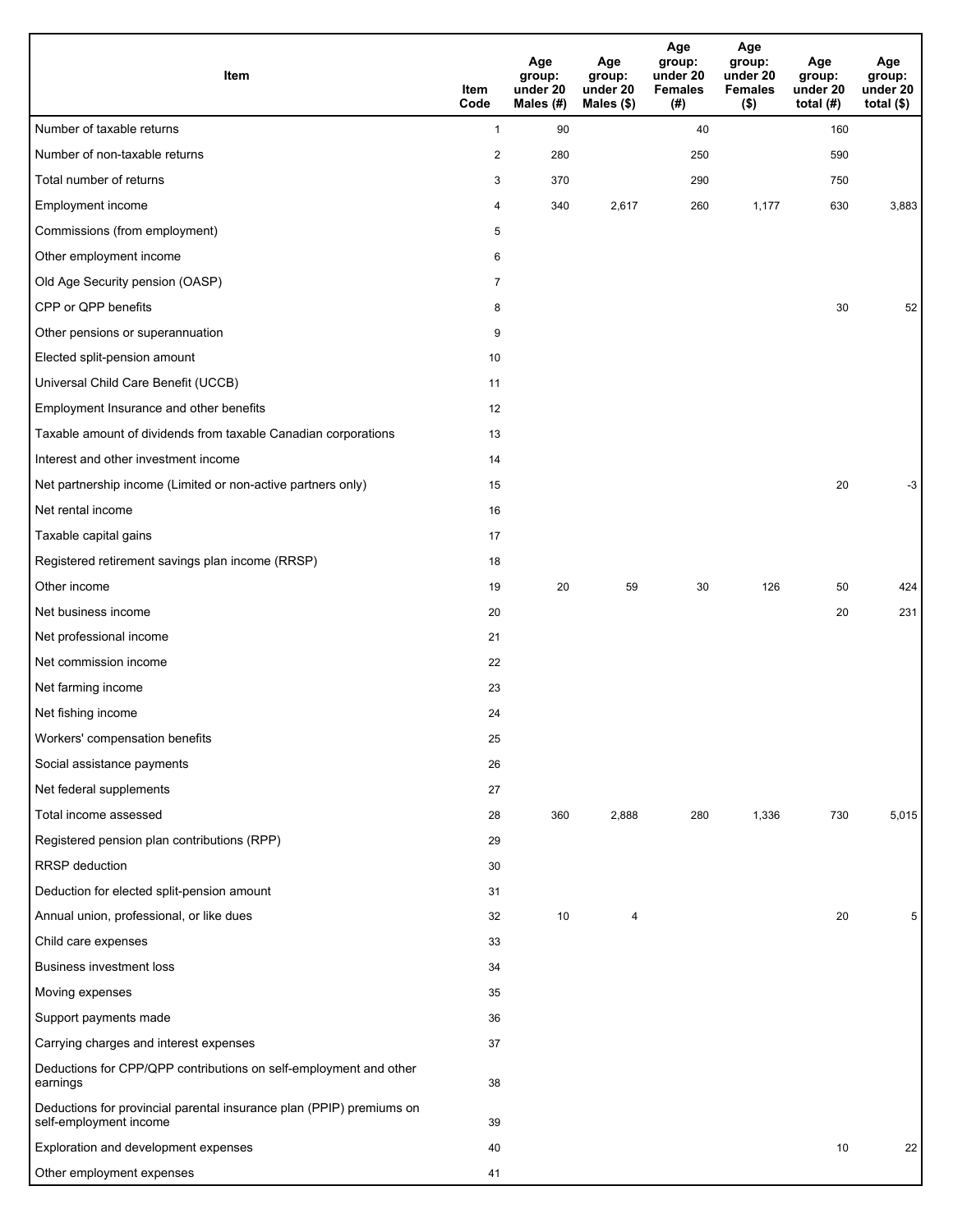| Item                                                              | Item<br>Code | Age<br>group:<br>under 20<br>Males (#) | Age<br>group:<br>under 20<br>Males (\$) | Age<br>group:<br>under 20<br><b>Females</b><br>(# ) | Age<br>group:<br>under 20<br><b>Females</b><br>$($ \$) | Age<br>group:<br>under 20<br>total $(H)$ | Age<br>group:<br>under 20<br>total $($)$ |
|-------------------------------------------------------------------|--------------|----------------------------------------|-----------------------------------------|-----------------------------------------------------|--------------------------------------------------------|------------------------------------------|------------------------------------------|
| Clergy residence deduction                                        | 42           |                                        |                                         |                                                     |                                                        |                                          |                                          |
| Other deductions                                                  | 43           |                                        |                                         |                                                     |                                                        |                                          |                                          |
| Total deductions before adjustments                               | 44           | 20                                     | 26                                      |                                                     |                                                        | 40                                       | 71                                       |
| Social benefits repayment                                         | 45           |                                        |                                         |                                                     |                                                        |                                          |                                          |
| Net income after adjustments                                      | 46           | 360                                    | 2,862                                   | 280                                                 | 1,325                                                  | 710                                      | 4,986                                    |
| Canadian Forces personnel and police deduction                    | 47           |                                        |                                         |                                                     |                                                        |                                          |                                          |
| Security options deductions                                       | 48           |                                        |                                         |                                                     |                                                        |                                          |                                          |
| Other payments deductions                                         | 49           |                                        |                                         |                                                     |                                                        |                                          |                                          |
| Non-capital losses of other years                                 | 50           |                                        |                                         |                                                     |                                                        |                                          |                                          |
| Net capital losses of other years                                 | 51           |                                        |                                         |                                                     |                                                        |                                          |                                          |
| Capital gains deduction                                           | 52           |                                        |                                         |                                                     |                                                        |                                          |                                          |
| Northern residents deductions                                     | 53           |                                        |                                         |                                                     |                                                        |                                          |                                          |
| Additional deductions                                             | 54           | 30                                     | 94                                      | 30                                                  | 102                                                    | 70                                       | 220                                      |
| Farming/fishing losses of prior years                             | 55           |                                        |                                         |                                                     |                                                        |                                          |                                          |
| Total deductions from net income                                  | 56           | 30                                     | 104                                     | 30                                                  | 102                                                    | 70                                       | 230                                      |
| Taxable income assessed                                           | 57           | 330                                    | 2,758                                   | 260                                                 | 1,224                                                  | 650                                      | 4,763                                    |
| Basic personal amount                                             | 58           | 250                                    | 2,684                                   | 170                                                 | 1,857                                                  | 450                                      | 4,876                                    |
| Age amount                                                        | 59           |                                        |                                         |                                                     |                                                        |                                          |                                          |
| Spouse or common-law partner amount                               | 60           |                                        |                                         |                                                     |                                                        |                                          |                                          |
| Amount for eligible dependant                                     | 61           | 10                                     | 108                                     |                                                     |                                                        | 10                                       | 108                                      |
| Amount for children 17 and under                                  | 62           |                                        |                                         |                                                     |                                                        |                                          |                                          |
| Amount for infirm dependants age 18 or older                      | 63           |                                        |                                         |                                                     |                                                        |                                          |                                          |
| CPP or QPP contributions through employment                       | 64           | 190                                    | 70                                      |                                                     |                                                        | 290                                      | 96                                       |
| CPP or QPP contributions on self-employment and other<br>earnings | 65           |                                        |                                         |                                                     |                                                        |                                          |                                          |
| Employment Insurance premiums                                     | 66           | 240                                    | 40                                      | 150                                                 | 20                                                     | 390                                      | 61                                       |
| PPIP premiums paid                                                | 67           |                                        |                                         |                                                     |                                                        |                                          |                                          |
| PPIP premiums payable on employment income                        | 68           |                                        |                                         |                                                     |                                                        |                                          |                                          |
| PPIP premiums payable on self-employment income                   | 69           |                                        |                                         |                                                     |                                                        |                                          |                                          |
| Volunteer firefighters' amount                                    | 70           |                                        |                                         |                                                     |                                                        |                                          |                                          |
| Canada employment amount                                          | 71           | 230                                    | 253                                     | 150                                                 | 157                                                    | 380                                      | 415                                      |
| Public transit amount                                             | 72           |                                        |                                         |                                                     |                                                        | 10                                       | 4                                        |
| Children's fitness amount                                         | 73           |                                        |                                         |                                                     |                                                        |                                          |                                          |
| Children's arts amount                                            | 74           |                                        |                                         |                                                     |                                                        |                                          |                                          |
| Home buyers' amount                                               | 75           |                                        |                                         |                                                     |                                                        |                                          |                                          |
| Pension income amount                                             | 76           |                                        |                                         |                                                     |                                                        |                                          |                                          |
| Caregiver amount                                                  | 77           |                                        |                                         |                                                     |                                                        |                                          |                                          |
| Disability amount                                                 | 78           |                                        |                                         |                                                     |                                                        |                                          |                                          |
| Disability amount transferred from a dependant                    | 79           |                                        |                                         |                                                     |                                                        |                                          |                                          |
| Interest paid on student loans                                    | 80           |                                        |                                         |                                                     |                                                        |                                          |                                          |
| Tuition, education, and textbook amounts                          | 81           |                                        |                                         | 20                                                  | 44                                                     | 20                                       | 74                                       |
| Tuition, education, and textbook amounts transferred from a child | 82           |                                        |                                         |                                                     |                                                        |                                          |                                          |
| Amounts transferred from spouse or common-law partner             | 83           |                                        |                                         |                                                     |                                                        |                                          |                                          |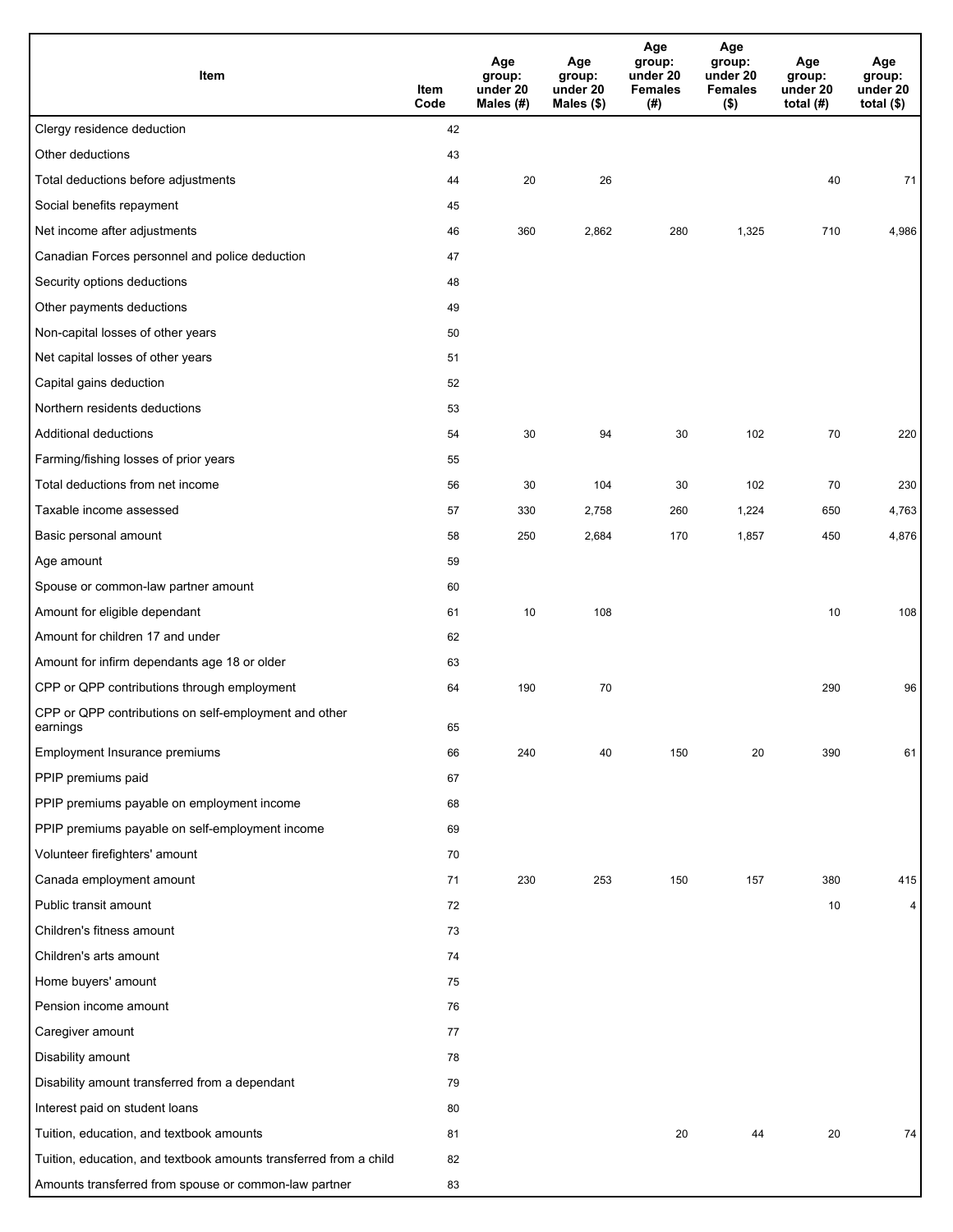| Item                                                | <b>Item</b><br>Code | Age<br>group:<br>under 20<br>Males (#) | Age<br>group:<br>under 20<br>Males $(\$)$ | Age<br>group:<br>under 20<br><b>Females</b><br>(# ) | Age<br>group:<br>under 20<br><b>Females</b><br>$($ \$) | Age<br>group:<br>under 20<br>total $(H)$ | Age<br>group:<br>under 20<br>total $($)$ |
|-----------------------------------------------------|---------------------|----------------------------------------|-------------------------------------------|-----------------------------------------------------|--------------------------------------------------------|------------------------------------------|------------------------------------------|
| Medical expenses                                    | 84                  |                                        |                                           |                                                     |                                                        |                                          |                                          |
| Total tax credits on personal amounts               | 85                  | 300                                    | 491                                       | 220                                                 | 317                                                    | 550                                      | 860                                      |
| Allowable charitable donations and government gifts | 86                  |                                        |                                           |                                                     |                                                        |                                          |                                          |
| Eligible cultural and ecological gifts              | 87                  |                                        |                                           |                                                     |                                                        |                                          |                                          |
| Total tax credit on donations and gifts             | 88                  |                                        |                                           |                                                     |                                                        |                                          |                                          |
| Total federal non-refundable tax credits            | 89                  | 300                                    | 494                                       | 220                                                 | 317                                                    | 550                                      | 864                                      |
| Federal dividend tax credit                         | 90                  |                                        |                                           |                                                     |                                                        |                                          |                                          |
| Overseas employment tax credit                      | 91                  |                                        |                                           |                                                     |                                                        |                                          |                                          |
| Minimum tax carryover                               | 92                  |                                        |                                           |                                                     |                                                        |                                          |                                          |
| Basic federal tax                                   | 93                  | 80                                     | 175                                       | 40                                                  | 50                                                     | 150                                      | 340                                      |
| Federal Foreign Tax Credit                          | 94                  |                                        |                                           |                                                     |                                                        |                                          |                                          |
| Federal Political contribution tax credit           | 95                  |                                        |                                           |                                                     |                                                        |                                          |                                          |
| <b>Investment Tax Credit</b>                        | 96                  |                                        |                                           |                                                     |                                                        |                                          |                                          |
| Labour-sponsored funds tax credit                   | 97                  |                                        |                                           |                                                     |                                                        |                                          |                                          |
| Alternative minimum tax payable                     | 98                  |                                        |                                           |                                                     |                                                        |                                          |                                          |
| Net federal tax                                     | 99                  | 80                                     | 191                                       | 40                                                  | 53                                                     | 150                                      | 366                                      |
| CPP contributions on self-employment                | 100                 |                                        |                                           |                                                     |                                                        |                                          |                                          |
| Social Benefits repayment                           | 101                 |                                        |                                           |                                                     |                                                        |                                          |                                          |
| <b>Net Provincial Tax</b>                           | 102                 | 60                                     | 64                                        | 20                                                  | 10                                                     | 110                                      | 109                                      |
| Total tax payable                                   | 103                 | 90                                     | 255                                       | 40                                                  | 63                                                     | 160                                      | 475                                      |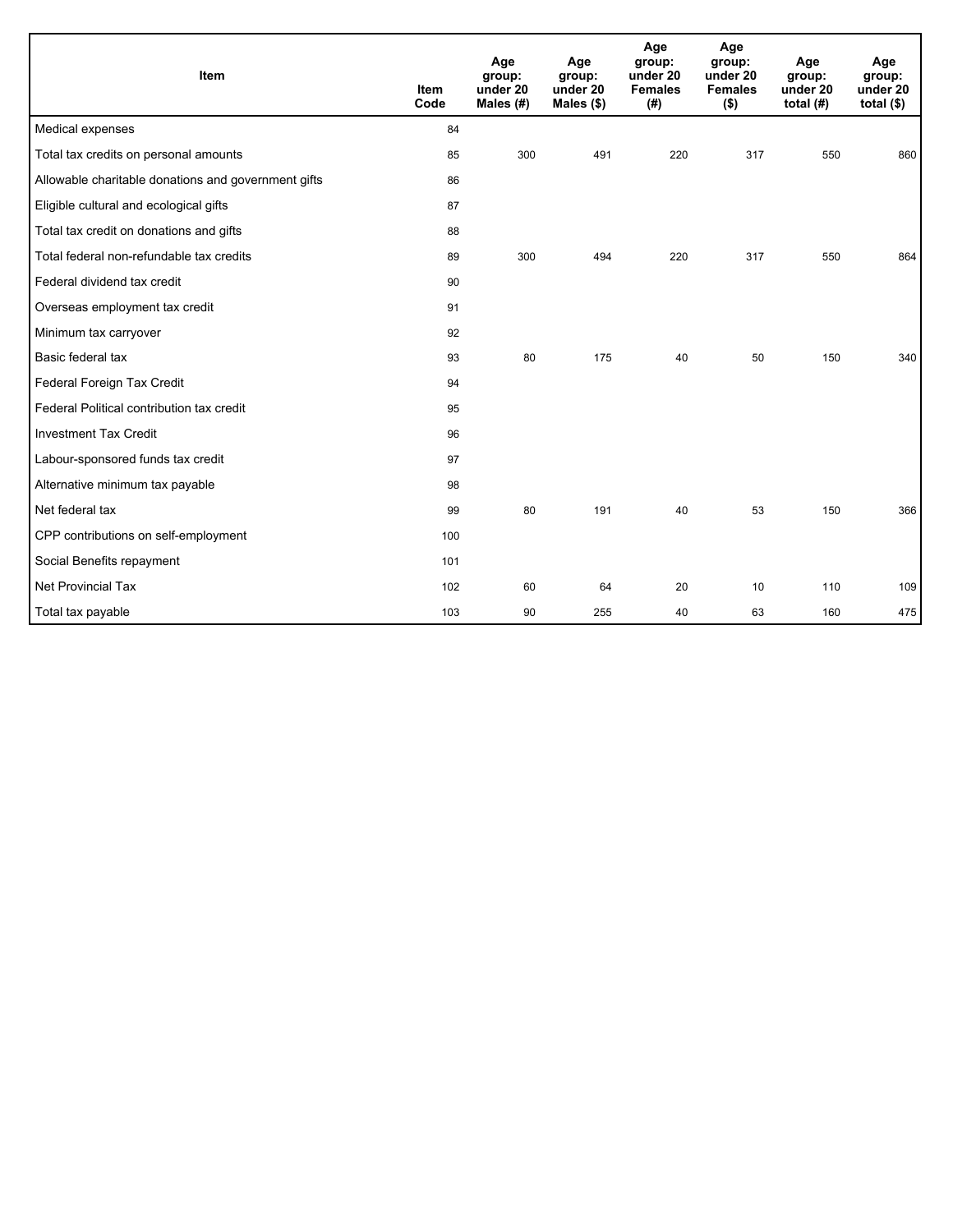| Item                                                                                           | Item<br>Code   | Age<br>group:<br>20 to 24<br>Males (#) | Age<br>group:<br>20 to 24<br>Males (\$) | Age<br>group:<br>20 to 24<br><b>Females</b><br>(# ) | Age<br>group:<br>20 to 24<br><b>Females</b><br>$($ \$) | Age<br>group:<br>20 to 24<br>total $(H)$ | Age<br>group:<br>20 to 24<br>total $($)$ |
|------------------------------------------------------------------------------------------------|----------------|----------------------------------------|-----------------------------------------|-----------------------------------------------------|--------------------------------------------------------|------------------------------------------|------------------------------------------|
| Number of taxable returns                                                                      | $\mathbf{1}$   | 1,310                                  |                                         | 520                                                 |                                                        | 2,000                                    |                                          |
| Number of non-taxable returns                                                                  | $\overline{2}$ | 1,820                                  |                                         | 1,180                                               |                                                        | 3,220                                    |                                          |
| Total number of returns                                                                        | 3              | 3,130                                  |                                         | 1,710                                               |                                                        | 5,220                                    |                                          |
| Employment income                                                                              | 4              | 3,030                                  | 55,470                                  | 1,590                                               | 13,886                                                 | 4,840                                    | 72,156                                   |
| Commissions (from employment)                                                                  | 5              | 40                                     | 320                                     | 20                                                  | 101                                                    | 60                                       | 424                                      |
| Other employment income                                                                        | 6              | 70                                     | 1,078                                   | 70                                                  | 574                                                    | 160                                      | 1,903                                    |
| Old Age Security pension (OASP)                                                                | $\overline{7}$ |                                        |                                         |                                                     |                                                        |                                          |                                          |
| CPP or QPP benefits                                                                            | 8              |                                        |                                         |                                                     |                                                        | 30                                       | 73                                       |
| Other pensions or superannuation                                                               | 9              |                                        |                                         |                                                     |                                                        |                                          |                                          |
| Elected split-pension amount                                                                   | 10             |                                        |                                         |                                                     |                                                        |                                          |                                          |
| Universal Child Care Benefit (UCCB)                                                            | 11             |                                        |                                         |                                                     |                                                        |                                          |                                          |
| Employment Insurance and other benefits                                                        | 12             | 80                                     | 440                                     |                                                     |                                                        | 80                                       | 462                                      |
| Taxable amount of dividends from taxable Canadian corporations                                 | 13             |                                        |                                         |                                                     |                                                        |                                          |                                          |
| Interest and other investment income                                                           | 14             |                                        |                                         |                                                     |                                                        |                                          |                                          |
| Net partnership income (Limited or non-active partners only)                                   | 15             |                                        |                                         |                                                     |                                                        | 90                                       | $-28$                                    |
| Net rental income                                                                              | 16             |                                        |                                         |                                                     |                                                        |                                          |                                          |
| Taxable capital gains                                                                          | 17             |                                        |                                         |                                                     |                                                        |                                          |                                          |
| Registered retirement savings plan income (RRSP)                                               | 18             |                                        |                                         |                                                     |                                                        |                                          |                                          |
| Other income                                                                                   | 19             | 60                                     | 863                                     | 70                                                  | 299                                                    | 140                                      | 1,357                                    |
| Net business income                                                                            | 20             |                                        |                                         | 20                                                  | 204                                                    | 70                                       | 2,147                                    |
| Net professional income                                                                        | 21             | 10                                     | 290                                     |                                                     |                                                        | 40                                       | 1,387                                    |
| Net commission income                                                                          | 22             |                                        |                                         |                                                     |                                                        |                                          |                                          |
| Net farming income                                                                             | 23             |                                        |                                         |                                                     |                                                        |                                          |                                          |
| Net fishing income                                                                             | 24             |                                        |                                         |                                                     |                                                        |                                          |                                          |
| Workers' compensation benefits                                                                 | 25             |                                        |                                         |                                                     |                                                        |                                          |                                          |
| Social assistance payments                                                                     | 26             |                                        |                                         |                                                     |                                                        |                                          |                                          |
| Net federal supplements                                                                        | 27             |                                        |                                         |                                                     |                                                        |                                          |                                          |
| Total income assessed                                                                          | 28             | 3,110                                  | 59,502                                  | 1,670                                               | 15,245                                                 | 5,160                                    | 80,344                                   |
| Registered pension plan contributions (RPP)                                                    | 29             | 100                                    | 234                                     | 30                                                  | 40                                                     | 130                                      | 278                                      |
| <b>RRSP</b> deduction                                                                          | 30             | 10                                     | 13                                      |                                                     |                                                        |                                          |                                          |
| Deduction for elected split-pension amount                                                     | 31             |                                        |                                         |                                                     |                                                        |                                          |                                          |
| Annual union, professional, or like dues                                                       | 32             | 190                                    | 108                                     | 100                                                 | 19                                                     | 300                                      | 128                                      |
| Child care expenses                                                                            | 33             |                                        |                                         |                                                     |                                                        |                                          |                                          |
| <b>Business investment loss</b>                                                                | 34             |                                        |                                         |                                                     |                                                        |                                          |                                          |
| Moving expenses                                                                                | 35             |                                        |                                         |                                                     |                                                        |                                          |                                          |
| Support payments made                                                                          | 36             |                                        |                                         |                                                     |                                                        |                                          |                                          |
| Carrying charges and interest expenses                                                         | 37             |                                        |                                         |                                                     |                                                        |                                          |                                          |
| Deductions for CPP/QPP contributions on self-employment and other<br>earnings                  | 38             |                                        |                                         |                                                     |                                                        |                                          |                                          |
| Deductions for provincial parental insurance plan (PPIP) premiums on<br>self-employment income | 39             |                                        |                                         |                                                     |                                                        |                                          |                                          |
| Exploration and development expenses                                                           | 40             |                                        |                                         |                                                     |                                                        | 80                                       | 121                                      |
| Other employment expenses                                                                      | 41             | 50                                     | 114                                     | 30                                                  | 12                                                     | 80                                       | 145                                      |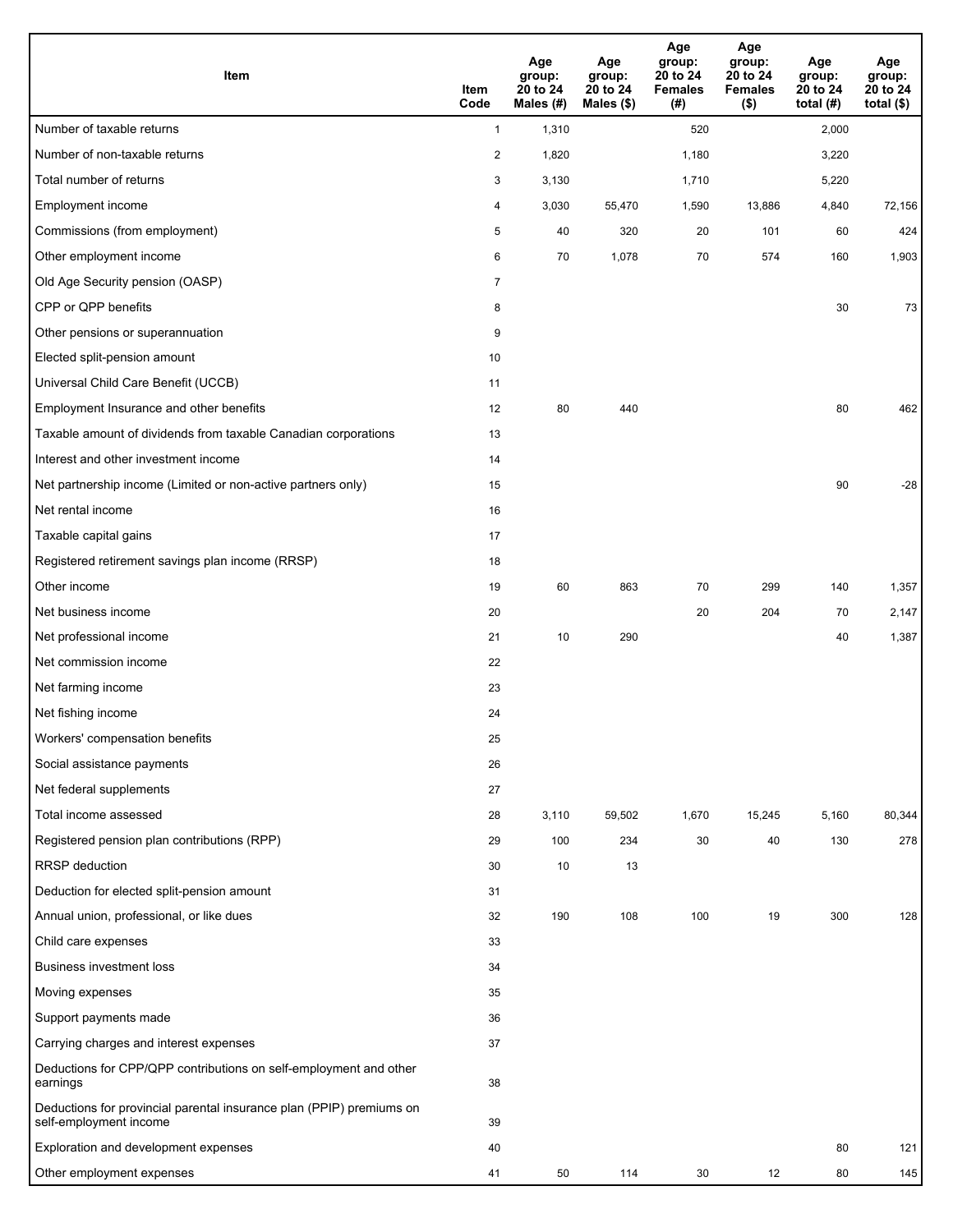| Item                                                              | Item<br>Code | Age<br>group:<br>20 to 24<br>Males (#) | Age<br>group:<br>20 to 24<br>Males $(\$)$ | Age<br>group:<br>20 to 24<br><b>Females</b><br>(# ) | Age<br>group:<br>20 to 24<br><b>Females</b><br>$($ \$) | Age<br>group:<br>20 to 24<br>total $(H)$ | Age<br>group:<br>20 to 24<br>total $($)$ |
|-------------------------------------------------------------------|--------------|----------------------------------------|-------------------------------------------|-----------------------------------------------------|--------------------------------------------------------|------------------------------------------|------------------------------------------|
| Clergy residence deduction                                        | 42           |                                        |                                           |                                                     |                                                        |                                          |                                          |
| Other deductions                                                  | 43           | 40                                     | 803                                       |                                                     |                                                        |                                          |                                          |
| Total deductions before adjustments                               | 44           | 340                                    | 1,276                                     |                                                     |                                                        | 600                                      | 1,566                                    |
| Social benefits repayment                                         | 45           |                                        |                                           |                                                     |                                                        |                                          |                                          |
| Net income after adjustments                                      | 46           | 3,100                                  | 58,241                                    | 1,670                                               | 15,179                                                 | 5,060                                    | 78,948                                   |
| Canadian Forces personnel and police deduction                    | 47           |                                        |                                           |                                                     |                                                        |                                          |                                          |
| Security options deductions                                       | 48           |                                        |                                           |                                                     |                                                        |                                          |                                          |
| Other payments deductions                                         | 49           |                                        |                                           |                                                     |                                                        | 10                                       | 22                                       |
| Non-capital losses of other years                                 | 50           |                                        |                                           |                                                     |                                                        |                                          |                                          |
| Net capital losses of other years                                 | 51           |                                        |                                           |                                                     |                                                        |                                          |                                          |
| Capital gains deduction                                           | 52           |                                        |                                           |                                                     |                                                        |                                          |                                          |
| Northern residents deductions                                     | 53           |                                        |                                           |                                                     |                                                        |                                          |                                          |
| Additional deductions                                             | 54           | 290                                    | 5,752                                     | 100                                                 | 657                                                    | 460                                      | 6,851                                    |
| Farming/fishing losses of prior years                             | 55           |                                        |                                           |                                                     |                                                        |                                          |                                          |
| Total deductions from net income                                  | 56           | 310                                    | 5,772                                     | 110                                                 | 665                                                    | 480                                      | 6,880                                    |
| Taxable income assessed                                           | 57           | 2,860                                  | 53,338                                    | 1,570                                               | 14,514                                                 | 4,660                                    | 72,937                                   |
| Basic personal amount                                             | 58           | 2,320                                  | 25,095                                    | 1,160                                               | 12,497                                                 | 3,510                                    | 37,906                                   |
| Age amount                                                        | 59           |                                        |                                           |                                                     |                                                        |                                          |                                          |
| Spouse or common-law partner amount                               | 60           | 530                                    | 5,672                                     | 30                                                  | 276                                                    | 560                                      | 5,948                                    |
| Amount for eligible dependant                                     | 61           | 200                                    | 2,154                                     | 20                                                  | 260                                                    | 220                                      | 2,413                                    |
| Amount for children 17 and under                                  | 62           | 30                                     | 74                                        |                                                     |                                                        | 30                                       | 90 <sub>1</sub>                          |
| Amount for infirm dependants age 18 or older                      | 63           |                                        |                                           |                                                     |                                                        |                                          |                                          |
| CPP or QPP contributions through employment                       | 64           | 2,390                                  | 1,452                                     | 1,080                                               | 417                                                    | 3,530                                    | 1,910                                    |
| CPP or QPP contributions on self-employment and other<br>earnings | 65           |                                        |                                           |                                                     |                                                        |                                          |                                          |
| Employment Insurance premiums                                     | 66           | 2,550                                  | 690                                       | 1,180                                               | 225                                                    | 3,790                                    | 934                                      |
| PPIP premiums paid                                                | 67           |                                        |                                           |                                                     |                                                        |                                          |                                          |
| PPIP premiums payable on employment income                        | 68           |                                        |                                           |                                                     |                                                        |                                          |                                          |
| PPIP premiums payable on self-employment income                   | 69           |                                        |                                           |                                                     |                                                        |                                          |                                          |
| Volunteer firefighters' amount                                    | 70           |                                        |                                           |                                                     |                                                        |                                          |                                          |
| Canada employment amount                                          | 71           | 2,280                                  | 2,476                                     | 1,100                                               | 1,198                                                  | 3,380                                    | 3,682                                    |
| Public transit amount                                             | 72           | 90                                     | 40                                        | 140                                                 | 61                                                     | 220                                      | 100                                      |
| Children's fitness amount                                         | 73           |                                        |                                           |                                                     |                                                        |                                          |                                          |
| Children's arts amount                                            | 74           |                                        |                                           |                                                     |                                                        |                                          |                                          |
| Home buyers' amount                                               | 75           |                                        |                                           |                                                     |                                                        |                                          |                                          |
| Pension income amount                                             | 76           |                                        |                                           |                                                     |                                                        |                                          |                                          |
| Caregiver amount                                                  | 77           |                                        |                                           |                                                     |                                                        |                                          |                                          |
| Disability amount                                                 | 78           |                                        |                                           |                                                     |                                                        |                                          |                                          |
| Disability amount transferred from a dependant                    | 79           |                                        |                                           |                                                     |                                                        |                                          |                                          |
| Interest paid on student loans                                    | 80           |                                        |                                           |                                                     |                                                        | 10                                       | 19                                       |
| Tuition, education, and textbook amounts                          | 81           | 100                                    | 771                                       | 100                                                 | 594                                                    | 210                                      | 1,407                                    |
| Tuition, education, and textbook amounts transferred from a child | 82           |                                        |                                           |                                                     |                                                        |                                          |                                          |
| Amounts transferred from spouse or common-law partner             | 83           |                                        |                                           |                                                     |                                                        |                                          |                                          |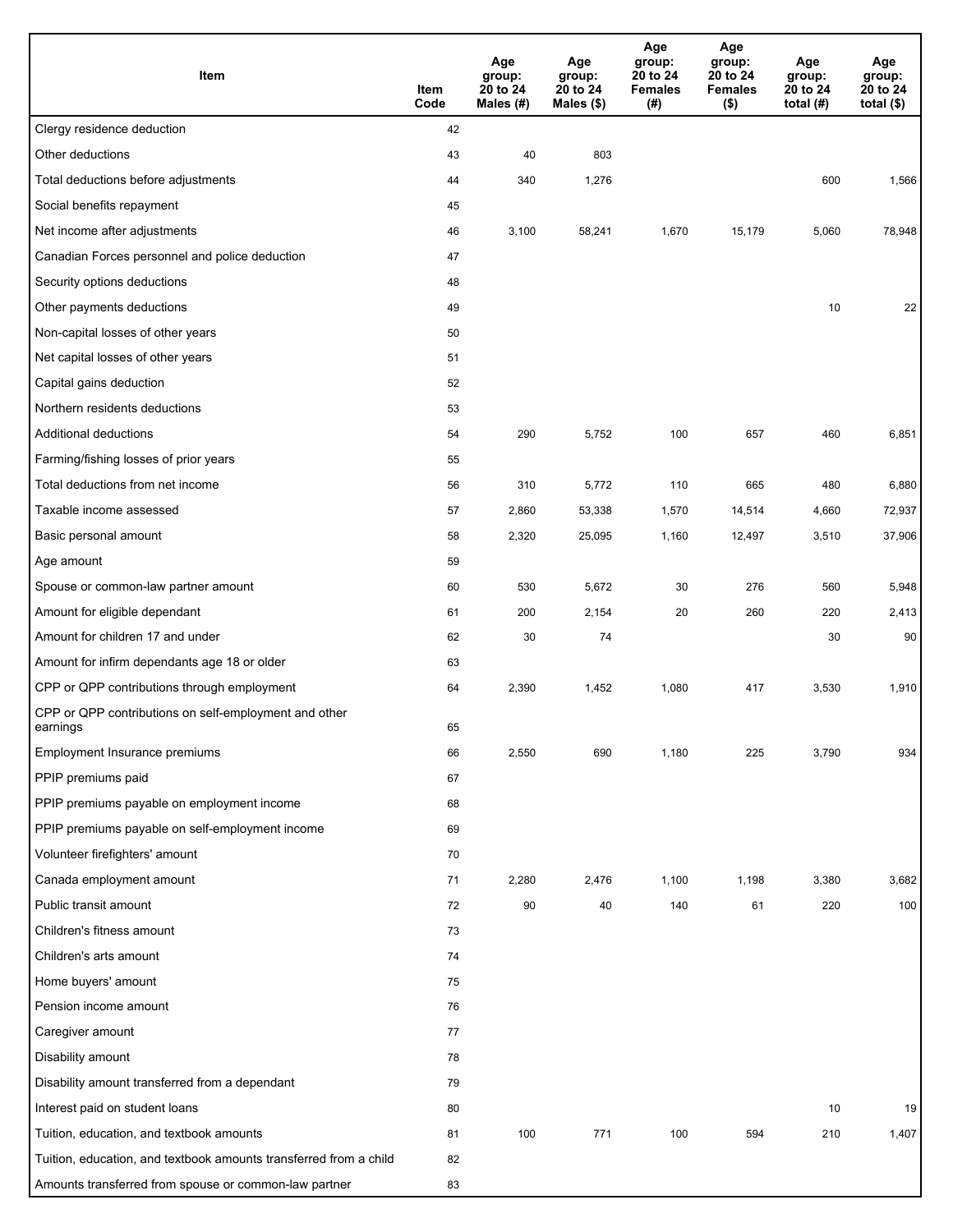| Item                                                | <b>Item</b><br>Code | Age<br>group:<br>20 to 24<br>Males (#) | Age<br>group:<br>20 to 24<br>Males $(\$)$ | Age<br>group:<br>20 to 24<br><b>Females</b><br>(# ) | Age<br>group:<br>20 to 24<br><b>Females</b><br>$($ \$) | Age<br>group:<br>20 to 24<br>total $(H)$ | Age<br>group:<br>20 to 24<br>total $(§)$ |
|-----------------------------------------------------|---------------------|----------------------------------------|-------------------------------------------|-----------------------------------------------------|--------------------------------------------------------|------------------------------------------|------------------------------------------|
| Medical expenses                                    | 84                  |                                        |                                           |                                                     |                                                        |                                          |                                          |
| Total tax credits on personal amounts               | 85                  | 2,770                                  | 5,769                                     | 1,400                                               | 2,337                                                  | 4,270                                    | 8,170                                    |
| Allowable charitable donations and government gifts | 86                  | 30                                     | 26                                        |                                                     |                                                        | 60                                       | 44                                       |
| Eligible cultural and ecological gifts              | 87                  |                                        |                                           |                                                     |                                                        |                                          |                                          |
| Total tax credit on donations and gifts             | 88                  | 30                                     | $\overline{7}$                            | 20                                                  | 4                                                      | 60                                       | 11                                       |
| Total federal non-refundable tax credits            | 89                  | 2,770                                  | 5,776                                     | 1,410                                               | 2,342                                                  | 4,280                                    | 8,181                                    |
| Federal dividend tax credit                         | 90                  |                                        |                                           |                                                     |                                                        |                                          |                                          |
| Overseas employment tax credit                      | 91                  |                                        |                                           |                                                     |                                                        |                                          |                                          |
| Minimum tax carryover                               | 92                  |                                        |                                           |                                                     |                                                        |                                          |                                          |
| Basic federal tax                                   | 93                  | 1,200                                  | 5,621                                     | 490                                                 | 688                                                    | 1,860                                    | 7,208                                    |
| Federal Foreign Tax Credit                          | 94                  | 10                                     | 52                                        |                                                     |                                                        | 20                                       | 72                                       |
| Federal Political contribution tax credit           | 95                  |                                        |                                           |                                                     |                                                        |                                          |                                          |
| <b>Investment Tax Credit</b>                        | 96                  |                                        |                                           |                                                     |                                                        |                                          |                                          |
| Labour-sponsored funds tax credit                   | 97                  |                                        |                                           |                                                     |                                                        |                                          |                                          |
| Alternative minimum tax payable                     | 98                  |                                        |                                           |                                                     |                                                        |                                          |                                          |
| Net federal tax                                     | 99                  | 1,190                                  | 5,740                                     | 490                                                 | 725                                                    | 1,850                                    | 7,562                                    |
| CPP contributions on self-employment                | 100                 |                                        |                                           |                                                     |                                                        |                                          |                                          |
| Social Benefits repayment                           | 101                 |                                        |                                           |                                                     |                                                        |                                          |                                          |
| <b>Net Provincial Tax</b>                           | 102                 | 860                                    | 2,655                                     | 280                                                 | 211                                                    | 1,240                                    | 3,069                                    |
| Total tax payable                                   | 103                 | 1,310                                  | 8,402                                     | 520                                                 | 938                                                    | 2,000                                    | 10,640                                   |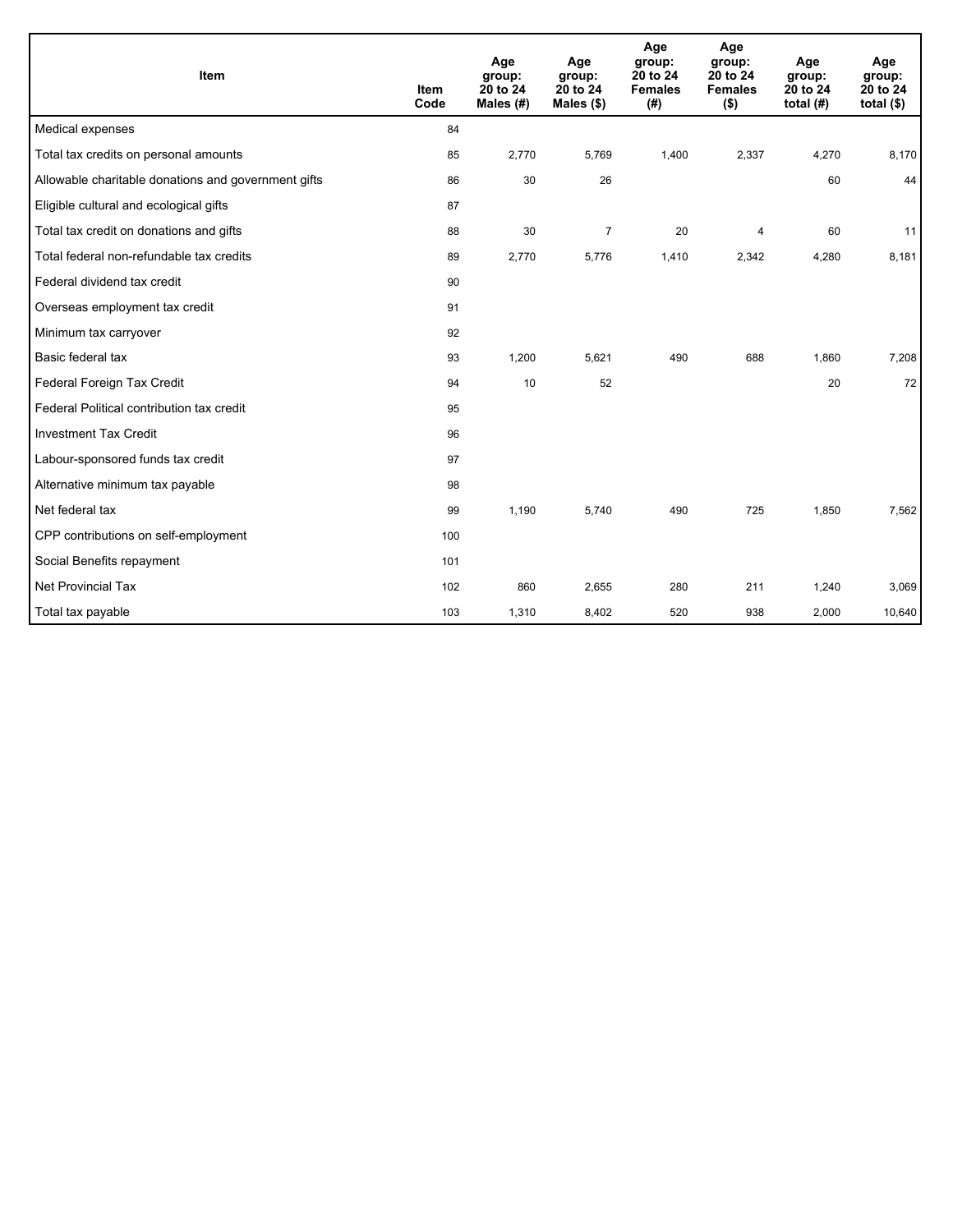| Item                                                                                           | Item<br>Code              | Age<br>group:<br>25 to 29<br>Males (#) | Age<br>group:<br>25 to 29<br>Males (\$) | Age<br>group:<br>25 to 29<br><b>Females</b><br>(# ) | Age<br>group:<br>25 to 29<br><b>Females</b><br>$($ \$) | Age<br>group:<br>25 to 29<br>total $(#)$ | Age<br>group:<br>25 to 29<br>total $(\$)$ |
|------------------------------------------------------------------------------------------------|---------------------------|----------------------------------------|-----------------------------------------|-----------------------------------------------------|--------------------------------------------------------|------------------------------------------|-------------------------------------------|
| Number of taxable returns                                                                      | $\mathbf{1}$              | 3,500                                  |                                         | 1,150                                               |                                                        | 5,020                                    |                                           |
| Number of non-taxable returns                                                                  | $\overline{2}$            | 3,740                                  |                                         | 1,690                                               |                                                        | 5,920                                    |                                           |
| Total number of returns                                                                        | $\ensuremath{\mathsf{3}}$ | 7,240                                  |                                         | 2,840                                               |                                                        | 10,940                                   |                                           |
| Employment income                                                                              | 4                         | 6,910                                  | 194,101                                 | 2,550                                               | 32,401                                                 | 9,950                                    | 234,586                                   |
| Commissions (from employment)                                                                  | 5                         | 50                                     | 332                                     | 30                                                  | 174                                                    | 80                                       | 506                                       |
| Other employment income                                                                        | 6                         | 190                                    | 4,026                                   | 120                                                 | 2,072                                                  | 340                                      | 6,655                                     |
| Old Age Security pension (OASP)                                                                | $\overline{7}$            |                                        |                                         |                                                     |                                                        |                                          |                                           |
| CPP or QPP benefits                                                                            | 8                         |                                        |                                         |                                                     |                                                        |                                          |                                           |
| Other pensions or superannuation                                                               | 9                         |                                        |                                         |                                                     |                                                        |                                          |                                           |
| Elected split-pension amount                                                                   | 10                        |                                        |                                         |                                                     |                                                        |                                          |                                           |
| Universal Child Care Benefit (UCCB)                                                            | 11                        |                                        |                                         | 20                                                  | 25                                                     | 20                                       | 27                                        |
| Employment Insurance and other benefits                                                        | 12                        | 540                                    | 2,897                                   | 40                                                  | 325                                                    | 580                                      | 3,221                                     |
| Taxable amount of dividends from taxable Canadian corporations                                 | 13                        | 20                                     | 18                                      |                                                     |                                                        |                                          |                                           |
| Interest and other investment income                                                           | 14                        | 30                                     | 20                                      | 30                                                  | 12                                                     | 60                                       | 32                                        |
| Net partnership income (Limited or non-active partners only)                                   | 15                        |                                        |                                         |                                                     |                                                        | 210                                      | 9                                         |
| Net rental income                                                                              | 16                        |                                        |                                         |                                                     |                                                        | 20                                       | 32                                        |
| Taxable capital gains                                                                          | 17                        | 50                                     | 403                                     | 50                                                  | 416                                                    | 190                                      | 1,639                                     |
| Registered retirement savings plan income (RRSP)                                               | 18                        | 20                                     | 84                                      | 20                                                  | 91                                                     | 40                                       | 175                                       |
| Other income                                                                                   | 19                        | 130                                    | 1,085                                   | 120                                                 | 679                                                    | 260                                      | 1,899                                     |
| Net business income                                                                            | 20                        | 60                                     | 1,410                                   | 50                                                  | 419                                                    | 180                                      | 4,197                                     |
| Net professional income                                                                        | 21                        | 30                                     | 701                                     | 20                                                  | 368                                                    | 110                                      | 3,308                                     |
| Net commission income                                                                          | 22                        | 10                                     | 50                                      |                                                     |                                                        | 20                                       | 155                                       |
| Net farming income                                                                             | 23                        |                                        |                                         |                                                     |                                                        |                                          |                                           |
| Net fishing income                                                                             | 24                        |                                        |                                         |                                                     |                                                        |                                          |                                           |
| Workers' compensation benefits                                                                 | 25                        |                                        |                                         |                                                     |                                                        |                                          |                                           |
| Social assistance payments                                                                     | 26                        |                                        |                                         |                                                     |                                                        |                                          |                                           |
| Net federal supplements                                                                        | 27                        |                                        |                                         |                                                     |                                                        |                                          |                                           |
| Total income assessed                                                                          | 28                        | 7,180                                  | 205,200                                 | 2,760                                               | 37,112                                                 | 10,790                                   | 256,615                                   |
| Registered pension plan contributions (RPP)                                                    | 29                        | 420                                    | 1,686                                   | 140                                                 | 396                                                    | 580                                      | 2,116                                     |
| <b>RRSP</b> deduction                                                                          | 30                        | 80                                     | 303                                     | 80                                                  | 261                                                    | 160                                      | 564                                       |
| Deduction for elected split-pension amount                                                     | 31                        |                                        |                                         |                                                     |                                                        |                                          |                                           |
| Annual union, professional, or like dues                                                       | 32                        | 440                                    | 388                                     | 220                                                 | 75                                                     | 660                                      | 465                                       |
| Child care expenses                                                                            | 33                        |                                        |                                         |                                                     |                                                        |                                          |                                           |
| <b>Business investment loss</b>                                                                | 34                        |                                        |                                         |                                                     |                                                        |                                          |                                           |
| Moving expenses                                                                                | 35                        |                                        |                                         |                                                     |                                                        |                                          |                                           |
| Support payments made                                                                          | 36                        |                                        |                                         |                                                     |                                                        |                                          |                                           |
| Carrying charges and interest expenses                                                         | 37                        |                                        |                                         |                                                     |                                                        | 30                                       | 28                                        |
| Deductions for CPP/QPP contributions on self-employment and other<br>earnings                  | 38                        |                                        |                                         |                                                     |                                                        | 20                                       | 12                                        |
| Deductions for provincial parental insurance plan (PPIP) premiums on<br>self-employment income | 39                        |                                        |                                         |                                                     |                                                        |                                          |                                           |
| Exploration and development expenses                                                           | 40                        |                                        |                                         |                                                     |                                                        | 170                                      | 275                                       |
| Other employment expenses                                                                      | 41                        | 90                                     | 213                                     | 50                                                  | 43                                                     | 140                                      | 260                                       |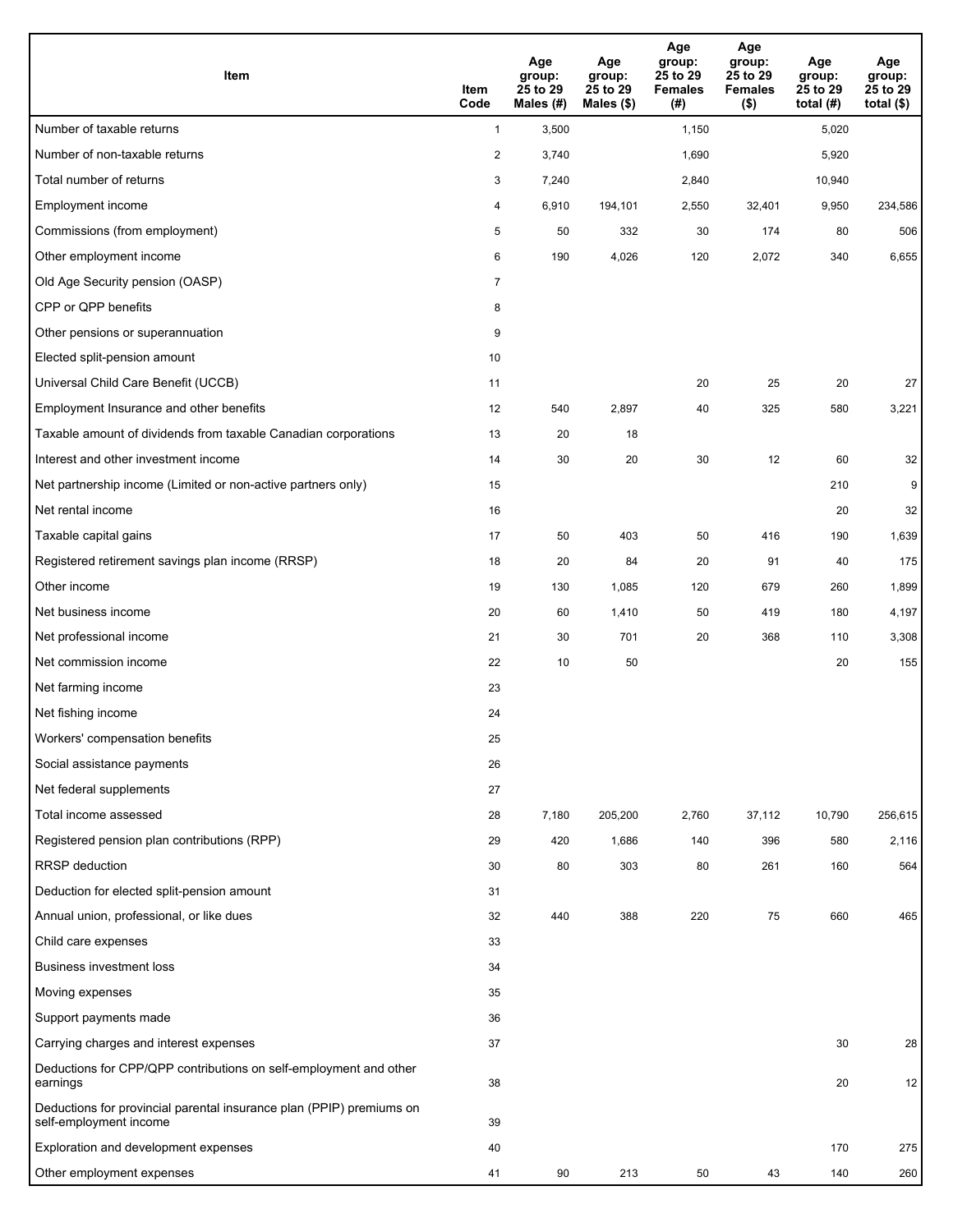| Item                                                              | Item<br>Code | Age<br>group:<br>25 to 29<br>Males $(H)$ | Age<br>group:<br>25 to 29<br>Males (\$) | Age<br>group:<br>25 to 29<br><b>Females</b><br>(#) | Age<br>group:<br>25 to 29<br><b>Females</b><br>$($ \$) | Age<br>group:<br>25 to 29<br>total $(H)$ | Age<br>group:<br>25 to 29<br>total $($)$ |
|-------------------------------------------------------------------|--------------|------------------------------------------|-----------------------------------------|----------------------------------------------------|--------------------------------------------------------|------------------------------------------|------------------------------------------|
| Clergy residence deduction                                        | 42           |                                          |                                         |                                                    |                                                        |                                          |                                          |
| Other deductions                                                  | 43           | 160                                      | 5,687                                   | 30                                                 | 477                                                    | 220                                      | 6,355                                    |
| Total deductions before adjustments                               | 44           | 980                                      | 8,324                                   | 450                                                | 1,291                                                  | 1,660                                    | 10,122                                   |
| Social benefits repayment                                         | 45           |                                          |                                         |                                                    |                                                        |                                          |                                          |
| Net income after adjustments                                      | 46           | 7,130                                    | 196,950                                 | 2,720                                              | 35,936                                                 | 10,470                                   | 247,022                                  |
| Canadian Forces personnel and police deduction                    | 47           |                                          |                                         |                                                    |                                                        |                                          |                                          |
| Security options deductions                                       | 48           |                                          |                                         |                                                    |                                                        |                                          |                                          |
| Other payments deductions                                         | 49           |                                          |                                         |                                                    |                                                        | 10                                       | 18                                       |
| Non-capital losses of other years                                 | 50           |                                          |                                         |                                                    |                                                        |                                          |                                          |
| Net capital losses of other years                                 | 51           |                                          |                                         |                                                    |                                                        | 20                                       | 15                                       |
| Capital gains deduction                                           | 52           |                                          |                                         |                                                    |                                                        |                                          |                                          |
| Northern residents deductions                                     | 53           | 20                                       | 41                                      |                                                    |                                                        | 30                                       | 52                                       |
| Additional deductions                                             | 54           | 890                                      | 14,283                                  | 170                                                | 1,546                                                  | 1,250                                    | 17,386                                   |
| Farming/fishing losses of prior years                             | 55           |                                          |                                         |                                                    |                                                        |                                          |                                          |
| Total deductions from net income                                  | 56           | 940                                      | 14,415                                  | 190                                                | 1,583                                                  | 1,320                                    | 17,556                                   |
| Taxable income assessed                                           | 57           | 6,410                                    | 182,645                                 | 2,560                                              | 34,390                                                 | 9,420                                    | 229,654                                  |
| Basic personal amount                                             | 58           | 5,120                                    | 55,413                                  | 1,530                                              | 16,509                                                 | 6,690                                    | 72,431                                   |
| Age amount                                                        | 59           |                                          |                                         |                                                    |                                                        |                                          |                                          |
| Spouse or common-law partner amount                               | 60           | 2,560                                    | 27,425                                  | 90                                                 | 835                                                    | 2,650                                    | 28,260                                   |
| Amount for eligible dependant                                     | 61           | 430                                      | 4,643                                   | 90                                                 | 978                                                    | 520                                      | 5,621                                    |
| Amount for children 17 and under                                  | 62           | 180                                      | 657                                     | 40                                                 | 126                                                    | 220                                      | 788                                      |
| Amount for infirm dependants age 18 or older                      | 63           |                                          |                                         |                                                    |                                                        |                                          |                                          |
| CPP or QPP contributions through employment                       | 64           | 5,680                                    | 4,442                                   | 1,580                                              | 1,027                                                  | 7,340                                    | 5,525                                    |
| CPP or QPP contributions on self-employment and other<br>earnings | 65           |                                          |                                         |                                                    |                                                        | 20                                       | 12                                       |
| Employment Insurance premiums                                     | 66           | 5,860                                    | 1,995                                   | 1,690                                              | 467                                                    | 7,640                                    | 2,490                                    |
| PPIP premiums paid                                                | 67           |                                          |                                         |                                                    |                                                        | 10                                       | $\overline{2}$                           |
| PPIP premiums payable on employment income                        | 68           |                                          |                                         |                                                    |                                                        |                                          |                                          |
| PPIP premiums payable on self-employment income                   | 69           |                                          |                                         |                                                    |                                                        |                                          |                                          |
| Volunteer firefighters' amount                                    | 70           |                                          |                                         |                                                    |                                                        |                                          |                                          |
| Canada employment amount                                          | 71           | 5,020                                    | 5,479                                   | 1,430                                              | 1,551                                                  | 6,480                                    | 7,061                                    |
| Public transit amount                                             | 72           | 220                                      | 127                                     | 180                                                | 95                                                     | 400                                      | 222                                      |
| Children's fitness amount                                         | 73           |                                          |                                         |                                                    |                                                        |                                          |                                          |
| Children's arts amount                                            | 74           |                                          |                                         |                                                    |                                                        |                                          |                                          |
| Home buyers' amount                                               | 75           |                                          |                                         |                                                    |                                                        |                                          |                                          |
| Pension income amount                                             | 76           |                                          |                                         |                                                    |                                                        |                                          |                                          |
| Caregiver amount                                                  | 77           |                                          |                                         |                                                    |                                                        |                                          |                                          |
| Disability amount                                                 | 78           |                                          |                                         |                                                    |                                                        |                                          |                                          |
| Disability amount transferred from a dependant                    | 79           |                                          |                                         |                                                    |                                                        |                                          |                                          |
| Interest paid on student loans                                    | 80           | 20                                       | 21                                      | 50                                                 | 45                                                     | 70                                       | 66                                       |
| Tuition, education, and textbook amounts                          | 81           | 170                                      | 1,162                                   | 170                                                | 1,204                                                  | 330                                      | 2,381                                    |
| Tuition, education, and textbook amounts transferred from a child | 82           |                                          |                                         |                                                    |                                                        |                                          |                                          |
| Amounts transferred from spouse or common-law partner             | 83           |                                          |                                         |                                                    |                                                        | $20\,$                                   | 51                                       |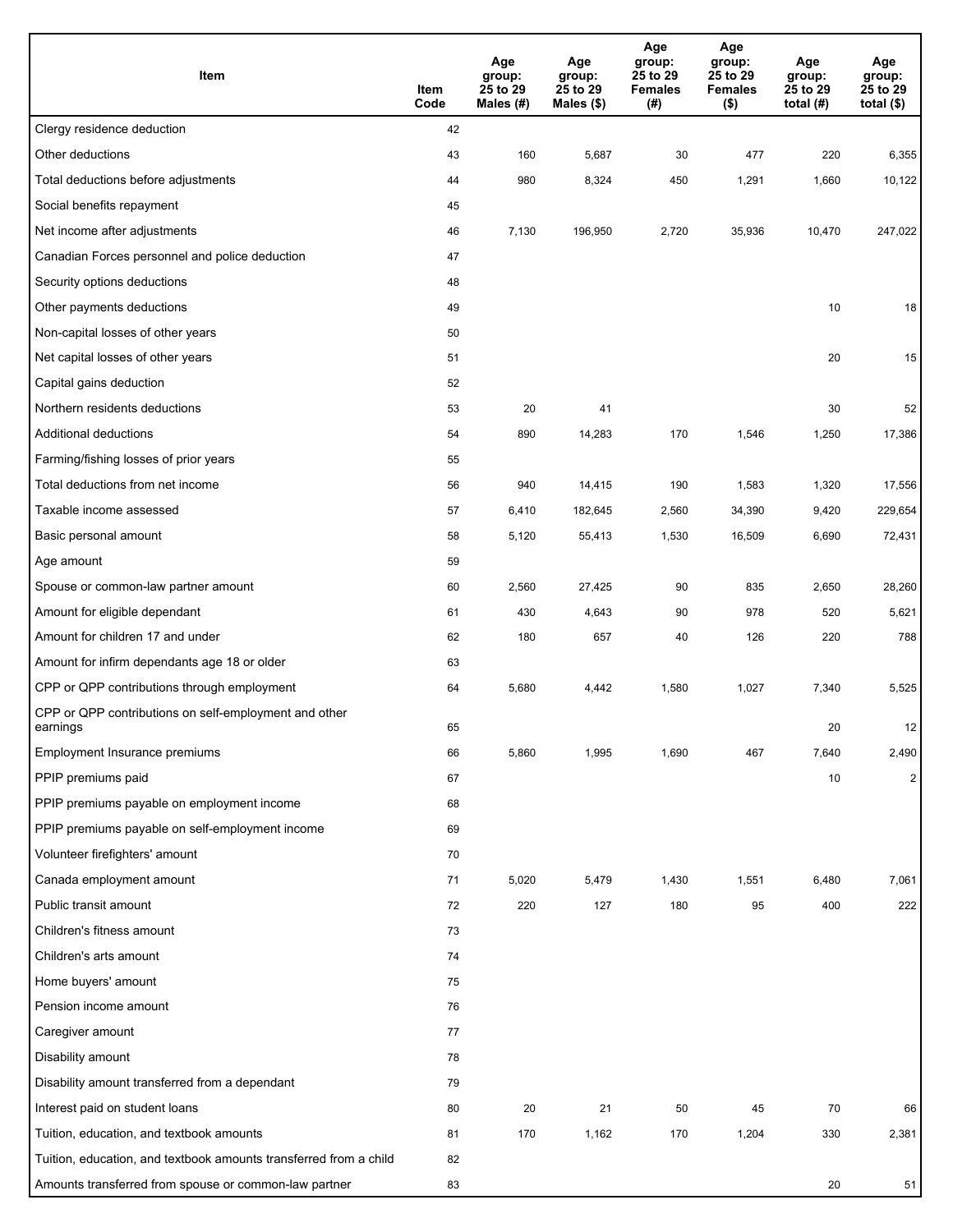| Item                                                | <b>Item</b><br>Code | Age<br>group:<br>25 to 29<br>Males (#) | Age<br>group:<br>25 to 29<br>Males $(\$)$ | Age<br>group:<br>25 to 29<br><b>Females</b><br>(#) | Age<br>group:<br>25 to 29<br><b>Females</b><br>$($ \$) | Age<br>group:<br>25 to 29<br>total $(H)$ | Age<br>group:<br>25 to 29<br>total $($ |
|-----------------------------------------------------|---------------------|----------------------------------------|-------------------------------------------|----------------------------------------------------|--------------------------------------------------------|------------------------------------------|----------------------------------------|
| Medical expenses                                    | 84                  | 40                                     | 83                                        | 40                                                 | 37                                                     | 80                                       | 120                                    |
| Total tax credits on personal amounts               | 85                  | 6,220                                  | 15,226                                    | 1,990                                              | 3,435                                                  | 8,350                                    | 18,758                                 |
| Allowable charitable donations and government gifts | 86                  | 130                                    | 170                                       | 80                                                 | 53                                                     | 200                                      | 226                                    |
| Eligible cultural and ecological gifts              | 87                  |                                        |                                           |                                                    |                                                        |                                          |                                        |
| Total tax credit on donations and gifts             | 88                  | 120                                    | 46                                        | 70                                                 | 13                                                     | 190                                      | 60                                     |
| Total federal non-refundable tax credits            | 89                  | 6,240                                  | 15,272                                    | 2,000                                              | 3,448                                                  | 8,370                                    | 18,818                                 |
| Federal dividend tax credit                         | 90                  | 20                                     | 3                                         |                                                    |                                                        |                                          |                                        |
| Overseas employment tax credit                      | 91                  |                                        |                                           |                                                    |                                                        |                                          |                                        |
| Minimum tax carryover                               | 92                  |                                        |                                           |                                                    |                                                        |                                          |                                        |
| Basic federal tax                                   | 93                  | 3,040                                  | 24,602                                    | 1,100                                              | 3,023                                                  | 4,520                                    | 29,925                                 |
| Federal Foreign Tax Credit                          | 94                  | 40                                     | 77                                        | 30                                                 | 60                                                     | 60                                       | 138                                    |
| Federal Political contribution tax credit           | 95                  |                                        |                                           |                                                    |                                                        |                                          |                                        |
| <b>Investment Tax Credit</b>                        | 96                  |                                        |                                           |                                                    |                                                        |                                          |                                        |
| Labour-sponsored funds tax credit                   | 97                  |                                        |                                           |                                                    |                                                        |                                          |                                        |
| Alternative minimum tax payable                     | 98                  |                                        |                                           |                                                    |                                                        |                                          |                                        |
| Net federal tax                                     | 99                  | 3,040                                  | 25,224                                    | 1,100                                              | 3,262                                                  | 4,510                                    | 31,329                                 |
| CPP contributions on self-employment                | 100                 |                                        |                                           |                                                    |                                                        | 20                                       | 22                                     |
| Social Benefits repayment                           | 101                 |                                        |                                           |                                                    |                                                        |                                          |                                        |
| Net Provincial Tax                                  | 102                 | 2,550                                  | 11,126                                    | 690                                                | 919                                                    | 3,460                                    | 12,608                                 |
| Total tax payable                                   | 103                 | 3,500                                  | 36,360                                    | 1,150                                              | 4,190                                                  | 5,020                                    | 43,958                                 |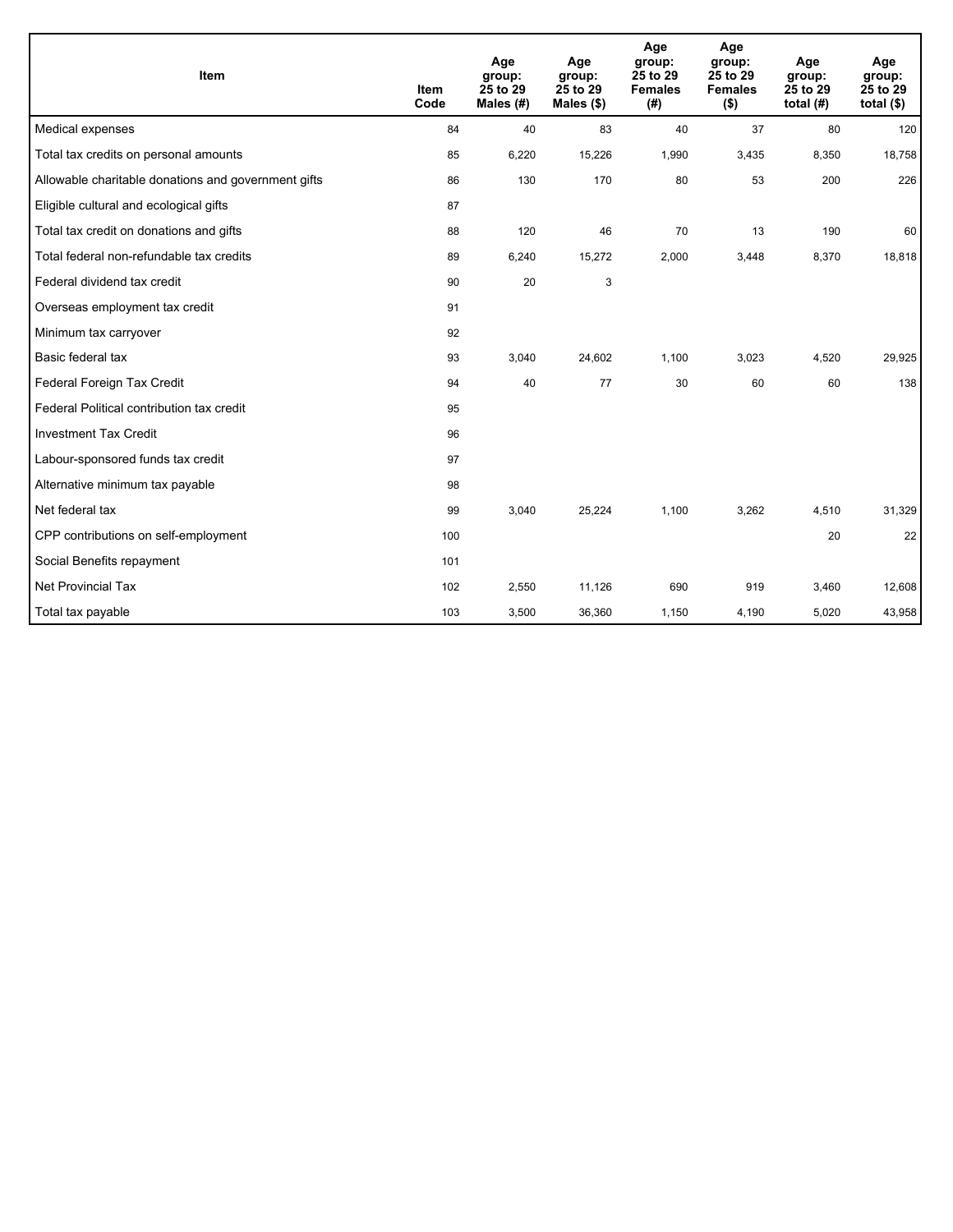| Item                                                                                           | Item<br>Code   | Age<br>group:<br>30 to 34<br>Males (#) | Age<br>group:<br>30 to 34<br>Males (\$) | Age<br>group:<br>30 to 34<br><b>Females</b><br>(# ) | Age<br>group:<br>30 to 34<br><b>Females</b><br>$($ \$) | Age<br>group:<br>30 to 34<br>total $(#)$ | Age<br>group:<br>30 to 34<br>total $($)$ |
|------------------------------------------------------------------------------------------------|----------------|----------------------------------------|-----------------------------------------|-----------------------------------------------------|--------------------------------------------------------|------------------------------------------|------------------------------------------|
| Number of taxable returns                                                                      | $\mathbf{1}$   | 4,060                                  |                                         | 1,120                                               |                                                        | 5,630                                    |                                          |
| Number of non-taxable returns                                                                  | $\overline{2}$ | 5,140                                  |                                         | 1,600                                               |                                                        | 7,590                                    |                                          |
| Total number of returns                                                                        | 3              | 9,200                                  |                                         | 2,720                                               |                                                        | 13,220                                   |                                          |
| Employment income                                                                              | 4              | 8,660                                  | 261,293                                 | 2,210                                               | 35,935                                                 | 11,430                                   | 309,328                                  |
| Commissions (from employment)                                                                  | 5              | 30                                     | 464                                     | 20                                                  | 148                                                    | 50                                       | 612                                      |
| Other employment income                                                                        | 6              | 220                                    | 9,571                                   | 130                                                 | 3,128                                                  | 380                                      | 13,629                                   |
| Old Age Security pension (OASP)                                                                | $\overline{7}$ |                                        |                                         |                                                     |                                                        |                                          |                                          |
| CPP or QPP benefits                                                                            | 8              |                                        |                                         |                                                     |                                                        |                                          |                                          |
| Other pensions or superannuation                                                               | 9              |                                        |                                         |                                                     |                                                        |                                          |                                          |
| Elected split-pension amount                                                                   | 10             |                                        |                                         |                                                     |                                                        |                                          |                                          |
| Universal Child Care Benefit (UCCB)                                                            | 11             |                                        |                                         | 70                                                  | 123                                                    | 70                                       | 136                                      |
| Employment Insurance and other benefits                                                        | 12             | 850                                    | 4,654                                   | 90                                                  | 872                                                    | 940                                      | 5,526                                    |
| Taxable amount of dividends from taxable Canadian corporations                                 | 13             | 40                                     | 103                                     |                                                     |                                                        | 80                                       | 190                                      |
| Interest and other investment income                                                           | 14             | 80                                     | 80                                      | 80                                                  | 52                                                     | 160                                      | 132                                      |
| Net partnership income (Limited or non-active partners only)                                   | 15             | 10                                     | 10                                      |                                                     |                                                        | 480                                      | $-151$                                   |
| Net rental income                                                                              | 16             | 20                                     | 32                                      | 40                                                  | 28                                                     | 60                                       | 60                                       |
| Taxable capital gains                                                                          | 17             | 140                                    | 2,675                                   | 110                                                 | 975                                                    | 420                                      | 5,603                                    |
| Registered retirement savings plan income (RRSP)                                               | 18             | 40                                     | 250                                     | 60                                                  | 645                                                    | 90                                       | 896                                      |
| Other income                                                                                   | 19             | 230                                    | 3,458                                   | 190                                                 | 2,230                                                  | 450                                      | 5,998                                    |
| Net business income                                                                            | 20             | 80                                     | 2,177                                   | 80                                                  | 1,169                                                  | 290                                      | 6,899                                    |
| Net professional income                                                                        | 21             | 30                                     | 1,097                                   | 30                                                  | 601                                                    | 110                                      | 3,864                                    |
| Net commission income                                                                          | 22             |                                        |                                         |                                                     |                                                        | 10                                       | 280                                      |
| Net farming income                                                                             | 23             |                                        |                                         |                                                     |                                                        |                                          |                                          |
| Net fishing income                                                                             | 24             |                                        |                                         |                                                     |                                                        |                                          |                                          |
| Workers' compensation benefits                                                                 | 25             |                                        |                                         |                                                     |                                                        |                                          |                                          |
| Social assistance payments                                                                     | 26             |                                        |                                         |                                                     |                                                        |                                          |                                          |
| Net federal supplements                                                                        | 27             |                                        |                                         |                                                     |                                                        |                                          |                                          |
| Total income assessed                                                                          | 28             | 9,110                                  | 286,221                                 | 2,610                                               | 46,211                                                 | 13,010                                   | 353,278                                  |
| Registered pension plan contributions (RPP)                                                    | 29             | 480                                    | 1,985                                   | 200                                                 | 816                                                    | 720                                      | 2,898                                    |
| <b>RRSP</b> deduction                                                                          | 30             | 130                                    | 670                                     | 140                                                 | 400                                                    | 270                                      | 1,070                                    |
| Deduction for elected split-pension amount                                                     | 31             |                                        |                                         |                                                     |                                                        |                                          |                                          |
| Annual union, professional, or like dues                                                       | 32             | 450                                    | 332                                     | 230                                                 | 124                                                    | 680                                      | 459                                      |
| Child care expenses                                                                            | 33             | 10                                     | 42                                      | 30                                                  | 123                                                    | 40                                       | 169                                      |
| <b>Business investment loss</b>                                                                | 34             |                                        |                                         |                                                     |                                                        |                                          |                                          |
| Moving expenses                                                                                | 35             |                                        |                                         |                                                     |                                                        |                                          |                                          |
| Support payments made                                                                          | 36             |                                        |                                         |                                                     |                                                        |                                          |                                          |
| Carrying charges and interest expenses                                                         | 37             | 30                                     | 27                                      | 10                                                  | 13                                                     | 50                                       | 50                                       |
| Deductions for CPP/QPP contributions on self-employment and other<br>earnings                  | 38             |                                        |                                         | 10                                                  | 3                                                      | 20                                       | 16                                       |
| Deductions for provincial parental insurance plan (PPIP) premiums on<br>self-employment income | 39             |                                        |                                         |                                                     |                                                        |                                          |                                          |
| Exploration and development expenses                                                           | 40             |                                        |                                         |                                                     |                                                        | 300                                      | 619                                      |
| Other employment expenses                                                                      | 41             | 60                                     | 243                                     | 30                                                  | 36                                                     | 90                                       | 306                                      |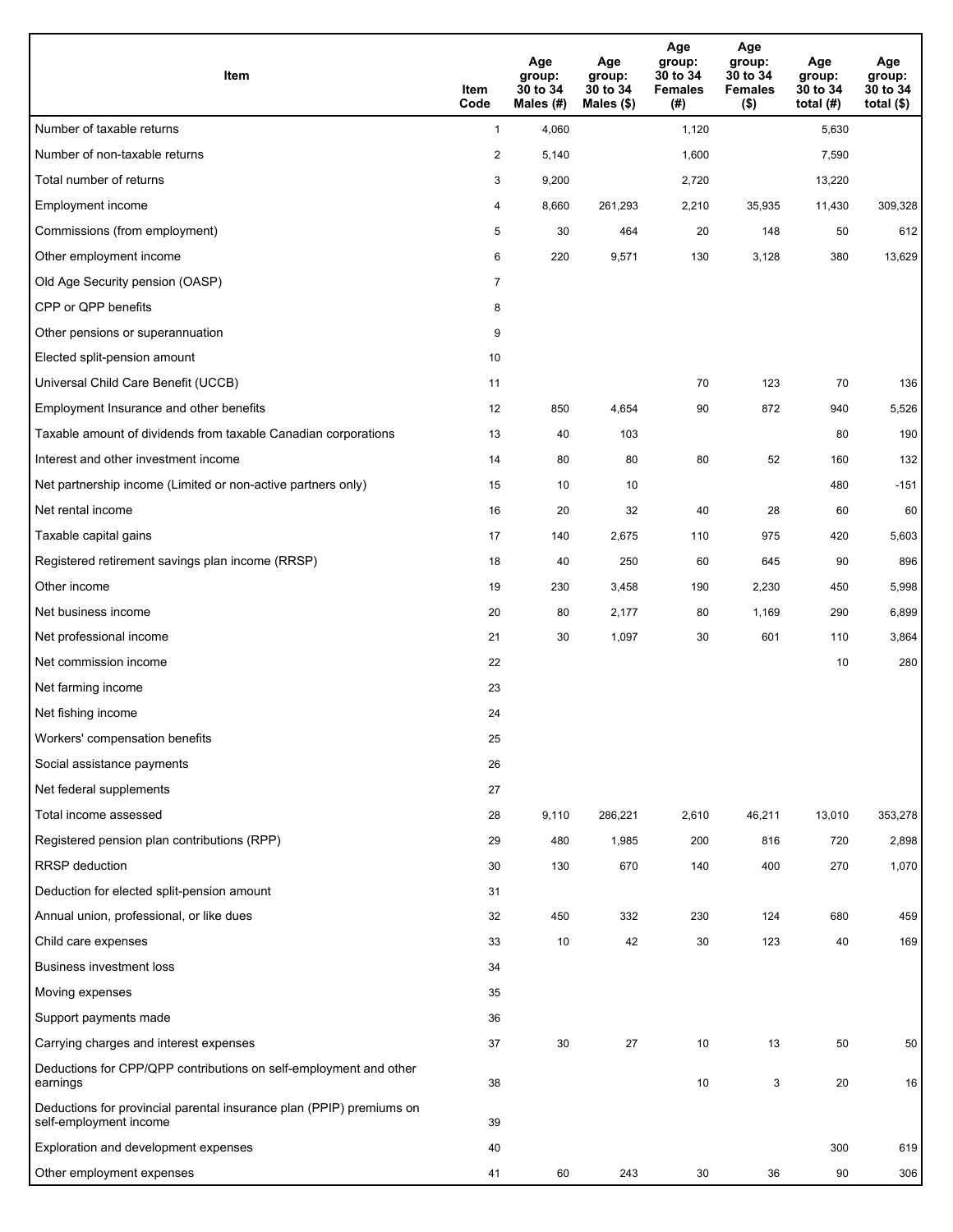| Item                                                              | Item<br>Code | Age<br>group:<br>30 to 34<br>Males (#) | Age<br>group:<br>30 to 34<br>Males (\$) | Age<br>group:<br>30 to 34<br><b>Females</b><br>(#) | Age<br>group:<br>30 to 34<br><b>Females</b><br>$($ \$) | Age<br>group:<br>30 to 34<br>total $(#)$ | Age<br>group:<br>30 to 34<br>total $($)$ |
|-------------------------------------------------------------------|--------------|----------------------------------------|-----------------------------------------|----------------------------------------------------|--------------------------------------------------------|------------------------------------------|------------------------------------------|
| Clergy residence deduction                                        | 42           |                                        |                                         |                                                    |                                                        |                                          |                                          |
| Other deductions                                                  | 43           | 250                                    | 7,193                                   | 40                                                 | 1,281                                                  | 330                                      | 8,787                                    |
| Total deductions before adjustments                               | 44           | 1,150                                  | 10,581                                  | 490                                                | 2,852                                                  | 2,020                                    | 14,454                                   |
| Social benefits repayment                                         | 45           |                                        |                                         |                                                    |                                                        |                                          |                                          |
| Net income after adjustments                                      | 46           | 9,050                                  | 275,874                                 | 2,540                                              | 43,437                                                 | 12,380                                   | 340,128                                  |
| Canadian Forces personnel and police deduction                    | 47           |                                        |                                         |                                                    |                                                        |                                          |                                          |
| Security options deductions                                       | 48           |                                        |                                         |                                                    |                                                        | 20                                       | 462                                      |
| Other payments deductions                                         | 49           |                                        |                                         |                                                    |                                                        |                                          |                                          |
| Non-capital losses of other years                                 | 50           |                                        |                                         |                                                    |                                                        |                                          |                                          |
| Net capital losses of other years                                 | 51           |                                        |                                         |                                                    |                                                        | 20                                       | 167                                      |
| Capital gains deduction                                           | 52           |                                        |                                         |                                                    |                                                        |                                          |                                          |
| Northern residents deductions                                     | 53           | 20                                     | 28                                      |                                                    |                                                        | 20                                       | 38                                       |
| Additional deductions                                             | 54           | 1,410                                  | 27,959                                  | 180                                                | 2,431                                                  | 1,880                                    | 34,575                                   |
| Farming/fishing losses of prior years                             | 55           |                                        |                                         |                                                    |                                                        |                                          |                                          |
| Total deductions from net income                                  | 56           | 1,470                                  | 28,670                                  | 200                                                | 2,500                                                  | 1,960                                    | 35,660                                   |
| Taxable income assessed                                           | 57           | 7,880                                  | 247,818                                 | 2,380                                              | 41,094                                                 | 10,780                                   | 305,285                                  |
| Basic personal amount                                             | 58           | 6,580                                  | 71,198                                  | 1,220                                              | 13,140                                                 | 7,860                                    | 85,085                                   |
| Age amount                                                        | 59           |                                        |                                         |                                                    |                                                        |                                          |                                          |
| Spouse or common-law partner amount                               | 60           | 4,690                                  | 50,333                                  | 150                                                | 1,420                                                  | 4,840                                    | 51,812                                   |
| Amount for eligible dependant                                     | 61           | 610                                    | 6,548                                   | 160                                                | 1,677                                                  | 760                                      | 8,225                                    |
| Amount for children 17 and under                                  | 62           | 440                                    | 1,794                                   | 110                                                | 427                                                    | 550                                      | 2,230                                    |
| Amount for infirm dependants age 18 or older                      | 63           |                                        |                                         |                                                    |                                                        |                                          |                                          |
| CPP or QPP contributions through employment                       | 64           | 7,160                                  | 5,865                                   | 1,110                                              | 975                                                    | 8,310                                    | 6,870                                    |
| CPP or QPP contributions on self-employment and other<br>earnings | 65           |                                        |                                         | 10                                                 | 3                                                      | 20                                       | 16                                       |
| Employment Insurance premiums                                     | 66           | 7,320                                  | 2,603                                   | 1,160                                              | 423                                                    | 8,530                                    | 3,042                                    |
| PPIP premiums paid                                                | 67           |                                        |                                         |                                                    |                                                        |                                          |                                          |
| PPIP premiums payable on employment income                        | 68           |                                        |                                         |                                                    |                                                        |                                          |                                          |
| PPIP premiums payable on self-employment income                   | 69           |                                        |                                         |                                                    |                                                        |                                          |                                          |
| Volunteer firefighters' amount                                    | 70           |                                        |                                         |                                                    |                                                        |                                          |                                          |
| Canada employment amount                                          | 71           | 6,430                                  | 7,035                                   | 1,010                                              | 1,096                                                  | 7,490                                    | 8,179                                    |
| Public transit amount                                             | 72           | 140                                    | 91                                      | 90                                                 | 51                                                     | 230                                      | 142                                      |
| Children's fitness amount                                         | 73           | 20                                     | 10                                      | 10                                                 | 5                                                      | 40                                       | 15                                       |
| Children's arts amount                                            | 74           | 10                                     | 5                                       |                                                    |                                                        | 20                                       | $\overline{7}$                           |
| Home buyers' amount                                               | 75           |                                        |                                         |                                                    |                                                        |                                          |                                          |
| Pension income amount                                             | 76           |                                        |                                         |                                                    |                                                        |                                          |                                          |
| Caregiver amount                                                  | 77           |                                        |                                         |                                                    |                                                        |                                          |                                          |
| Disability amount                                                 | 78           |                                        |                                         |                                                    |                                                        |                                          |                                          |
| Disability amount transferred from a dependant                    | 79           |                                        |                                         |                                                    |                                                        |                                          |                                          |
| Interest paid on student loans                                    | 80           | 50                                     | 33                                      | 60                                                 | 49                                                     | 110                                      | 84                                       |
| Tuition, education, and textbook amounts                          | 81           | 150                                    | 1,681                                   | 130                                                | 858                                                    | 280                                      | 2,567                                    |
| Tuition, education, and textbook amounts transferred from a child | 82           |                                        |                                         |                                                    |                                                        |                                          |                                          |
| Amounts transferred from spouse or common-law partner             | 83           | 20                                     | 80                                      | 10                                                 | 32                                                     | 30                                       | 111                                      |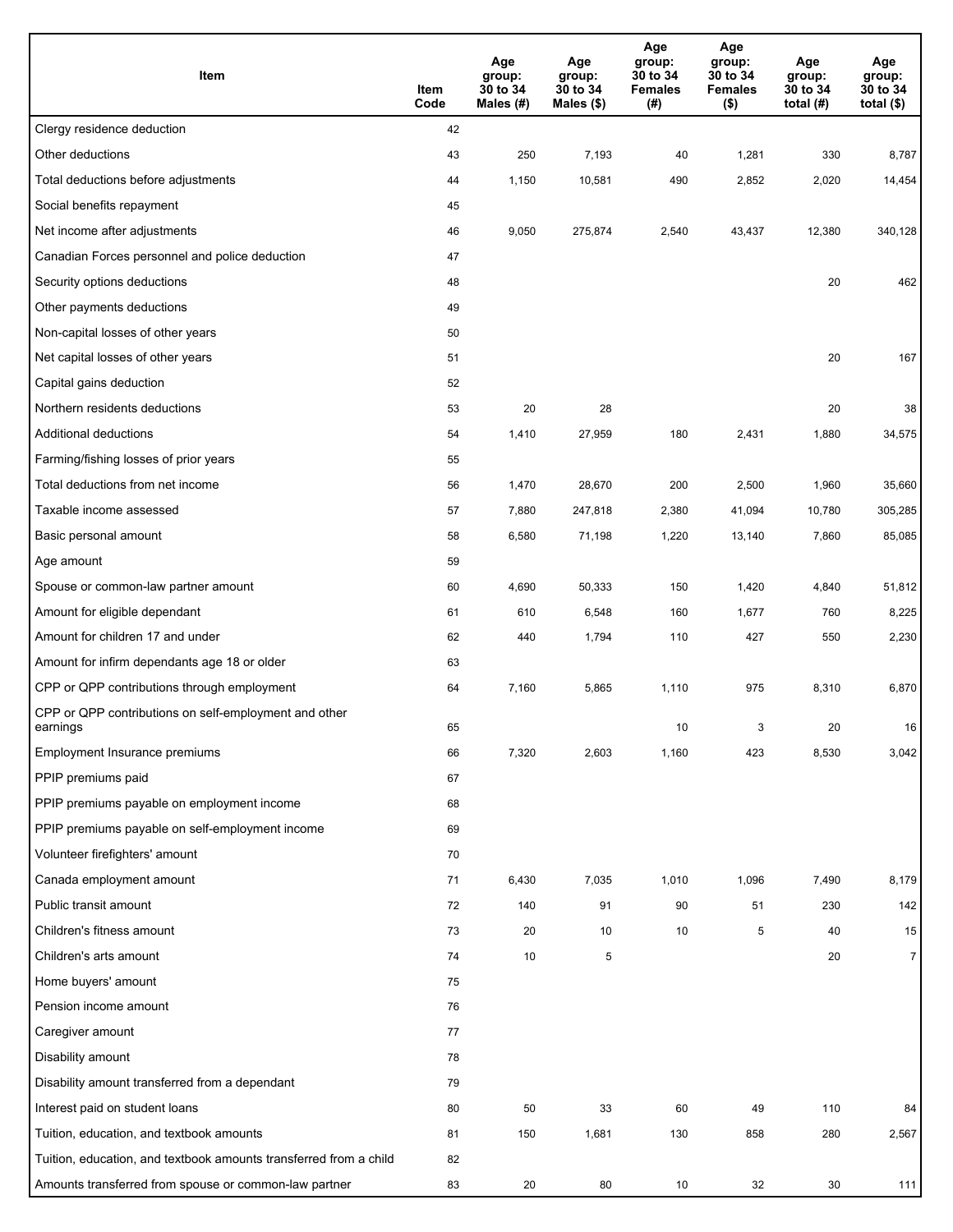| Item                                                | <b>Item</b><br>Code | Age<br>group:<br>30 to 34<br>Males $(H)$ | Age<br>group:<br>30 to 34<br>Males $(\$)$ | Age<br>group:<br>30 to 34<br><b>Females</b><br>(#) | Age<br>group:<br>30 to 34<br><b>Females</b><br>$($ \$) | Age<br>group:<br>30 to 34<br>total $(H)$ | Age<br>group:<br>30 to 34<br>total $(§)$ |
|-----------------------------------------------------|---------------------|------------------------------------------|-------------------------------------------|----------------------------------------------------|--------------------------------------------------------|------------------------------------------|------------------------------------------|
| Medical expenses                                    | 84                  | 30                                       | 53                                        | 30                                                 | 62                                                     | 60                                       | 115                                      |
| Total tax credits on personal amounts               | 85                  | 7,770                                    | 22,104                                    | 1,580                                              | 3,041                                                  | 9,470                                    | 25,287                                   |
| Allowable charitable donations and government gifts | 86                  | 160                                      | 300                                       | 120                                                | 107                                                    | 290                                      | 451                                      |
| Eligible cultural and ecological gifts              | 87                  |                                          |                                           |                                                    |                                                        |                                          |                                          |
| Total tax credit on donations and gifts             | 88                  | 150                                      | 82                                        | 110                                                | 28                                                     | 270                                      | 123                                      |
| Total federal non-refundable tax credits            | 89                  | 7,790                                    | 22,187                                    | 1,580                                              | 3,070                                                  | 9,500                                    | 25,410                                   |
| Federal dividend tax credit                         | 90                  | 50                                       | 13                                        |                                                    |                                                        | 80                                       | 24                                       |
| Overseas employment tax credit                      | 91                  |                                          |                                           |                                                    |                                                        |                                          |                                          |
| Minimum tax carryover                               | 92                  |                                          |                                           |                                                    |                                                        |                                          |                                          |
| Basic federal tax                                   | 93                  | 3,320                                    | 33,707                                    | 1,070                                              | 5,040                                                  | 4,840                                    | 41,994                                   |
| Federal Foreign Tax Credit                          | 94                  | 60                                       | 80                                        | 60                                                 | 203                                                    | 120                                      | 289                                      |
| Federal Political contribution tax credit           | 95                  |                                          |                                           |                                                    |                                                        |                                          |                                          |
| <b>Investment Tax Credit</b>                        | 96                  |                                          |                                           |                                                    |                                                        |                                          |                                          |
| Labour-sponsored funds tax credit                   | 97                  |                                          |                                           |                                                    |                                                        |                                          |                                          |
| Alternative minimum tax payable                     | 98                  |                                          |                                           |                                                    |                                                        |                                          |                                          |
| Net federal tax                                     | 99                  | 3,310                                    | 35,390                                    | 1,060                                              | 5,468                                                  | 4,810                                    | 44,925                                   |
| CPP contributions on self-employment                | 100                 |                                          |                                           | 10                                                 | 6                                                      | 20                                       | 31                                       |
| Social Benefits repayment                           | 101                 |                                          |                                           |                                                    |                                                        |                                          |                                          |
| Net Provincial Tax                                  | 102                 | 2,990                                    | 14,132                                    | 620                                                | 1,444                                                  | 3,820                                    | 16,280                                   |
| Total tax payable                                   | 103                 | 4,060                                    | 49,547                                    | 1,120                                              | 6,919                                                  | 5,630                                    | 61,237                                   |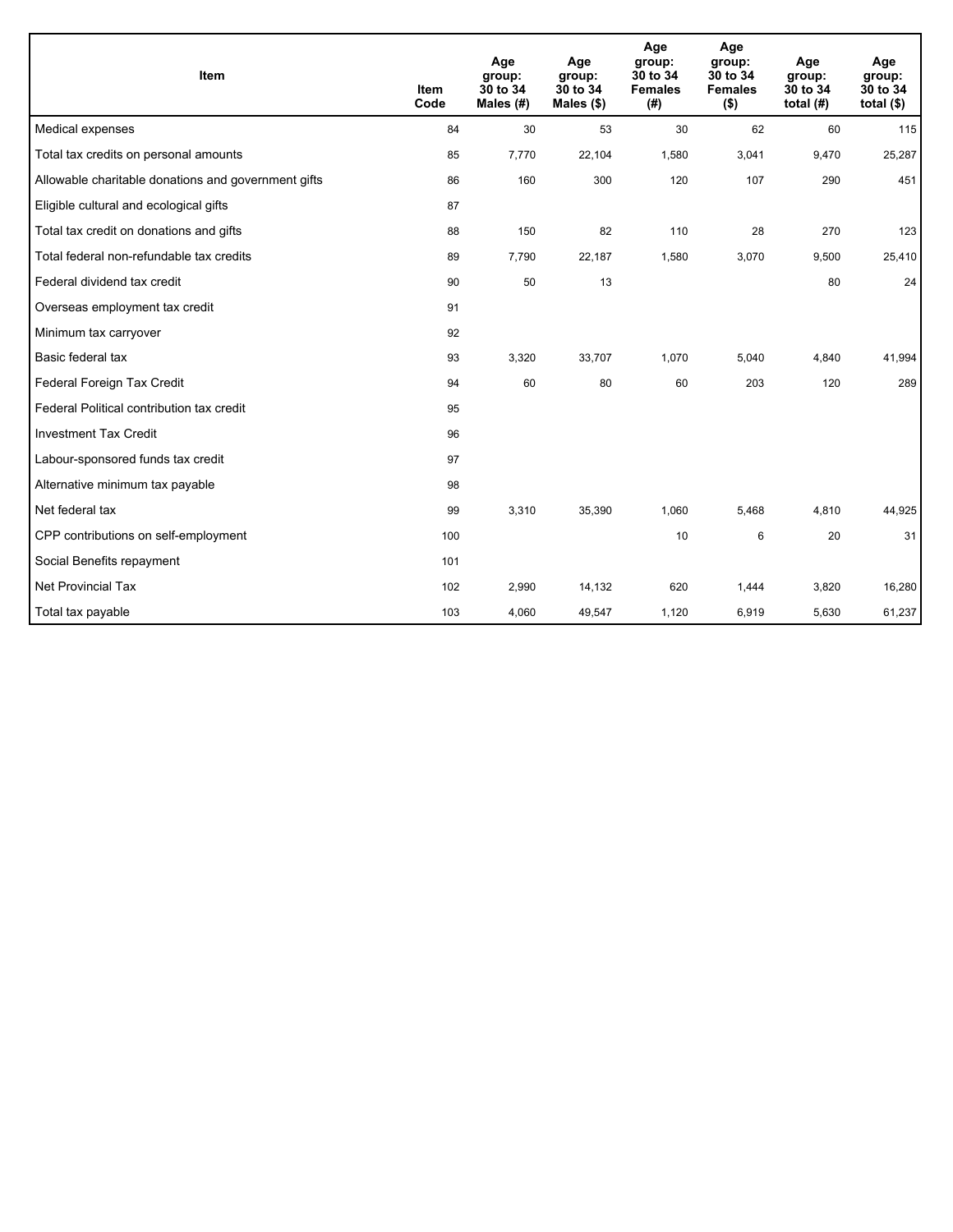| Item                                                                                           | Item<br>Code   | Age<br>group:<br>35 to 39<br>Males (#) | Age<br>group:<br>35 to 39<br>Males (\$) | Age<br>group:<br>35 to 39<br><b>Females</b><br>(#) | Age<br>group:<br>35 to 39<br><b>Females</b><br>$($ \$) | Age<br>group:<br>35 to 39<br>total $(#)$ | Age<br>group:<br>35 to 39<br>total $($)$ |
|------------------------------------------------------------------------------------------------|----------------|----------------------------------------|-----------------------------------------|----------------------------------------------------|--------------------------------------------------------|------------------------------------------|------------------------------------------|
| Number of taxable returns                                                                      | $\mathbf{1}$   | 3,930                                  |                                         | 890                                                |                                                        | 5,560                                    |                                          |
| Number of non-taxable returns                                                                  | $\overline{2}$ | 5,650                                  |                                         | 1,430                                              |                                                        | 8,180                                    |                                          |
| Total number of returns                                                                        | 3              | 9,580                                  |                                         | 2,320                                              |                                                        | 13,740                                   |                                          |
| <b>Employment income</b>                                                                       | 4              | 8,980                                  | 246,914                                 | 1,780                                              | 35,025                                                 | 11,430                                   | 302,098                                  |
| Commissions (from employment)                                                                  | 5              |                                        |                                         |                                                    |                                                        | 30                                       | 791                                      |
| Other employment income                                                                        | 6              | 240                                    | 6,068                                   | 90                                                 | 2,034                                                  | 370                                      | 10,268                                   |
| Old Age Security pension (OASP)                                                                | $\overline{7}$ |                                        |                                         |                                                    |                                                        |                                          |                                          |
| CPP or QPP benefits                                                                            | 8              |                                        |                                         | 10                                                 | 101                                                    | 30                                       | 172                                      |
| Other pensions or superannuation                                                               | 9              |                                        |                                         |                                                    |                                                        |                                          |                                          |
| Elected split-pension amount                                                                   | 10             |                                        |                                         |                                                    |                                                        |                                          |                                          |
| Universal Child Care Benefit (UCCB)                                                            | 11             | 20                                     | 22                                      | 90                                                 | 138                                                    | 100                                      | 161                                      |
| Employment Insurance and other benefits                                                        | 12             | 730                                    | 4,059                                   | 80                                                 | 642                                                    | 810                                      | 4,701                                    |
| Taxable amount of dividends from taxable Canadian corporations                                 | 13             | 60                                     | 142                                     | 40                                                 | 96                                                     | 90                                       | 238                                      |
| Interest and other investment income                                                           | 14             | 90                                     | 94                                      | 90                                                 | 131                                                    | 180                                      | 224                                      |
| Net partnership income (Limited or non-active partners only)                                   | 15             |                                        |                                         | 30                                                 | $-11$                                                  | 720                                      | 856                                      |
| Net rental income                                                                              | 16             | 50                                     | 22                                      | 40                                                 | 40                                                     | 90                                       | 62                                       |
| Taxable capital gains                                                                          | 17             | 190                                    | 3,441                                   | 150                                                | 2,495                                                  | 610                                      | 9,161                                    |
| Registered retirement savings plan income (RRSP)                                               | 18             | 60                                     | 365                                     | 90                                                 | 788                                                    | 140                                      | 1,153                                    |
| Other income                                                                                   | 19             | 220                                    | 2,416                                   | 140                                                | 939                                                    | 370                                      | 3,650                                    |
| Net business income                                                                            | 20             | 90                                     | 1,500                                   | 60                                                 | 1,674                                                  | 420                                      | 9,356                                    |
| Net professional income                                                                        | 21             | 40                                     | 3,965                                   | 30                                                 | 651                                                    | 180                                      | 7,359                                    |
| Net commission income                                                                          | 22             |                                        |                                         |                                                    |                                                        | 10                                       | 79                                       |
| Net farming income                                                                             | 23             |                                        |                                         |                                                    |                                                        |                                          |                                          |
| Net fishing income                                                                             | 24             |                                        |                                         |                                                    |                                                        |                                          |                                          |
| Workers' compensation benefits                                                                 | 25             |                                        |                                         |                                                    |                                                        |                                          |                                          |
| Social assistance payments                                                                     | 26             |                                        |                                         |                                                    |                                                        |                                          |                                          |
| Net federal supplements                                                                        | 27             |                                        |                                         |                                                    |                                                        |                                          |                                          |
| Total income assessed                                                                          | 28             | 9,480                                  | 270,126                                 | 2,230                                              | 44,899                                                 | 13,540                                   | 350,627                                  |
| Registered pension plan contributions (RPP)                                                    | 29             | 480                                    | 2,363                                   | 210                                                | 990                                                    | 760                                      | 3,570                                    |
| <b>RRSP</b> deduction                                                                          | 30             | 200                                    | 1,216                                   | 140                                                | 659                                                    | 350                                      | 1,911                                    |
| Deduction for elected split-pension amount                                                     | 31             |                                        |                                         |                                                    |                                                        |                                          |                                          |
| Annual union, professional, or like dues                                                       | 32             | 410                                    | 255                                     | 190                                                | 166                                                    | 610                                      | 429                                      |
| Child care expenses                                                                            | 33             | 20                                     | 118                                     | 60                                                 | 268                                                    | 70                                       | 386                                      |
| <b>Business investment loss</b>                                                                | 34             |                                        |                                         |                                                    |                                                        |                                          |                                          |
| Moving expenses                                                                                | 35             |                                        |                                         |                                                    |                                                        |                                          |                                          |
| Support payments made                                                                          | 36             |                                        |                                         |                                                    |                                                        |                                          |                                          |
| Carrying charges and interest expenses                                                         | 37             | 50                                     | 48                                      | 30                                                 | 21                                                     | 90                                       | 73                                       |
| Deductions for CPP/QPP contributions on self-employment and other<br>earnings                  | 38             |                                        |                                         |                                                    |                                                        | 10                                       | 6                                        |
| Deductions for provincial parental insurance plan (PPIP) premiums on<br>self-employment income | 39             |                                        |                                         |                                                    |                                                        |                                          |                                          |
| Exploration and development expenses                                                           | 40             |                                        |                                         |                                                    |                                                        | 440                                      | 848                                      |
| Other employment expenses                                                                      | 41             | 50                                     | 210                                     | 20                                                 | 44                                                     | 70                                       | 258                                      |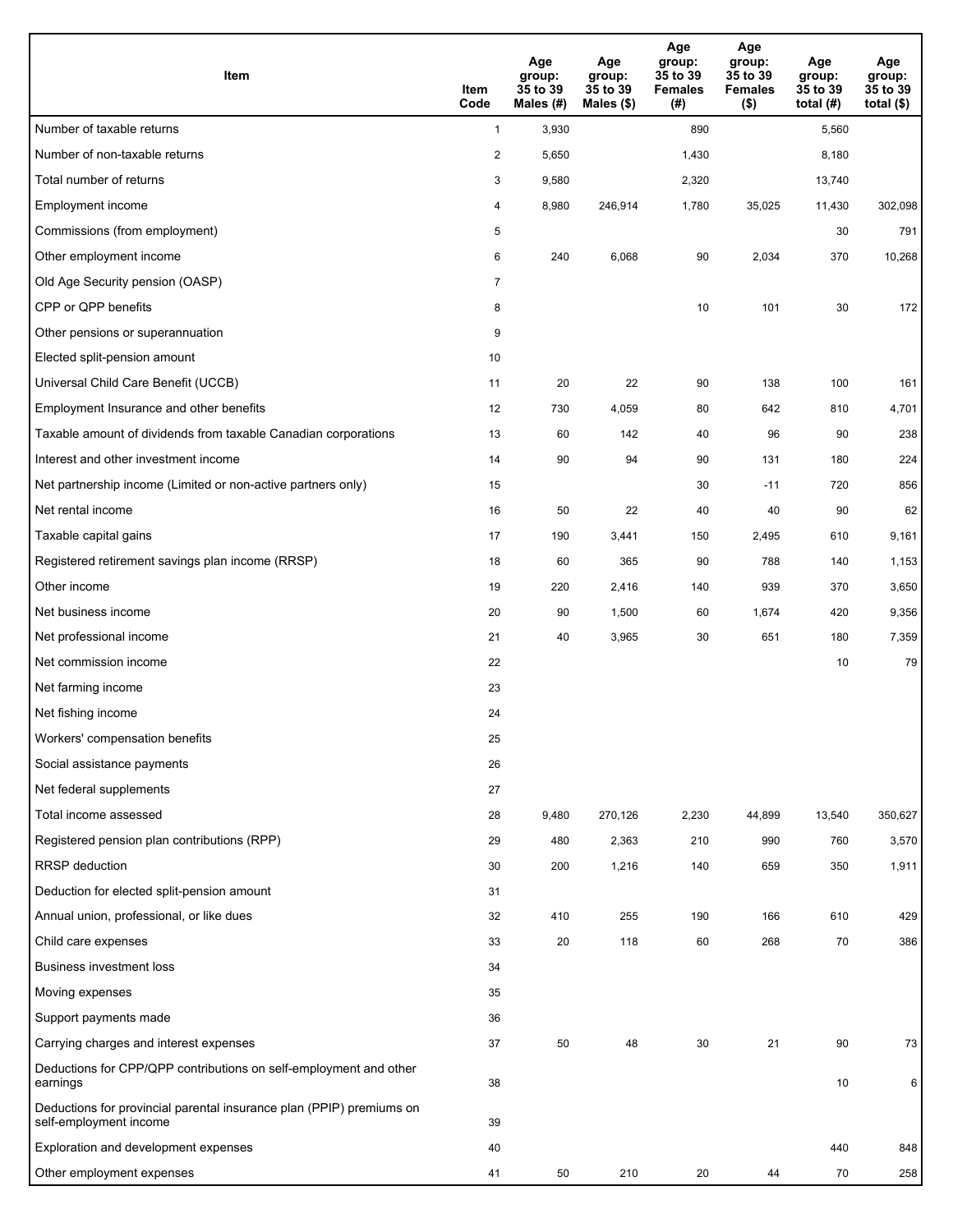| Item                                                              | Item<br>Code | Age<br>group:<br>35 to 39<br>Males (#) | Age<br>group:<br>35 to 39<br>Males (\$) | Age<br>group:<br>35 to 39<br><b>Females</b><br>(# ) | Age<br>group:<br>35 to 39<br><b>Females</b><br>$($ \$) | Age<br>group:<br>35 to 39<br>total $(H)$ | Age<br>group:<br>35 to 39<br>total $($)$ |
|-------------------------------------------------------------------|--------------|----------------------------------------|-----------------------------------------|-----------------------------------------------------|--------------------------------------------------------|------------------------------------------|------------------------------------------|
| Clergy residence deduction                                        | 42           |                                        |                                         |                                                     |                                                        |                                          |                                          |
| Other deductions                                                  | 43           | 250                                    | 11,486                                  | 50                                                  | 2,490                                                  | 370                                      | 16,185                                   |
| Total deductions before adjustments                               | 44           | 1,140                                  | 15,753                                  | 470                                                 | 4,675                                                  | 2,190                                    | 23,758                                   |
| Social benefits repayment                                         | 45           |                                        |                                         |                                                     |                                                        |                                          |                                          |
| Net income after adjustments                                      | 46           | 9,380                                  | 254,613                                 | 2,140                                               | 40,387                                                 | 12,630                                   | 328,709                                  |
| Canadian Forces personnel and police deduction                    | 47           |                                        |                                         |                                                     |                                                        |                                          |                                          |
| Security options deductions                                       | 48           | 40                                     | 1,267                                   |                                                     |                                                        | 50                                       | 1,394                                    |
| Other payments deductions                                         | 49           |                                        |                                         |                                                     |                                                        | 10                                       | 41                                       |
| Non-capital losses of other years                                 | 50           |                                        |                                         |                                                     |                                                        | 30                                       | 98                                       |
| Net capital losses of other years                                 | 51           |                                        |                                         | 10                                                  | 30                                                     | 30                                       | 102                                      |
| Capital gains deduction                                           | 52           |                                        |                                         |                                                     |                                                        |                                          |                                          |
| Northern residents deductions                                     | 53           |                                        |                                         |                                                     |                                                        |                                          |                                          |
| Additional deductions                                             | 54           | 1,790                                  | 21,412                                  | 180                                                 | 2,522                                                  | 2,230                                    | 28,056                                   |
| Farming/fishing losses of prior years                             | 55           |                                        |                                         |                                                     |                                                        |                                          |                                          |
| Total deductions from net income                                  | 56           | 1,860                                  | 22,884                                  | 210                                                 | 2,678                                                  | 2,350                                    | 29,788                                   |
| Taxable income assessed                                           | 57           | 7,820                                  | 231,783                                 | 1,980                                               | 37,956                                                 | 10,650                                   | 299,232                                  |
| Basic personal amount                                             | 58           | 7,100                                  | 76,804                                  | 960                                                 | 10,302                                                 | 8,140                                    | 88,048                                   |
| Age amount                                                        | 59           |                                        |                                         |                                                     |                                                        |                                          |                                          |
| Spouse or common-law partner amount                               | 60           | 5,570                                  | 59,864                                  | 160                                                 | 1,532                                                  | 5,740                                    | 61,423                                   |
| Amount for eligible dependant                                     | 61           | 670                                    | 7,258                                   | 160                                                 | 1,729                                                  | 830                                      | 8,987                                    |
| Amount for children 17 and under                                  | 62           | 550                                    | 2,464                                   | 200                                                 | 822                                                    | 750                                      | 3,305                                    |
| Amount for infirm dependants age 18 or older                      | 63           |                                        |                                         |                                                     |                                                        |                                          |                                          |
| CPP or QPP contributions through employment                       | 64           | 7,520                                  | 6,087                                   | 840                                                 | 857                                                    | 8,390                                    | 6,981                                    |
| CPP or QPP contributions on self-employment and other<br>earnings | 65           |                                        |                                         |                                                     |                                                        | 10                                       | 6                                        |
| Employment Insurance premiums                                     | 66           | 7,620                                  | 2,670                                   | 840                                                 | 333                                                    | 8,500                                    | 3,025                                    |
| PPIP premiums paid                                                | 67           |                                        |                                         |                                                     |                                                        |                                          |                                          |
| PPIP premiums payable on employment income                        | 68           |                                        |                                         |                                                     |                                                        |                                          |                                          |
| PPIP premiums payable on self-employment income                   | 69           |                                        |                                         |                                                     |                                                        |                                          |                                          |
| Volunteer firefighters' amount                                    | 70           |                                        |                                         |                                                     |                                                        |                                          |                                          |
| Canada employment amount                                          | 71           | 6,970                                  | 7,622                                   | 750                                                 | 809                                                    | 7,780                                    | 8,499                                    |
| Public transit amount                                             | 72           | 50                                     | 30                                      | 20                                                  | 11                                                     | 70                                       | 41                                       |
| Children's fitness amount                                         | 73           | 60                                     | 33                                      | 20                                                  | 10                                                     | 90                                       | 42                                       |
| Children's arts amount                                            | 74           | 20                                     | 13                                      | 10                                                  | 6                                                      | 40                                       | 18                                       |
| Home buyers' amount                                               | 75           |                                        |                                         |                                                     |                                                        |                                          |                                          |
| Pension income amount                                             | 76           |                                        |                                         |                                                     |                                                        |                                          |                                          |
| Caregiver amount                                                  | 77           |                                        |                                         |                                                     |                                                        |                                          |                                          |
| Disability amount                                                 | 78           |                                        |                                         |                                                     |                                                        |                                          |                                          |
| Disability amount transferred from a dependant                    | 79           |                                        |                                         |                                                     |                                                        |                                          |                                          |
| Interest paid on student loans                                    | 80           | 40                                     | 29                                      | 30                                                  | 21                                                     | 70                                       | 49                                       |
| Tuition, education, and textbook amounts                          | 81           | 80                                     | 640                                     | 60                                                  | 286                                                    | 140                                      | 925                                      |
| Tuition, education, and textbook amounts transferred from a child | 82           |                                        |                                         |                                                     |                                                        |                                          |                                          |
| Amounts transferred from spouse or common-law partner             | 83           | 30                                     | 122                                     | 20                                                  | 74                                                     | 50                                       | 201                                      |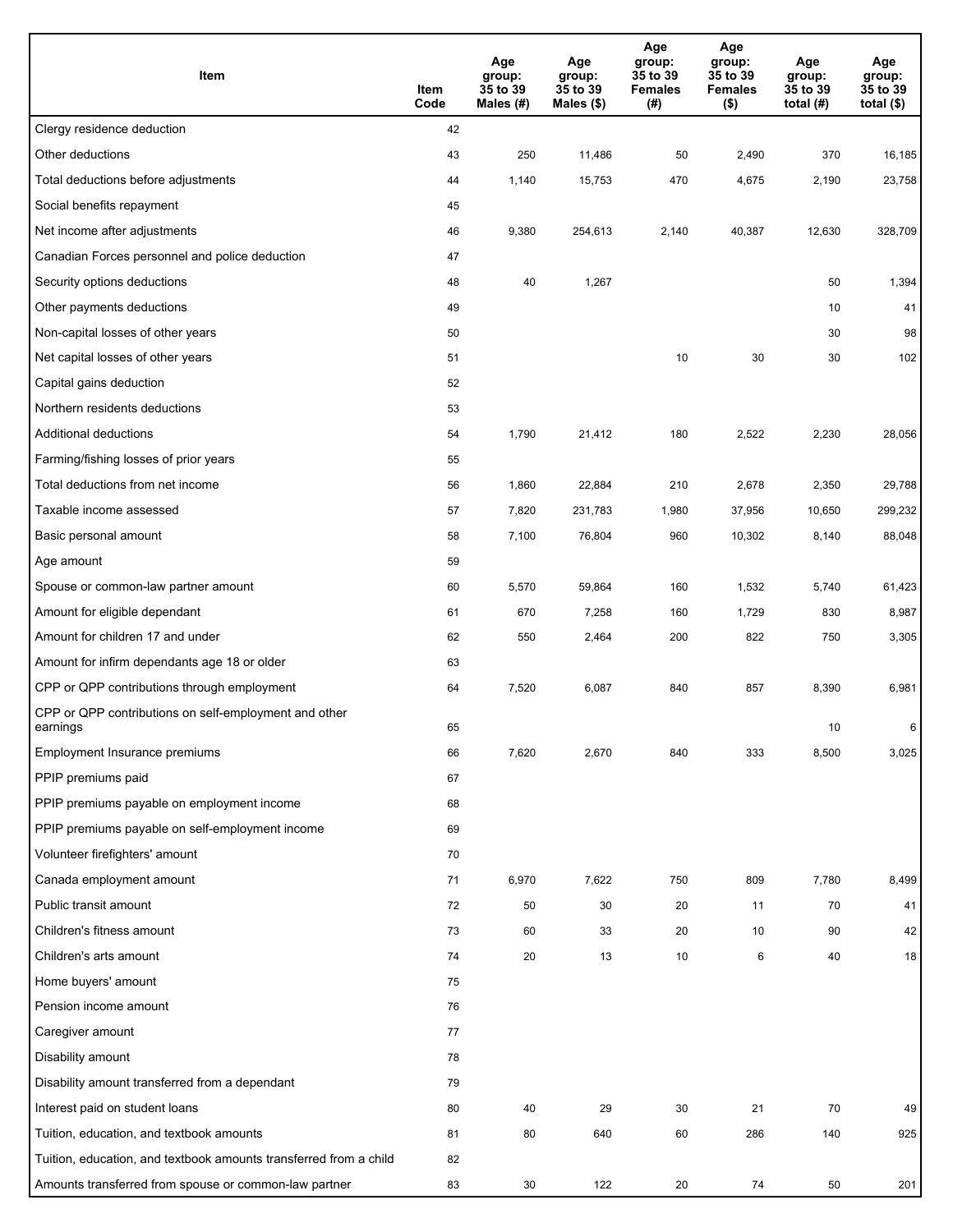| <b>Item</b>                                         | <b>Item</b><br>Code | Age<br>group:<br>35 to 39<br>Males (#) | Age<br>group:<br>35 to 39<br>Males $(\$)$ | Age<br>group:<br>35 to 39<br><b>Females</b><br>(#) | Age<br>group:<br>35 to 39<br><b>Females</b><br>$($ \$) | Age<br>group:<br>35 to 39<br>total $(H)$ | Age<br>group:<br>35 to 39<br>total $($)$ |
|-----------------------------------------------------|---------------------|----------------------------------------|-------------------------------------------|----------------------------------------------------|--------------------------------------------------------|------------------------------------------|------------------------------------------|
| Medical expenses                                    | 84                  | 30                                     | 82                                        | 40                                                 | 141                                                    | 70                                       | 239                                      |
| Total tax credits on personal amounts               | 85                  | 8,040                                  | 24,563                                    | 1,210                                              | 2,548                                                  | 9,380                                    | 27,282                                   |
| Allowable charitable donations and government gifts | 86                  | 180                                    | 149                                       | 110                                                | 80                                                     | 360                                      | 247                                      |
| Eligible cultural and ecological gifts              | 87                  |                                        |                                           |                                                    |                                                        |                                          |                                          |
| Total tax credit on donations and gifts             | 88                  | 180                                    | 39                                        | 110                                                | 21                                                     | 340                                      | 64                                       |
| Total federal non-refundable tax credits            | 89                  | 8,070                                  | 24,602                                    | 1,220                                              | 2,569                                                  | 9,470                                    | 27,347                                   |
| Federal dividend tax credit                         | 90                  | 60                                     | 16                                        | 30                                                 | 13                                                     | 100                                      | 29                                       |
| Overseas employment tax credit                      | 91                  |                                        |                                           |                                                    |                                                        |                                          |                                          |
| Minimum tax carryover                               | 92                  |                                        |                                           |                                                    |                                                        |                                          |                                          |
| Basic federal tax                                   | 93                  | 2,920                                  | 28,804                                    | 850                                                | 5,216                                                  | 4,520                                    | 39,954                                   |
| Federal Foreign Tax Credit                          | 94                  | 70                                     | 239                                       | 30                                                 | 118                                                    | 100                                      | 357                                      |
| Federal Political contribution tax credit           | 95                  |                                        |                                           |                                                    |                                                        |                                          |                                          |
| <b>Investment Tax Credit</b>                        | 96                  |                                        |                                           |                                                    |                                                        |                                          |                                          |
| Labour-sponsored funds tax credit                   | 97                  |                                        |                                           |                                                    |                                                        |                                          |                                          |
| Alternative minimum tax payable                     | 98                  |                                        |                                           |                                                    |                                                        |                                          |                                          |
| Net federal tax                                     | 99                  | 2,900                                  | 31,236                                    | 840                                                | 6,048                                                  | 4,490                                    | 44,459                                   |
| CPP contributions on self-employment                | 100                 |                                        |                                           |                                                    |                                                        | 10                                       | 12                                       |
| Social Benefits repayment                           | 101                 |                                        |                                           |                                                    |                                                        |                                          |                                          |
| Net Provincial Tax                                  | 102                 | 2,930                                  | 10,534                                    | 460                                                | 1,346                                                  | 3,700                                    | 13,314                                   |
| Total tax payable                                   | 103                 | 3,930                                  | 41,775                                    | 890                                                | 7,401                                                  | 5,560                                    | 57,787                                   |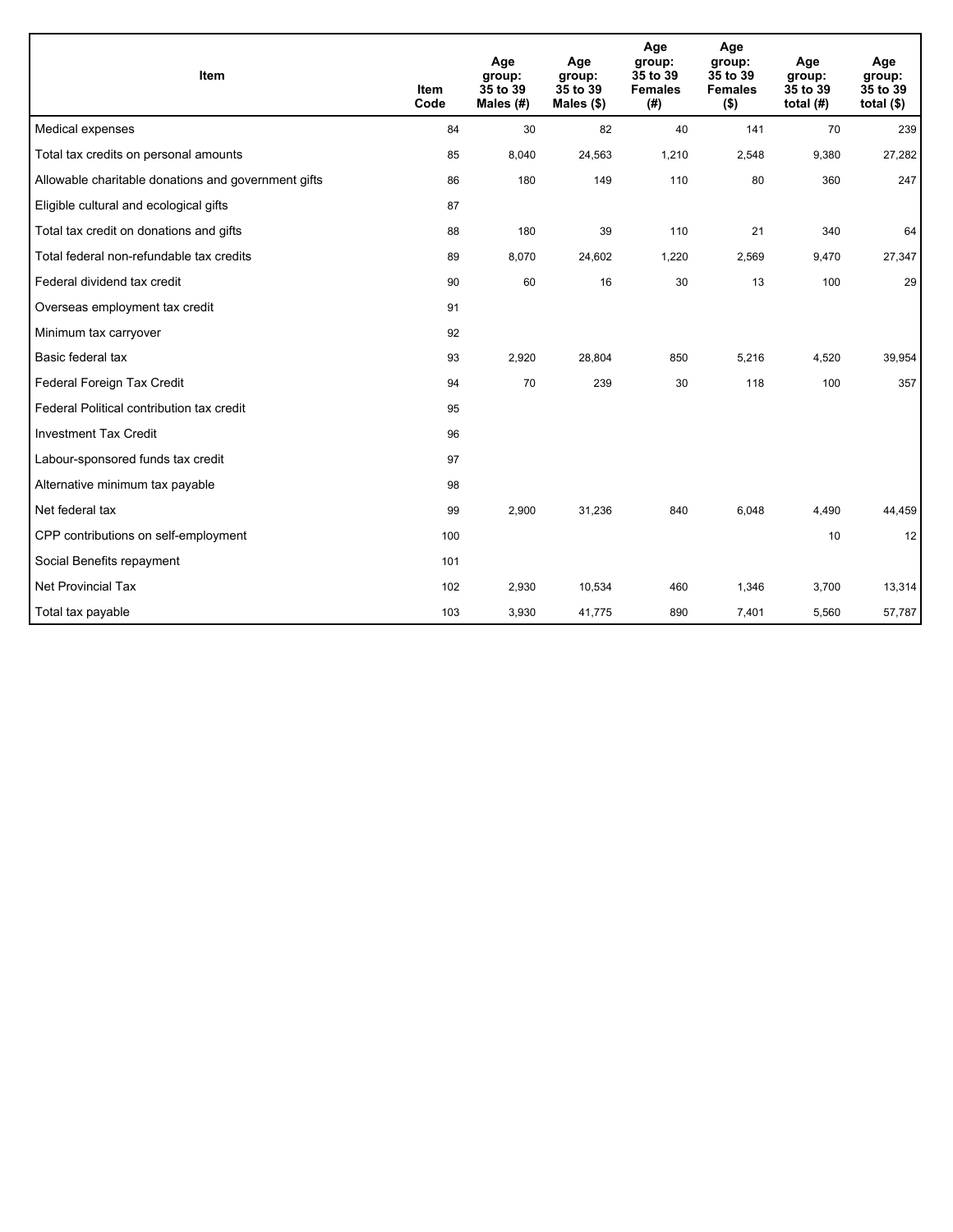| Item                                                                                           | Item<br>Code   | Age<br>group:<br>40 to 44<br>Males (#) | Age<br>group:<br>40 to 44<br>Males (\$) | Age<br>group:<br>40 to 44<br><b>Females</b><br>(# ) | Age<br>group:<br>40 to 44<br><b>Females</b><br>$($ \$) | Age<br>group:<br>40 to 44<br>total $(H)$ | Age<br>group:<br>40 to 44<br>total $($ |
|------------------------------------------------------------------------------------------------|----------------|----------------------------------------|-----------------------------------------|-----------------------------------------------------|--------------------------------------------------------|------------------------------------------|----------------------------------------|
| Number of taxable returns                                                                      | $\mathbf{1}$   | 3,750                                  |                                         | 820                                                 |                                                        | 5,680                                    |                                        |
| Number of non-taxable returns                                                                  | $\overline{2}$ | 5,100                                  |                                         | 1,290                                               |                                                        | 8,040                                    |                                        |
| Total number of returns                                                                        | 3              | 8,850                                  |                                         | 2,110                                               |                                                        | 13,720                                   |                                        |
| Employment income                                                                              | 4              | 8,130                                  | 256.494                                 | 1,530                                               | 34,411                                                 | 10,460                                   | 308,086                                |
| Commissions (from employment)                                                                  | 5              | 30                                     | 1,374                                   |                                                     |                                                        | 40                                       | 1,429                                  |
| Other employment income                                                                        | 6              | 230                                    | 8,124                                   | 90                                                  | 2,306                                                  | 350                                      | 11,419                                 |
| Old Age Security pension (OASP)                                                                | $\overline{7}$ |                                        |                                         |                                                     |                                                        |                                          |                                        |
| CPP or QPP benefits                                                                            | 8              | 20                                     | 165                                     | 30                                                  | 143                                                    | 60                                       | 345                                    |
| Other pensions or superannuation                                                               | 9              |                                        |                                         | 10                                                  | 205                                                    | 20                                       | 351                                    |
| Elected split-pension amount                                                                   | 10             |                                        |                                         |                                                     |                                                        |                                          |                                        |
| Universal Child Care Benefit (UCCB)                                                            | 11             | 20                                     | 17                                      | 50                                                  | 68                                                     | 60                                       | 85                                     |
| Employment Insurance and other benefits                                                        | 12             | 400                                    | 2,131                                   | 30                                                  | 273                                                    | 440                                      | 2,404                                  |
| Taxable amount of dividends from taxable Canadian corporations                                 | 13             | 60                                     | 261                                     | 40                                                  | 321                                                    | 100                                      | 582                                    |
| Interest and other investment income                                                           | 14             | 100                                    | 93                                      | 80                                                  | 125                                                    | 190                                      | 218                                    |
| Net partnership income (Limited or non-active partners only)                                   | 15             |                                        |                                         |                                                     |                                                        | 1,220                                    | 2,319                                  |
| Net rental income                                                                              | 16             | 40                                     | 90                                      | 50                                                  | 97                                                     | 90                                       | 186                                    |
| Taxable capital gains                                                                          | 17             | 200                                    | 6,091                                   | 180                                                 | 4,186                                                  | 910                                      | 18,381                                 |
| Registered retirement savings plan income (RRSP)                                               | 18             | 80                                     | 639                                     | 100                                                 | 1,007                                                  | 180                                      | 1,646                                  |
| Other income                                                                                   | 19             | 190                                    | 2,015                                   | 100                                                 | 686                                                    | 300                                      | 3,766                                  |
| Net business income                                                                            | 20             | 130                                    | 2,701                                   | 70                                                  | 171                                                    | 590                                      | 13,115                                 |
| Net professional income                                                                        | 21             | 50                                     | 3,534                                   | 30                                                  | 2,131                                                  | 350                                      | 10,847                                 |
| Net commission income                                                                          | 22             |                                        |                                         |                                                     |                                                        |                                          |                                        |
| Net farming income                                                                             | 23             |                                        |                                         |                                                     |                                                        | 20                                       | 219                                    |
| Net fishing income                                                                             | 24             |                                        |                                         |                                                     |                                                        |                                          |                                        |
| Workers' compensation benefits                                                                 | 25             |                                        |                                         |                                                     |                                                        |                                          |                                        |
| Social assistance payments                                                                     | 26             |                                        |                                         |                                                     |                                                        |                                          |                                        |
| Net federal supplements                                                                        | 27             |                                        |                                         |                                                     |                                                        |                                          |                                        |
| Total income assessed                                                                          | 28             | 8,740                                  | 284,194                                 | 2,020                                               | 46,372                                                 | 13,490                                   | 375,713                                |
| Registered pension plan contributions (RPP)                                                    | 29             | 520                                    | 2,755                                   | 200                                                 | 1,030                                                  | 780                                      | 4,000                                  |
| <b>RRSP</b> deduction                                                                          | 30             | 180                                    | 1,293                                   | 100                                                 | 561                                                    | 280                                      | 1,877                                  |
| Deduction for elected split-pension amount                                                     | 31             |                                        |                                         |                                                     |                                                        |                                          |                                        |
| Annual union, professional, or like dues                                                       | 32             | 350                                    | 282                                     | 160                                                 | 101                                                    | 510                                      | 389                                    |
| Child care expenses                                                                            | 33             | 20                                     | 54                                      | 40                                                  | 124                                                    | 60                                       | 177                                    |
| <b>Business investment loss</b>                                                                | 34             |                                        |                                         |                                                     |                                                        |                                          |                                        |
| Moving expenses                                                                                | 35             |                                        |                                         |                                                     |                                                        |                                          |                                        |
| Support payments made                                                                          | 36             | 10                                     | 102                                     |                                                     |                                                        | 10                                       | 131                                    |
| Carrying charges and interest expenses                                                         | 37             | 50                                     | 99                                      | 40                                                  | 44                                                     | 100                                      | 294                                    |
| Deductions for CPP/QPP contributions on self-employment and other<br>earnings                  | 38             | 10                                     | 10                                      |                                                     |                                                        | 20                                       | 16                                     |
| Deductions for provincial parental insurance plan (PPIP) premiums on<br>self-employment income | 39             |                                        |                                         |                                                     |                                                        |                                          |                                        |
| Exploration and development expenses                                                           | 40             |                                        |                                         |                                                     |                                                        | 770                                      | 2,066                                  |
| Other employment expenses                                                                      | 41             | 40                                     | 196                                     | 20                                                  | 40                                                     | 60                                       | 236                                    |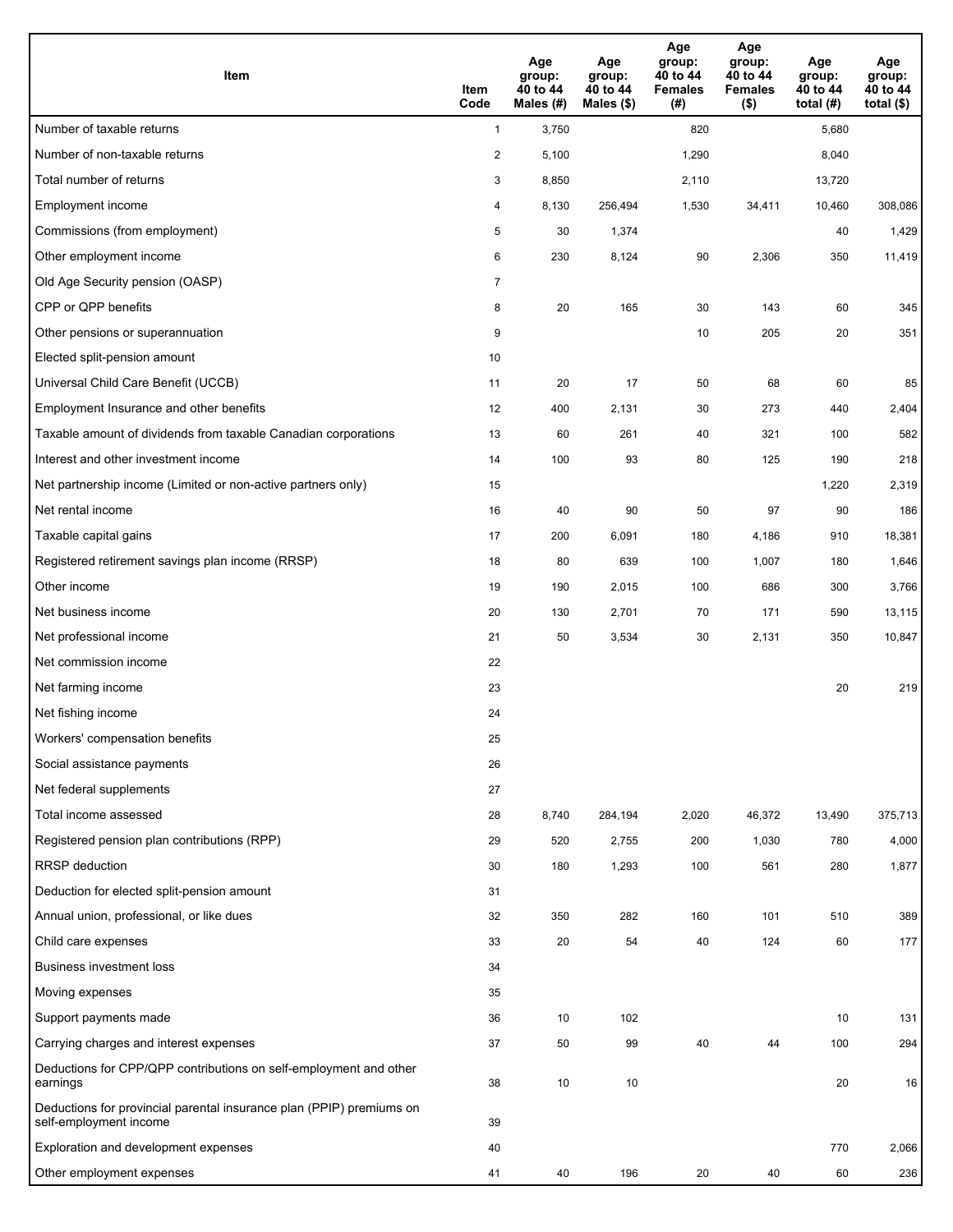| Item                                                              | Item<br>Code | Age<br>group:<br>40 to 44<br>Males (#) | Age<br>group:<br>40 to 44<br>Males (\$) | Age<br>group:<br>40 to 44<br><b>Females</b><br>(#) | Age<br>group:<br>40 to 44<br><b>Females</b><br>$($ \$) | Age<br>group:<br>40 to 44<br>total $(H)$ | Age<br>group:<br>40 to 44<br>total $($)$ |
|-------------------------------------------------------------------|--------------|----------------------------------------|-----------------------------------------|----------------------------------------------------|--------------------------------------------------------|------------------------------------------|------------------------------------------|
| Clergy residence deduction                                        | 42           |                                        |                                         |                                                    |                                                        |                                          |                                          |
| Other deductions                                                  | 43           | 200                                    | 13,170                                  | 40                                                 | 3,384                                                  | 300                                      | 18,202                                   |
| Total deductions before adjustments                               | 44           | 1,070                                  | 18,153                                  | 390                                                | 5,367                                                  | 2,360                                    | 27,608                                   |
| Social benefits repayment                                         | 45           |                                        |                                         |                                                    |                                                        |                                          |                                          |
| Net income after adjustments                                      | 46           | 8,560                                  | 267,143                                 | 1,910                                              | 41,540                                                 | 12,070                                   | 352,776                                  |
| Canadian Forces personnel and police deduction                    | 47           |                                        |                                         |                                                    |                                                        |                                          |                                          |
| Security options deductions                                       | 48           | 80                                     | 4,891                                   | 10                                                 | 208                                                    | 90                                       | 5,119                                    |
| Other payments deductions                                         | 49           |                                        |                                         |                                                    |                                                        |                                          |                                          |
| Non-capital losses of other years                                 | 50           |                                        |                                         |                                                    |                                                        | 60                                       | 261                                      |
| Net capital losses of other years                                 | 51           | 30                                     | 139                                     | 10                                                 | 44                                                     | 40                                       | 184                                      |
| Capital gains deduction                                           | 52           |                                        |                                         |                                                    |                                                        |                                          |                                          |
| Northern residents deductions                                     | 53           |                                        |                                         |                                                    |                                                        |                                          |                                          |
| Additional deductions                                             | 54           | 1,540                                  | 23,151                                  | 190                                                | 2,420                                                  | 2,070                                    | 31,401                                   |
| Farming/fishing losses of prior years                             | 55           |                                        |                                         |                                                    |                                                        |                                          |                                          |
| Total deductions from net income                                  | 56           | 1,660                                  | 28,330                                  | 230                                                | 2,746                                                  | 2,260                                    | 37,135                                   |
| Taxable income assessed                                           | 57           | 7,160                                  | 238,988                                 | 1,730                                              | 38,831                                                 | 10,150                                   | 315,866                                  |
| Basic personal amount                                             | 58           | 6,280                                  | 67,959                                  | 860                                                | 9,350                                                  | 7,270                                    | 78,651                                   |
| Age amount                                                        | 59           |                                        |                                         |                                                    |                                                        |                                          |                                          |
| Spouse or common-law partner amount                               | 60           | 4,970                                  | 53,371                                  | 140                                                | 1,348                                                  | 5,110                                    | 54,762                                   |
| Amount for eligible dependant                                     | 61           | 590                                    | 6,404                                   | 140                                                | 1,480                                                  | 730                                      | 7,884                                    |
| Amount for children 17 and under                                  | 62           | 520                                    | 2,406                                   | 160                                                | 673                                                    | 680                                      | 3,089                                    |
| Amount for infirm dependants age 18 or older                      | 63           |                                        |                                         |                                                    |                                                        |                                          |                                          |
| CPP or QPP contributions through employment                       | 64           | 6,670                                  | 5,578                                   | 690                                                | 734                                                    | 7,380                                    | 6,340                                    |
| CPP or QPP contributions on self-employment and other<br>earnings | 65           | 10                                     | 10                                      |                                                    |                                                        | 20                                       | 16                                       |
| Employment Insurance premiums                                     | 66           | 6,700                                  | 2,410                                   | 670                                                | 283                                                    | 7,400                                    | 2,703                                    |
| PPIP premiums paid                                                | 67           |                                        |                                         |                                                    |                                                        |                                          |                                          |
| PPIP premiums payable on employment income                        | 68           |                                        |                                         |                                                    |                                                        |                                          |                                          |
| PPIP premiums payable on self-employment income                   | 69           |                                        |                                         |                                                    |                                                        |                                          |                                          |
| Volunteer firefighters' amount                                    | 70           |                                        |                                         |                                                    |                                                        |                                          |                                          |
| Canada employment amount                                          | 71           | 6,110                                  | 6,688                                   | 650                                                | 698                                                    | 6,840                                    | 7,475                                    |
| Public transit amount                                             | 72           | 30                                     | 20                                      | 10                                                 | $\overline{7}$                                         | 40                                       | 27                                       |
| Children's fitness amount                                         | 73           | 70                                     | 46                                      | 40                                                 | 25                                                     | 110                                      | 71                                       |
| Children's arts amount                                            | 74           | 40                                     | 23                                      | 20                                                 | 12                                                     | 60                                       | 35                                       |
| Home buyers' amount                                               | 75           |                                        |                                         |                                                    |                                                        |                                          |                                          |
| Pension income amount                                             | 76           |                                        |                                         | 10                                                 | 20                                                     | 20                                       | 37                                       |
| Caregiver amount                                                  | 77           |                                        |                                         |                                                    |                                                        |                                          |                                          |
| Disability amount                                                 | 78           |                                        |                                         |                                                    |                                                        |                                          |                                          |
| Disability amount transferred from a dependant                    | 79           |                                        |                                         |                                                    |                                                        |                                          |                                          |
| Interest paid on student loans                                    | 80           | 20                                     | 11                                      |                                                    |                                                        | 20                                       | 18                                       |
| Tuition, education, and textbook amounts                          | 81           | 40                                     | 285                                     | 30                                                 | 113                                                    | 70                                       | 398                                      |
| Tuition, education, and textbook amounts transferred from a child | 82           | 10                                     | 44                                      |                                                    |                                                        | 20                                       | 70                                       |
| Amounts transferred from spouse or common-law partner             | 83           | 20                                     | 65                                      | 20                                                 | 65                                                     | 40                                       | 130                                      |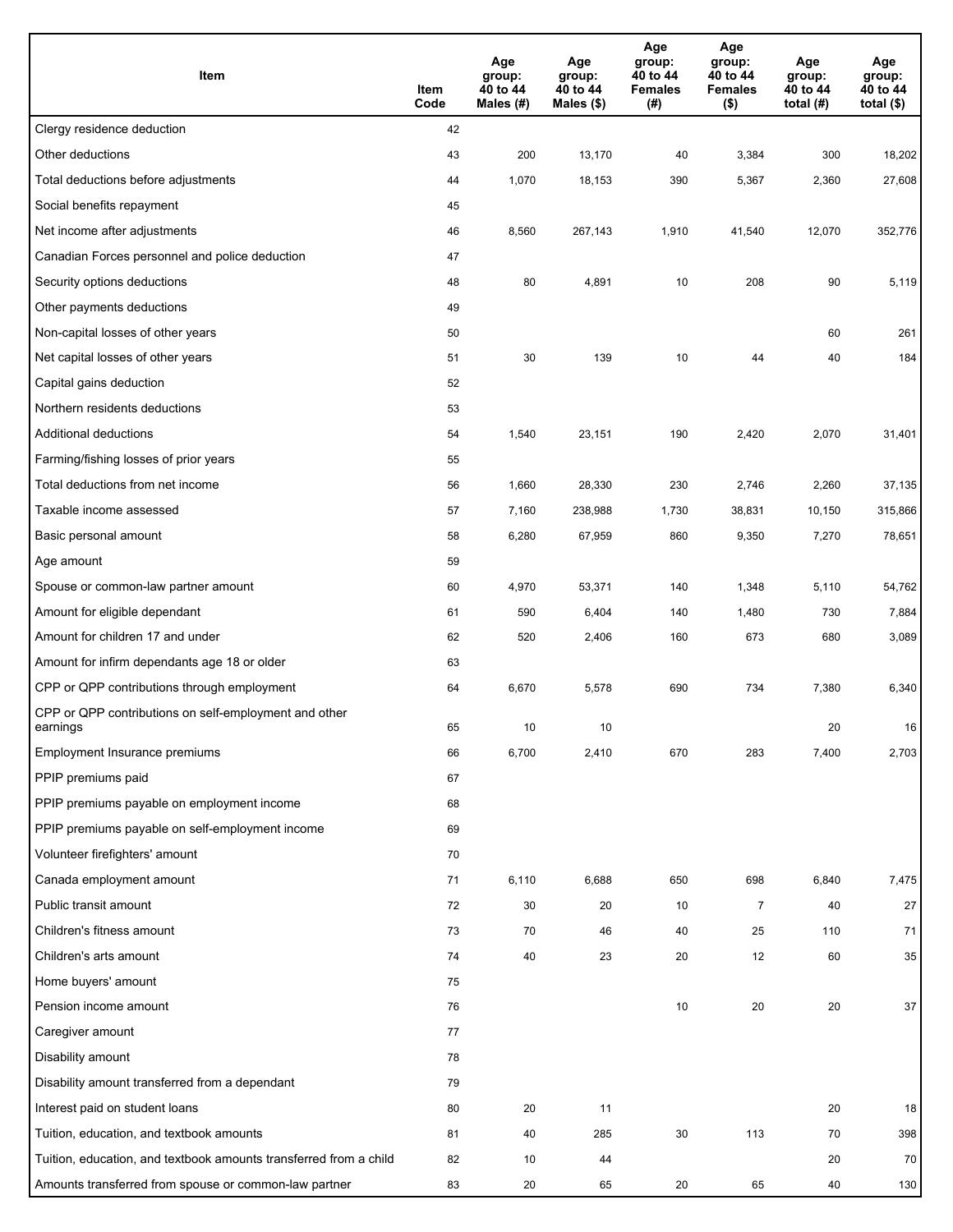| Item                                                | <b>Item</b><br>Code | Age<br>group:<br>40 to 44<br>Males (#) | Age<br>group:<br>40 to 44<br>Males $(\$)$ | Age<br>group:<br>40 to 44<br><b>Females</b><br>(# ) | Age<br>group:<br>40 to 44<br><b>Females</b><br>$($ \$) | Age<br>group:<br>40 to 44<br>total $(H)$ | Age<br>group:<br>40 to 44<br>total $($)$ |
|-----------------------------------------------------|---------------------|----------------------------------------|-------------------------------------------|-----------------------------------------------------|--------------------------------------------------------|------------------------------------------|------------------------------------------|
| Medical expenses                                    | 84                  | 20                                     | 118                                       | 30                                                  | 92                                                     | 60                                       | 210                                      |
| Total tax credits on personal amounts               | 85                  | 7,130                                  | 21,835                                    | 1,050                                               | 2,244                                                  | 8,330                                    | 24,309                                   |
| Allowable charitable donations and government gifts | 86                  | 190                                    | 209                                       | 110                                                 | 124                                                    | 490                                      | 413                                      |
| Eligible cultural and ecological gifts              | 87                  |                                        |                                           |                                                     |                                                        |                                          |                                          |
| Total tax credit on donations and gifts             | 88                  | 190                                    | 55                                        | 110                                                 | 30                                                     | 400                                      | 107                                      |
| Total federal non-refundable tax credits            | 89                  | 7,160                                  | 21,890                                    | 1,060                                               | 2,274                                                  | 8,490                                    | 24,416                                   |
| Federal dividend tax credit                         | 90                  | 70                                     | 36                                        | 40                                                  | 41                                                     | 110                                      | 77                                       |
| Overseas employment tax credit                      | 91                  |                                        |                                           |                                                     |                                                        |                                          |                                          |
| Minimum tax carryover                               | 92                  |                                        |                                           |                                                     |                                                        |                                          |                                          |
| Basic federal tax                                   | 93                  | 2,740                                  | 32,960                                    | 790                                                 | 5,949                                                  | 4,630                                    | 46,469                                   |
| Federal Foreign Tax Credit                          | 94                  | 50                                     | 152                                       | 30                                                  | 96                                                     | 80                                       | 248                                      |
| Federal Political contribution tax credit           | 95                  |                                        |                                           |                                                     |                                                        |                                          |                                          |
| <b>Investment Tax Credit</b>                        | 96                  |                                        |                                           |                                                     |                                                        |                                          |                                          |
| Labour-sponsored funds tax credit                   | 97                  |                                        |                                           |                                                     |                                                        |                                          |                                          |
| Alternative minimum tax payable                     | 98                  |                                        |                                           |                                                     |                                                        |                                          |                                          |
| Net federal tax                                     | 99                  | 2,730                                  | 35,213                                    | 780                                                 | 6,742                                                  | 4,610                                    | 51,363                                   |
| CPP contributions on self-employment                | 100                 | 10                                     | 20                                        |                                                     |                                                        | 20                                       | 31                                       |
| Social Benefits repayment                           | 101                 |                                        |                                           |                                                     |                                                        |                                          |                                          |
| <b>Net Provincial Tax</b>                           | 102                 | 2,880                                  | 12,782                                    | 400                                                 | 1,708                                                  | 3,780                                    | 15,947                                   |
| Total tax payable                                   | 103                 | 3,750                                  | 48,016                                    | 820                                                 | 8,461                                                  | 5,680                                    | 67,343                                   |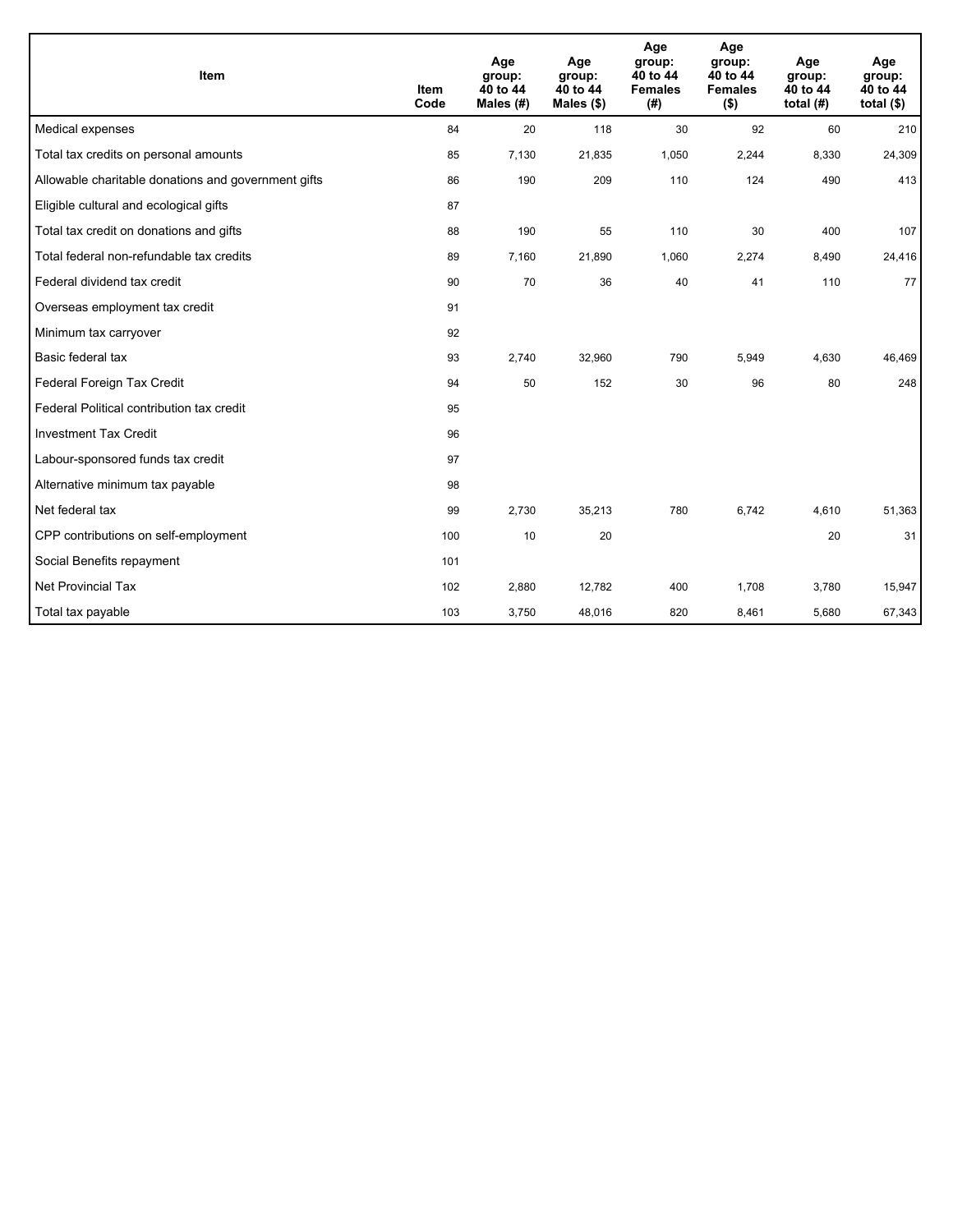| Item                                                                                           | Item<br>Code   | Age<br>group:<br>45 to 49<br>Males (#) | Age<br>group:<br>45 to 49<br>Males (\$) | Age<br>group:<br>45 to 49<br><b>Females</b><br>(# ) | Age<br>group:<br>45 to 49<br><b>Females</b><br>$($ \$) | Age<br>group:<br>45 to 49<br>total (#) | Age<br>group:<br>45 to 49<br>total $($ |
|------------------------------------------------------------------------------------------------|----------------|----------------------------------------|-----------------------------------------|-----------------------------------------------------|--------------------------------------------------------|----------------------------------------|----------------------------------------|
| Number of taxable returns                                                                      | $\mathbf{1}$   | 3,140                                  |                                         | 730                                                 |                                                        | 5,160                                  |                                        |
| Number of non-taxable returns                                                                  | $\overline{2}$ | 3,740                                  |                                         | 1,040                                               |                                                        | 7,020                                  |                                        |
| Total number of returns                                                                        | 3              | 6,870                                  |                                         | 1,760                                               |                                                        | 12,180                                 |                                        |
| Employment income                                                                              | 4              | 6,090                                  | 255.656                                 | 1,200                                               | 34,650                                                 | 8,140                                  | 311,399                                |
| Commissions (from employment)                                                                  | 5              |                                        |                                         |                                                     |                                                        |                                        |                                        |
| Other employment income                                                                        | 6              | 240                                    | 12,167                                  | 80                                                  | 1,686                                                  | 370                                    | 15,896                                 |
| Old Age Security pension (OASP)                                                                | $\overline{7}$ |                                        |                                         |                                                     |                                                        |                                        |                                        |
| CPP or QPP benefits                                                                            | 8              | 30                                     | 280                                     | 50                                                  | 326                                                    | 100                                    | 687                                    |
| Other pensions or superannuation                                                               | 9              | 20                                     | 423                                     | 10                                                  | 152                                                    | 30                                     | 595                                    |
| Elected split-pension amount                                                                   | 10             |                                        |                                         |                                                     |                                                        |                                        |                                        |
| Universal Child Care Benefit (UCCB)                                                            | 11             |                                        |                                         | 10                                                  | 14                                                     | 20                                     | 19                                     |
| Employment Insurance and other benefits                                                        | 12             | 170                                    | 937                                     | 20                                                  | 93                                                     | 190                                    | 1,029                                  |
| Taxable amount of dividends from taxable Canadian corporations                                 | 13             | 60                                     | 255                                     | 50                                                  | 245                                                    | 110                                    | 500                                    |
| Interest and other investment income                                                           | 14             | 100                                    | 182                                     | 100                                                 | 149                                                    | 190                                    | 331                                    |
| Net partnership income (Limited or non-active partners only)                                   | 15             |                                        |                                         | 90                                                  | 47                                                     | 1,800                                  | 7,394                                  |
| Net rental income                                                                              | 16             | 50                                     | 20                                      | 40                                                  | 141                                                    | 90                                     | 161                                    |
| Taxable capital gains                                                                          | 17             | 230                                    | 7,670                                   | 160                                                 | 5,885                                                  | 1,300                                  | 22,267                                 |
| Registered retirement savings plan income (RRSP)                                               | 18             | 70                                     | 618                                     | 60                                                  | 506                                                    | 130                                    | 1,124                                  |
| Other income                                                                                   | 19             | 150                                    | 1,865                                   | 100                                                 | 625                                                    | 270                                    | 3,268                                  |
| Net business income                                                                            | 20             | 160                                    | 2,190                                   | 80                                                  | 1,547                                                  | 690                                    | 14,089                                 |
| Net professional income                                                                        | 21             | 60                                     | 4,415                                   | 20                                                  | 2,271                                                  | 300                                    | 13,061                                 |
| Net commission income                                                                          | 22             |                                        |                                         |                                                     |                                                        |                                        |                                        |
| Net farming income                                                                             | 23             | 20                                     | 108                                     | 10                                                  | 387                                                    | 40                                     | 450                                    |
| Net fishing income                                                                             | 24             |                                        |                                         |                                                     |                                                        |                                        |                                        |
| Workers' compensation benefits                                                                 | 25             |                                        |                                         |                                                     |                                                        |                                        |                                        |
| Social assistance payments                                                                     | 26             |                                        |                                         |                                                     |                                                        |                                        |                                        |
| Net federal supplements                                                                        | 27             |                                        |                                         |                                                     |                                                        |                                        |                                        |
| Total income assessed                                                                          | 28             | 6,780                                  | 290,062                                 | 1,680                                               | 48,856                                                 | 11,970                                 | 394,282                                |
| Registered pension plan contributions (RPP)                                                    | 29             | 550                                    | 3,381                                   | 170                                                 | 887                                                    | 820                                    | 4,538                                  |
| <b>RRSP</b> deduction                                                                          | 30             | 200                                    | 1,409                                   | 110                                                 | 716                                                    | 310                                    | 2,149                                  |
| Deduction for elected split-pension amount                                                     | 31             |                                        |                                         |                                                     |                                                        |                                        |                                        |
| Annual union, professional, or like dues                                                       | 32             | 300                                    | 273                                     | 130                                                 | 79                                                     | 430                                    | 353                                    |
| Child care expenses                                                                            | 33             |                                        |                                         | 20                                                  | 68                                                     | 30                                     | 95                                     |
| <b>Business investment loss</b>                                                                | 34             |                                        |                                         |                                                     |                                                        |                                        |                                        |
| Moving expenses                                                                                | 35             |                                        |                                         |                                                     |                                                        |                                        |                                        |
| Support payments made                                                                          | 36             | 10                                     | 620                                     |                                                     |                                                        | 10                                     | 620                                    |
| Carrying charges and interest expenses                                                         | 37             | 70                                     | 137                                     | 30                                                  | 23                                                     | 140                                    | 204                                    |
| Deductions for CPP/QPP contributions on self-employment and other<br>earnings                  | 38             |                                        |                                         |                                                     |                                                        | 10                                     | 12                                     |
| Deductions for provincial parental insurance plan (PPIP) premiums on<br>self-employment income | 39             |                                        |                                         |                                                     |                                                        |                                        |                                        |
| Exploration and development expenses                                                           | 40             |                                        |                                         |                                                     |                                                        | 1,270                                  | 3,564                                  |
| Other employment expenses                                                                      | 41             | 40                                     | 242                                     |                                                     |                                                        | 50                                     | 434                                    |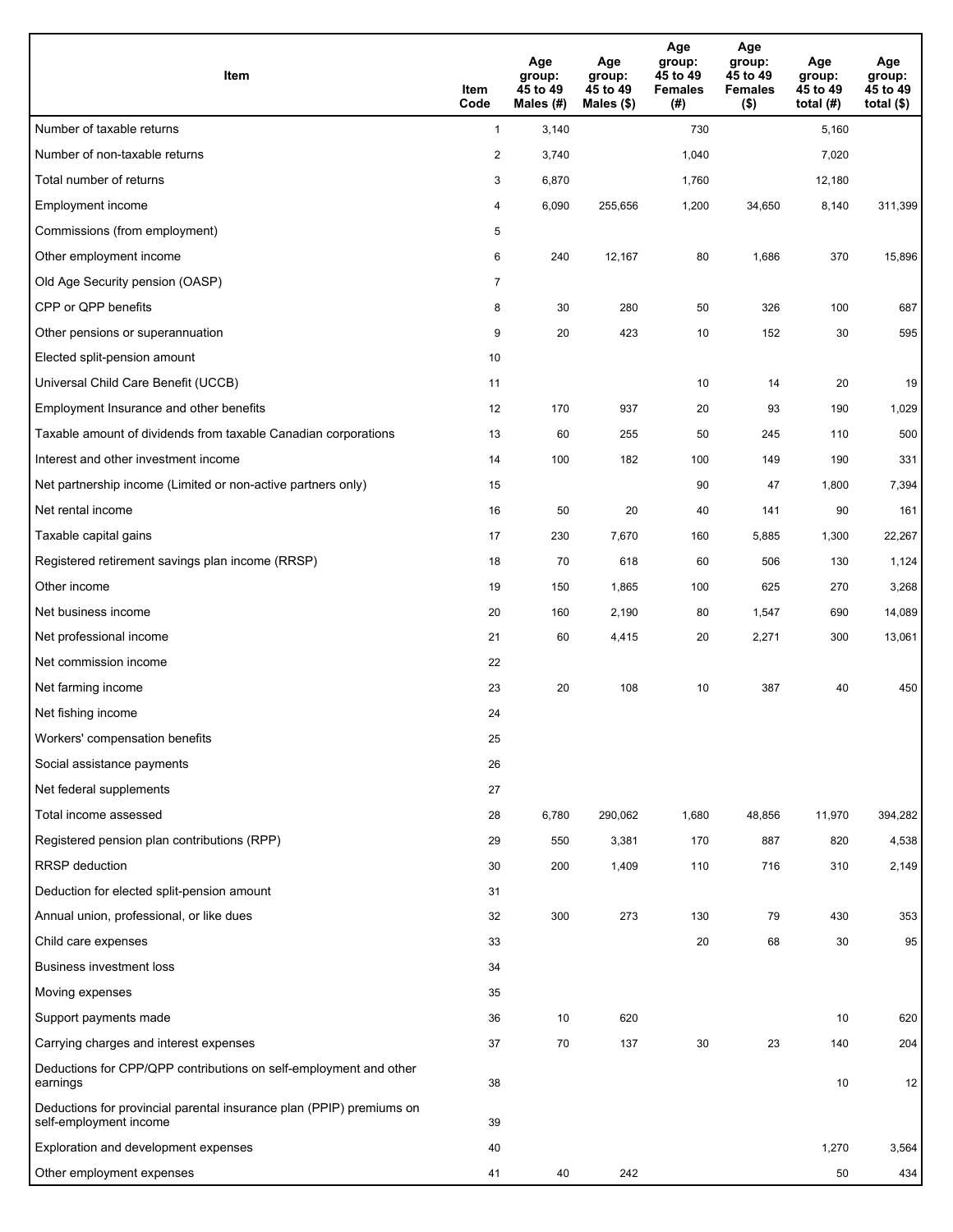| Item                                                              | Item<br>Code | Age<br>group:<br>45 to 49<br>Males $(H)$ | Age<br>group:<br>45 to 49<br>Males (\$) | Age<br>group:<br>45 to 49<br><b>Females</b><br>(#) | Age<br>group:<br>45 to 49<br><b>Females</b><br>$($ \$) | Age<br>group:<br>45 to 49<br>total $(#)$ | Age<br>group:<br>45 to 49<br>total $($)$ |
|-------------------------------------------------------------------|--------------|------------------------------------------|-----------------------------------------|----------------------------------------------------|--------------------------------------------------------|------------------------------------------|------------------------------------------|
| Clergy residence deduction                                        | 42           |                                          |                                         |                                                    |                                                        |                                          |                                          |
| Other deductions                                                  | 43           | 190                                      | 20,878                                  | 50                                                 | 4,029                                                  | 310                                      | 27,132                                   |
| Total deductions before adjustments                               | 44           | 1,020                                    | 27,049                                  | 330                                                | 5,993                                                  | 2,820                                    | 39,179                                   |
| Social benefits repayment                                         | 45           |                                          |                                         |                                                    |                                                        |                                          |                                          |
| Net income after adjustments                                      | 46           | 6,530                                    | 265,463                                 | 1,540                                              | 44,006                                                 | 9,900                                    | 364,952                                  |
| Canadian Forces personnel and police deduction                    | 47           |                                          |                                         |                                                    |                                                        |                                          |                                          |
| Security options deductions                                       | 48           | 90                                       | 5,759                                   | 10                                                 | 191                                                    | 110                                      | 6,092                                    |
| Other payments deductions                                         | 49           |                                          |                                         |                                                    |                                                        |                                          |                                          |
| Non-capital losses of other years                                 | 50           |                                          |                                         |                                                    |                                                        |                                          |                                          |
| Net capital losses of other years                                 | 51           | 20                                       | 97                                      | 20                                                 | 45                                                     | 50                                       | 145                                      |
| Capital gains deduction                                           | 52           |                                          |                                         |                                                    |                                                        |                                          |                                          |
| Northern residents deductions                                     | 53           |                                          |                                         |                                                    |                                                        |                                          |                                          |
| Additional deductions                                             | 54           | 1,060                                    | 20,299                                  | 150                                                | 2,841                                                  | 1,540                                    | 33,462                                   |
| Farming/fishing losses of prior years                             | 55           |                                          |                                         |                                                    |                                                        |                                          |                                          |
| Total deductions from net income                                  | 56           | 1,190                                    | 27,127                                  | 180                                                | 3,146                                                  | 1,750                                    | 40,861                                   |
| Taxable income assessed                                           | 57           | 5,550                                    | 239,377                                 | 1,400                                              | 41,445                                                 | 8,470                                    | 325,778                                  |
| Basic personal amount                                             | 58           | 4,340                                    | 46,910                                  | 640                                                | 6,953                                                  | 5,120                                    | 55,356                                   |
| Age amount                                                        | 59           |                                          |                                         |                                                    |                                                        |                                          |                                          |
| Spouse or common-law partner amount                               | 60           | 3,390                                    | 36,272                                  | 70                                                 | 649                                                    | 3,460                                    | 36,986                                   |
| Amount for eligible dependant                                     | 61           | 330                                      | 3,550                                   | 90                                                 | 916                                                    | 410                                      | 4,465                                    |
| Amount for children 17 and under                                  | 62           | 350                                      | 1,451                                   | 100                                                | 414                                                    | 460                                      | 1,889                                    |
| Amount for infirm dependants age 18 or older                      | 63           |                                          |                                         |                                                    |                                                        |                                          |                                          |
| CPP or QPP contributions through employment                       | 64           | 4,640                                    | 4,139                                   | 520                                                | 652                                                    | 5,180                                    | 4,825                                    |
| CPP or QPP contributions on self-employment and other<br>earnings | 65           |                                          |                                         |                                                    |                                                        | 10                                       | 12                                       |
| Employment Insurance premiums                                     | 66           | 4,650                                    | 1,758                                   | 490                                                | 230                                                    | 5,170                                    | 2,000                                    |
| PPIP premiums paid                                                | 67           |                                          |                                         |                                                    |                                                        |                                          |                                          |
| PPIP premiums payable on employment income                        | 68           |                                          |                                         |                                                    |                                                        |                                          |                                          |
| PPIP premiums payable on self-employment income                   | 69           |                                          |                                         |                                                    |                                                        |                                          |                                          |
| Volunteer firefighters' amount                                    | 70           |                                          |                                         |                                                    |                                                        |                                          |                                          |
| Canada employment amount                                          | 71           | 4,200                                    | 4,591                                   | 450                                                | 487                                                    | 4,740                                    | 5,172                                    |
| Public transit amount                                             | 72           | 20                                       | 10                                      |                                                    |                                                        | 30                                       | 15                                       |
| Children's fitness amount                                         | 73           | 60                                       | 42                                      | 30                                                 | 19                                                     | 90                                       | 61                                       |
| Children's arts amount                                            | 74           | 40                                       | 20                                      | 10                                                 | 5                                                      | 50                                       | 26                                       |
| Home buyers' amount                                               | 75           |                                          |                                         |                                                    |                                                        |                                          |                                          |
| Pension income amount                                             | 76           | 20                                       | 40                                      | 20                                                 | 29                                                     | 40                                       | 73                                       |
| Caregiver amount                                                  | 77           |                                          |                                         |                                                    |                                                        |                                          |                                          |
| Disability amount                                                 | 78           |                                          |                                         |                                                    |                                                        | 10                                       | 83                                       |
| Disability amount transferred from a dependant                    | 79           |                                          |                                         |                                                    |                                                        |                                          |                                          |
| Interest paid on student loans                                    | 80           |                                          |                                         |                                                    |                                                        |                                          |                                          |
| Tuition, education, and textbook amounts                          | 81           | 20                                       | 78                                      | 20                                                 | 98                                                     | 40                                       | 178                                      |
| Tuition, education, and textbook amounts transferred from a child | 82           | 30                                       | 135                                     | 10                                                 | 70                                                     | 40                                       | 206                                      |
| Amounts transferred from spouse or common-law partner             | 83           | 20                                       | 50                                      |                                                    |                                                        | 30                                       | 74                                       |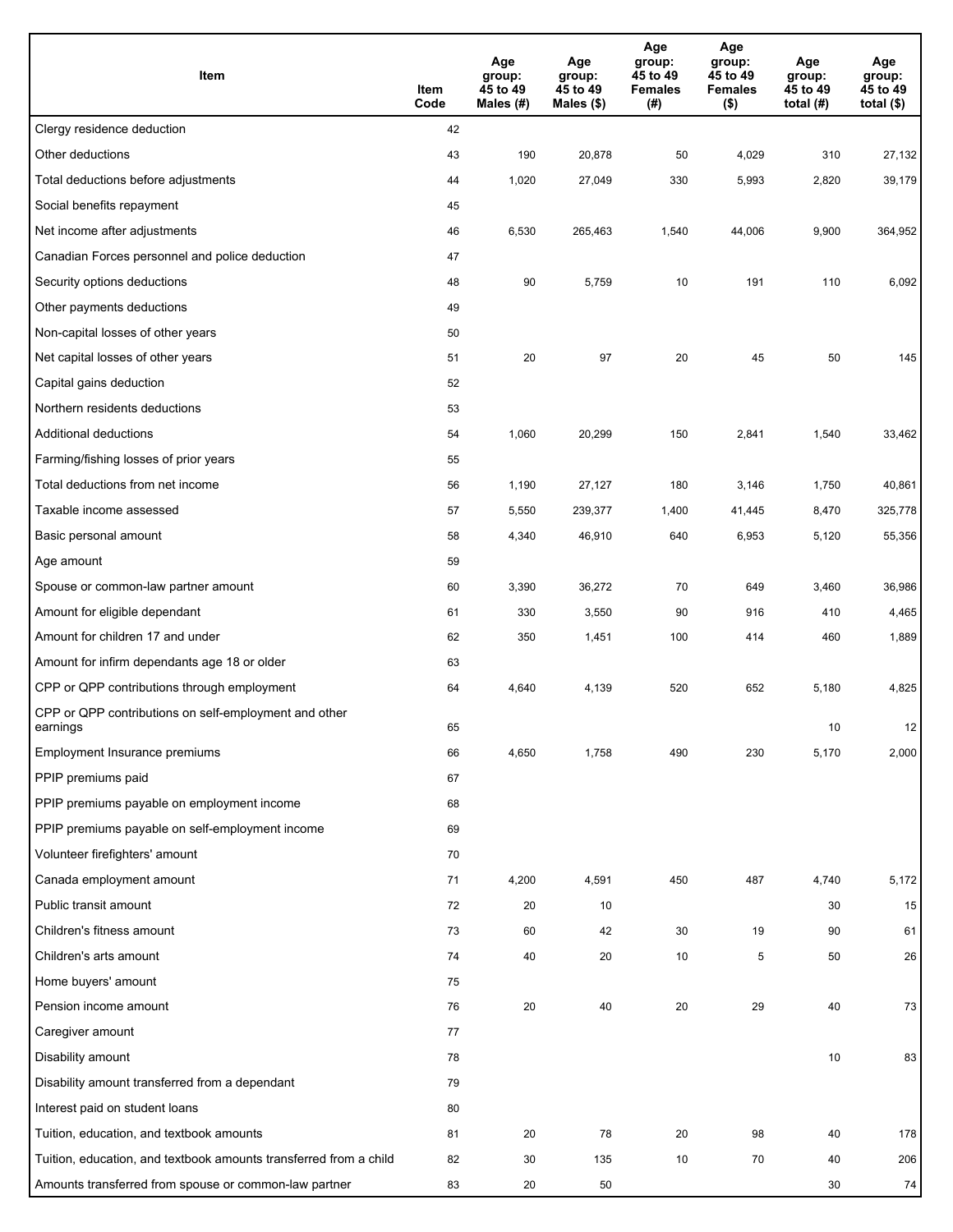| <b>Item</b>                                         | <b>Item</b><br>Code | Age<br>group:<br>45 to 49<br>Males $(H)$ | Age<br>group:<br>45 to 49<br>Males $(\$)$ | Age<br>group:<br>45 to 49<br><b>Females</b><br>(# ) | Age<br>group:<br>45 to 49<br><b>Females</b><br>$($ \$) | Age<br>group:<br>45 to 49<br>total $(H)$ | Age<br>group:<br>45 to 49<br>total $(§)$ |
|-----------------------------------------------------|---------------------|------------------------------------------|-------------------------------------------|-----------------------------------------------------|--------------------------------------------------------|------------------------------------------|------------------------------------------|
| Medical expenses                                    | 84                  | 40                                       | 222                                       | 30                                                  | 96                                                     | 70                                       | 318                                      |
| Total tax credits on personal amounts               | 85                  | 5,060                                    | 14,913                                    | 800                                                 | 1,603                                                  | 6,030                                    | 16,777                                   |
| Allowable charitable donations and government gifts | 86                  | 230                                      | 592                                       | 100                                                 | 167                                                    | 490                                      | 875                                      |
| Eligible cultural and ecological gifts              | 87                  |                                          |                                           |                                                     |                                                        |                                          |                                          |
| Total tax credit on donations and gifts             | 88                  | 220                                      | 163                                       | 100                                                 | 46                                                     | 420                                      | 358                                      |
| Total federal non-refundable tax credits            | 89                  | 5,100                                    | 15,077                                    | 810                                                 | 1,650                                                  | 6,180                                    | 17,135                                   |
| Federal dividend tax credit                         | 90                  | 60                                       | 36                                        | 50                                                  | 30                                                     | 110                                      | 66                                       |
| Overseas employment tax credit                      | 91                  |                                          |                                           |                                                     |                                                        |                                          |                                          |
| Minimum tax carryover                               | 92                  |                                          |                                           |                                                     |                                                        |                                          |                                          |
| Basic federal tax                                   | 93                  | 2,410                                    | 40,548                                    | 710                                                 | 7,233                                                  | 4,410                                    | 56,531                                   |
| Federal Foreign Tax Credit                          | 94                  | 50                                       | 498                                       | 40                                                  | 88                                                     | 90                                       | 599                                      |
| Federal Political contribution tax credit           | 95                  |                                          |                                           |                                                     |                                                        |                                          |                                          |
| <b>Investment Tax Credit</b>                        | 96                  |                                          |                                           |                                                     |                                                        |                                          |                                          |
| Labour-sponsored funds tax credit                   | 97                  |                                          |                                           |                                                     |                                                        |                                          |                                          |
| Alternative minimum tax payable                     | 98                  |                                          |                                           |                                                     |                                                        |                                          |                                          |
| Net federal tax                                     | 99                  | 2,400                                    | 42,859                                    | 700                                                 | 8,353                                                  | 4,400                                    | 61,538                                   |
| CPP contributions on self-employment                | 100                 |                                          |                                           |                                                     |                                                        | 10                                       | 25                                       |
| Social Benefits repayment                           | 101                 |                                          |                                           |                                                     |                                                        |                                          |                                          |
| Net Provincial Tax                                  | 102                 | 2,390                                    | 16,523                                    | 350                                                 | 1,930                                                  | 3,270                                    | 20,515                                   |
| Total tax payable                                   | 103                 | 3,140                                    | 59,402                                    | 730                                                 | 10,289                                                 | 5,160                                    | 82,079                                   |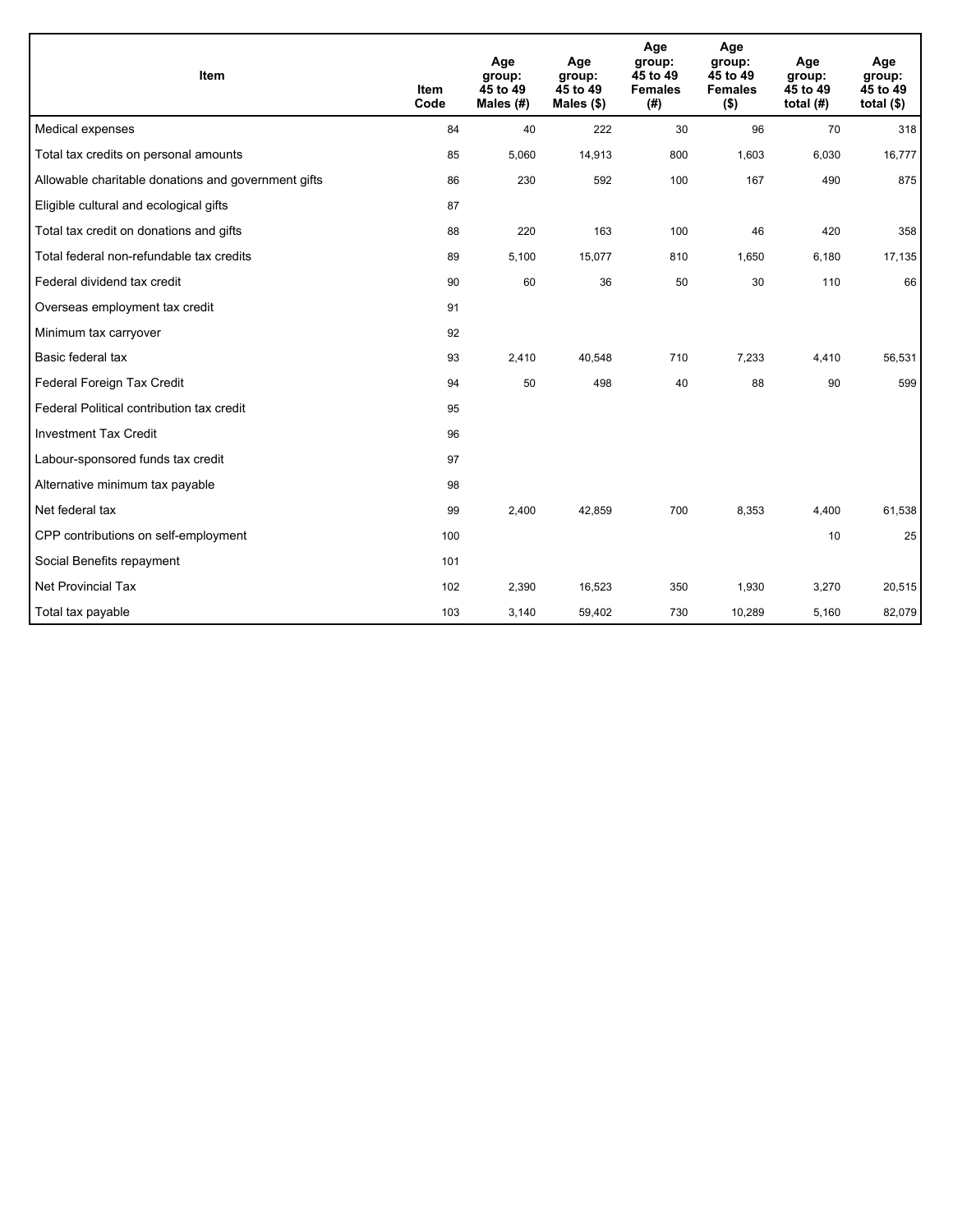| <b>Item</b>                                                                                    | Item<br>Code            | Age<br>group:<br>50 to 54<br>Males (#) | Age<br>group:<br>50 to 54<br>Males (\$) | Age<br>group:<br>50 to 54<br><b>Females</b><br>(# ) | Age<br>group:<br>50 to 54<br><b>Females</b><br>$($ \$) | Age<br>group:<br>50 to 54<br>total $(H)$ | Age<br>group:<br>50 to 54<br>total $($)$ |
|------------------------------------------------------------------------------------------------|-------------------------|----------------------------------------|-----------------------------------------|-----------------------------------------------------|--------------------------------------------------------|------------------------------------------|------------------------------------------|
| Number of taxable returns                                                                      | $\mathbf{1}$            | 2,850                                  |                                         | 750                                                 |                                                        | 5,100                                    |                                          |
| Number of non-taxable returns                                                                  | $\overline{\mathbf{c}}$ | 2,400                                  |                                         | 920                                                 |                                                        | 5,670                                    |                                          |
| Total number of returns                                                                        | 3                       | 5,260                                  |                                         | 1,660                                               |                                                        | 10,780                                   |                                          |
| Employment income                                                                              | 4                       | 4,370                                  | 286,715                                 | 980                                                 | 35,739                                                 | 6,240                                    | 357,791                                  |
| Commissions (from employment)                                                                  | 5                       |                                        |                                         |                                                     |                                                        | 10                                       | 196                                      |
| Other employment income                                                                        | 6                       | 230                                    | 13,711                                  | 60                                                  | 1,610                                                  | 330                                      | 17,975                                   |
| Old Age Security pension (OASP)                                                                | $\overline{7}$          |                                        |                                         |                                                     |                                                        |                                          |                                          |
| CPP or QPP benefits                                                                            | 8                       | 50                                     | 409                                     | 90                                                  | 640                                                    | 160                                      | 1,129                                    |
| Other pensions or superannuation                                                               | 9                       | 50                                     | 1,265                                   | 20                                                  | 325                                                    | 70                                       | 1,617                                    |
| Elected split-pension amount                                                                   | 10                      |                                        |                                         |                                                     |                                                        |                                          |                                          |
| Universal Child Care Benefit (UCCB)                                                            | 11                      |                                        |                                         |                                                     |                                                        |                                          |                                          |
| Employment Insurance and other benefits                                                        | 12                      | 60                                     | 316                                     | 20                                                  | 100                                                    | 80                                       | 416                                      |
| Taxable amount of dividends from taxable Canadian corporations                                 | 13                      | 70                                     | 489                                     | 50                                                  | 157                                                    | 120                                      | 646                                      |
| Interest and other investment income                                                           | 14                      | 120                                    | 260                                     | 90                                                  | 168                                                    | 210                                      | 429                                      |
| Net partnership income (Limited or non-active partners only)                                   | 15                      | 150                                    | 655                                     | 130                                                 | -54                                                    | 1,990                                    | 1,427                                    |
| Net rental income                                                                              | 16                      | 60                                     | 77                                      | 50                                                  | 90                                                     | 110                                      | 167                                      |
| Taxable capital gains                                                                          | 17                      | 240                                    | 6,034                                   | 200                                                 | 7,573                                                  | 1,570                                    | 34,657                                   |
| Registered retirement savings plan income (RRSP)                                               | 18                      | 70                                     | 850                                     | 80                                                  | 1,111                                                  | 150                                      | 1,961                                    |
| Other income                                                                                   | 19                      | 220                                    | 3,373                                   | 130                                                 | 1,083                                                  | 370                                      | 7,715                                    |
| Net business income                                                                            | 20                      | 190                                    | 2,467                                   | 80                                                  | 533                                                    | 740                                      | 12,315                                   |
| Net professional income                                                                        | 21                      | 70                                     | 6,148                                   | 30                                                  | 1,281                                                  | 280                                      | 14,246                                   |
| Net commission income                                                                          | 22                      |                                        |                                         |                                                     |                                                        |                                          |                                          |
| Net farming income                                                                             | 23                      | 30                                     | 378                                     | 10                                                  | 105                                                    | 50                                       | 471                                      |
| Net fishing income                                                                             | 24                      |                                        |                                         |                                                     |                                                        |                                          |                                          |
| Workers' compensation benefits                                                                 | 25                      |                                        |                                         |                                                     |                                                        |                                          |                                          |
| Social assistance payments                                                                     | 26                      |                                        |                                         |                                                     |                                                        |                                          |                                          |
| Net federal supplements                                                                        | 27                      |                                        |                                         |                                                     |                                                        |                                          |                                          |
| Total income assessed                                                                          | 28                      | 5,180                                  | 323,423                                 | 1,610                                               | 50,614                                                 | 10,610                                   | 453,400                                  |
| Registered pension plan contributions (RPP)                                                    | 29                      | 650                                    | 4,646                                   | 160                                                 | 928                                                    | 890                                      | 5,970                                    |
| RRSP deduction                                                                                 | 30                      | 220                                    | 1,611                                   | 100                                                 | 780                                                    | 310                                      | 2,391                                    |
| Deduction for elected split-pension amount                                                     | 31                      |                                        |                                         |                                                     |                                                        |                                          |                                          |
| Annual union, professional, or like dues                                                       | 32                      | 290                                    | 249                                     | 120                                                 | 82                                                     | 410                                      | 334                                      |
| Child care expenses                                                                            | 33                      |                                        |                                         |                                                     |                                                        |                                          |                                          |
| <b>Business investment loss</b>                                                                | 34                      |                                        |                                         |                                                     |                                                        |                                          |                                          |
| Moving expenses                                                                                | 35                      |                                        |                                         |                                                     |                                                        |                                          |                                          |
| Support payments made                                                                          | 36                      | 20                                     | 423                                     |                                                     |                                                        | 20                                       | 423                                      |
| Carrying charges and interest expenses                                                         | 37                      | 70                                     | 263                                     | 40                                                  | 80                                                     | 150                                      | 360                                      |
| Deductions for CPP/QPP contributions on self-employment and other<br>earnings                  | 38                      |                                        |                                         |                                                     |                                                        | 10                                       | $\overline{7}$                           |
| Deductions for provincial parental insurance plan (PPIP) premiums on<br>self-employment income | 39                      |                                        |                                         |                                                     |                                                        |                                          |                                          |
| Exploration and development expenses                                                           | 40                      | 10                                     | 52                                      |                                                     |                                                        | 1,300                                    | 4,186                                    |
| Other employment expenses                                                                      | 41                      | 30                                     | 98                                      |                                                     |                                                        | 40                                       | 167                                      |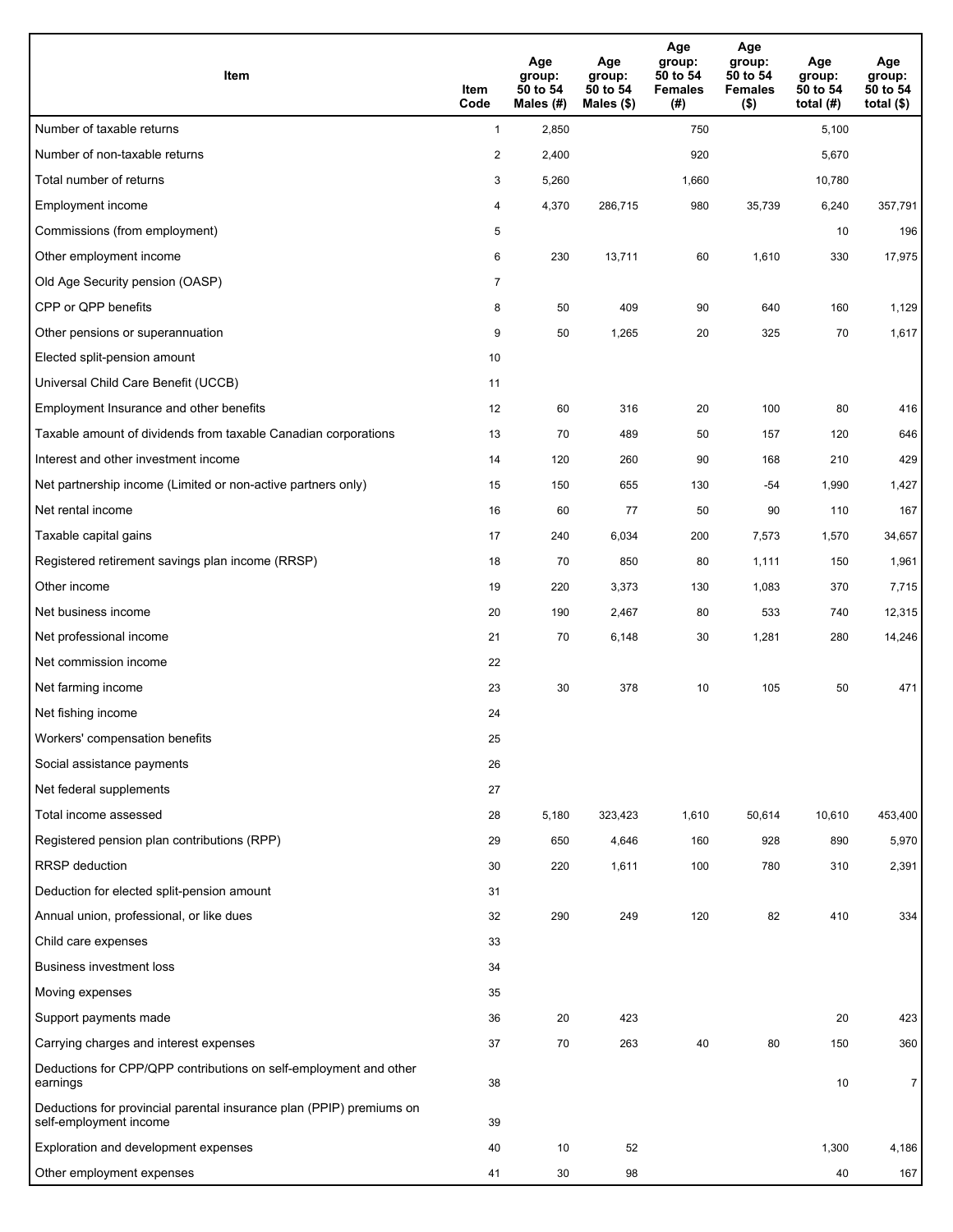| Item                                                              | Item<br>Code | Age<br>group:<br>50 to 54<br>Males (#) | Age<br>group:<br>50 to 54<br>Males (\$) | Age<br>group:<br>50 to 54<br><b>Females</b><br>(#) | Age<br>group:<br>50 to 54<br><b>Females</b><br>$($ \$) | Age<br>group:<br>50 to 54<br>total $(H)$ | Age<br>group:<br>50 to 54<br>total $($)$ |
|-------------------------------------------------------------------|--------------|----------------------------------------|-----------------------------------------|----------------------------------------------------|--------------------------------------------------------|------------------------------------------|------------------------------------------|
| Clergy residence deduction                                        | 42           |                                        |                                         |                                                    |                                                        |                                          |                                          |
| Other deductions                                                  | 43           | 170                                    | 26,648                                  | 40                                                 | 2,952                                                  | 270                                      | 31,113                                   |
| Total deductions before adjustments                               | 44           | 1,070                                  | 34,150                                  | 310                                                | 4,886                                                  | 2,840                                    | 45,117                                   |
| Social benefits repayment                                         | 45           |                                        |                                         |                                                    |                                                        |                                          |                                          |
| Net income after adjustments                                      | 46           | 4,910                                  | 292,288                                 | 1,420                                              | 46,764                                                 | 8,380                                    | 418,384                                  |
| Canadian Forces personnel and police deduction                    | 47           |                                        |                                         |                                                    |                                                        |                                          |                                          |
| Security options deductions                                       | 48           | 70                                     | 3,309                                   | 20                                                 | 1,873                                                  | 90                                       | 5,313                                    |
| Other payments deductions                                         | 49           |                                        |                                         |                                                    |                                                        |                                          |                                          |
| Non-capital losses of other years                                 | 50           | 10                                     | 40                                      |                                                    |                                                        | 70                                       | 290                                      |
| Net capital losses of other years                                 | 51           | 40                                     | 401                                     | 10                                                 | 76                                                     | 60                                       | 482                                      |
| Capital gains deduction                                           | 52           |                                        |                                         |                                                    |                                                        |                                          |                                          |
| Northern residents deductions                                     | 53           |                                        |                                         |                                                    |                                                        |                                          |                                          |
| Additional deductions                                             | 54           | 710                                    | 16,674                                  | 130                                                | 1,725                                                  | 1,160                                    | 26,410                                   |
| Farming/fishing losses of prior years                             | 55           |                                        |                                         |                                                    |                                                        |                                          |                                          |
| Total deductions from net income                                  | 56           | 830                                    | 20,510                                  | 170                                                | 3,733                                                  | 1,390                                    | 32,633                                   |
| Taxable income assessed                                           | 57           | 4,250                                  | 271,861                                 | 1,310                                              | 43,074                                                 | 7,310                                    | 385,903                                  |
| Basic personal amount                                             | 58           | 2,710                                  | 29,284                                  | 570                                                | 6,114                                                  | 3,400                                    | 36,762                                   |
| Age amount                                                        | 59           |                                        |                                         |                                                    |                                                        |                                          |                                          |
| Spouse or common-law partner amount                               | 60           | 1,990                                  | 21,054                                  |                                                    |                                                        | 2,030                                    | 21,399                                   |
| Amount for eligible dependant                                     | 61           | 120                                    | 1,331                                   | 30                                                 | 321                                                    | 150                                      | 1,652                                    |
| Amount for children 17 and under                                  | 62           | 200                                    | 702                                     | 50                                                 | 131                                                    | 250                                      | 846                                      |
| Amount for infirm dependants age 18 or older                      | 63           |                                        |                                         |                                                    |                                                        |                                          |                                          |
| CPP or QPP contributions through employment                       | 64           | 2,960                                  | 3,183                                   | 350                                                | 501                                                    | 3,340                                    | 3,728                                    |
| CPP or QPP contributions on self-employment and other<br>earnings | 65           |                                        |                                         |                                                    |                                                        | 10                                       | $\overline{7}$                           |
| Employment Insurance premiums                                     | 66           | 3,010                                  | 1,326                                   | 330                                                | 179                                                    | 3,390                                    | 1,527                                    |
| PPIP premiums paid                                                | 67           |                                        |                                         |                                                    |                                                        |                                          |                                          |
| PPIP premiums payable on employment income                        | 68           |                                        |                                         |                                                    |                                                        |                                          |                                          |
| PPIP premiums payable on self-employment income                   | 69           |                                        |                                         |                                                    |                                                        |                                          |                                          |
| Volunteer firefighters' amount                                    | 70           |                                        |                                         |                                                    |                                                        |                                          |                                          |
| Canada employment amount                                          | 71           | 2,530                                  | 2,764                                   | 300                                                | 322                                                    | 2,910                                    | 3,172                                    |
| Public transit amount                                             | 72           | 30                                     | 14                                      |                                                    |                                                        | 30                                       | 19                                       |
| Children's fitness amount                                         | 73           | 30                                     | 22                                      |                                                    |                                                        | 40                                       | 28                                       |
| Children's arts amount                                            | 74           | 20                                     | 11                                      |                                                    |                                                        | 20                                       | 13                                       |
| Home buyers' amount                                               | 75           |                                        |                                         |                                                    |                                                        |                                          |                                          |
| Pension income amount                                             | 76           | 50                                     | 96                                      | 30                                                 | 47                                                     | 80                                       | 146                                      |
| Caregiver amount                                                  | 77           |                                        |                                         |                                                    |                                                        |                                          |                                          |
| Disability amount                                                 | 78           |                                        |                                         | 10                                                 | 106                                                    | 20                                       | 166                                      |
| Disability amount transferred from a dependant                    | 79           |                                        |                                         |                                                    |                                                        |                                          |                                          |
| Interest paid on student loans                                    | 80           |                                        |                                         |                                                    |                                                        |                                          |                                          |
| Tuition, education, and textbook amounts                          | 81           | 10                                     | 43                                      | 20                                                 | 57                                                     | 30                                       | 109                                      |
| Tuition, education, and textbook amounts transferred from a child | 82           | 50                                     | 294                                     | 10                                                 | 77                                                     | 60                                       | 372                                      |
| Amounts transferred from spouse or common-law partner             | 83           | 20                                     | 81                                      |                                                    |                                                        | 20                                       | 102                                      |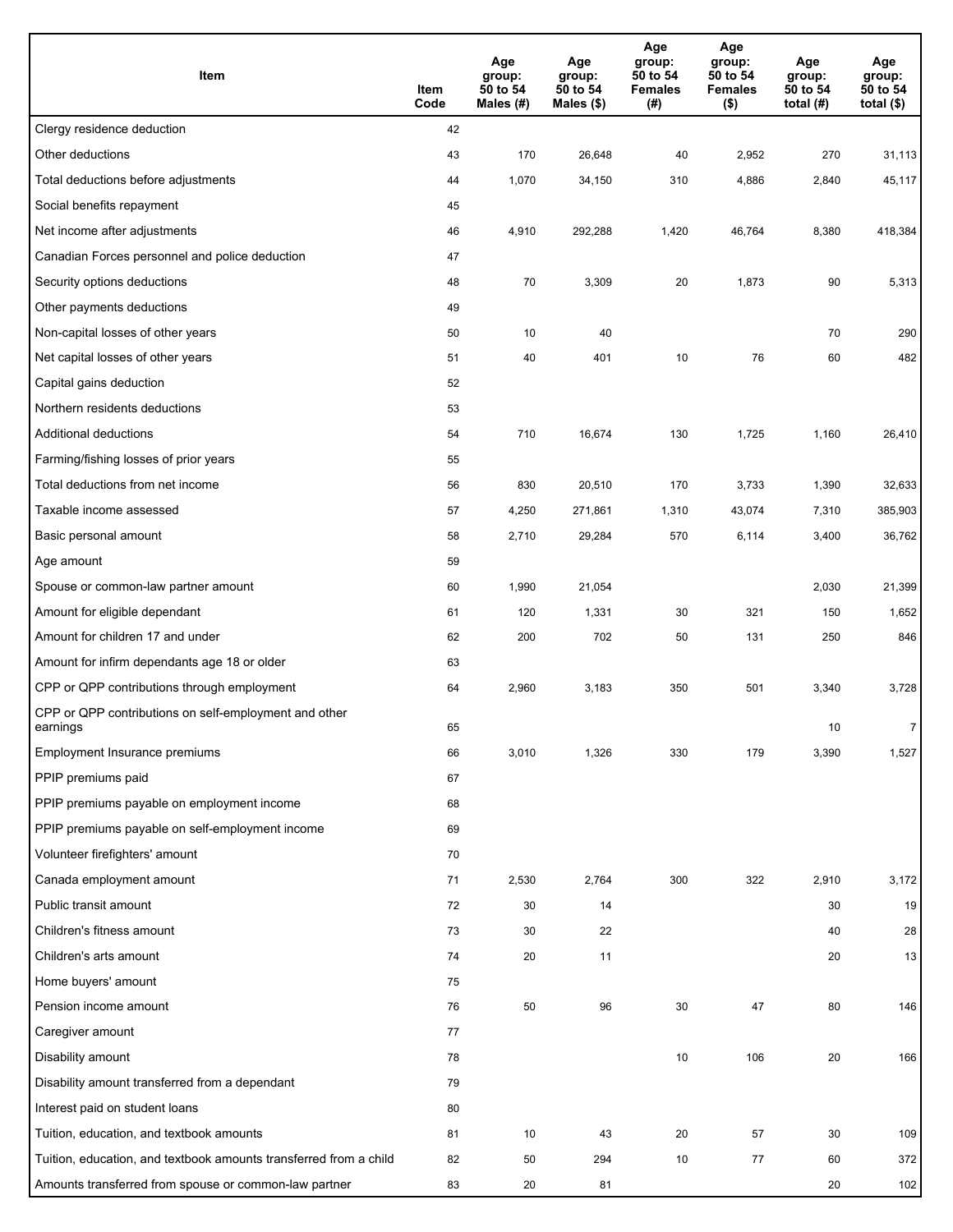| Item                                                | <b>Item</b><br>Code | Age<br>group:<br>50 to 54<br>Males (#) | Age<br>group:<br>50 to 54<br>Males $(\$)$ | Age<br>group:<br>50 to 54<br><b>Females</b><br>(# ) | Age<br>group:<br>50 to 54<br><b>Females</b><br>$($ \$) | Age<br>group:<br>50 to 54<br>total $(H)$ | Age<br>group:<br>50 to 54<br>total $($)$ |
|-----------------------------------------------------|---------------------|----------------------------------------|-------------------------------------------|-----------------------------------------------------|--------------------------------------------------------|------------------------------------------|------------------------------------------|
| Medical expenses                                    | 84                  | 40                                     | 190                                       | 50                                                  | 168                                                    | 90                                       | 365                                      |
| Total tax credits on personal amounts               | 85                  | 3,420                                  | 9,078                                     | 710                                                 | 1,251                                                  | 4,300                                    | 10,572                                   |
| Allowable charitable donations and government gifts | 86                  | 290                                    | 459                                       | 100                                                 | 89                                                     | 520                                      | 628                                      |
| Eligible cultural and ecological gifts              | 87                  |                                        |                                           |                                                     |                                                        |                                          |                                          |
| Total tax credit on donations and gifts             | 88                  | 280                                    | 120                                       | 100                                                 | 23                                                     | 470                                      | 281                                      |
| Total federal non-refundable tax credits            | 89                  | 3,480                                  | 9,198                                     | 720                                                 | 1,273                                                  | 4,460                                    | 10,852                                   |
| Federal dividend tax credit                         | 90                  | 80                                     | 69                                        | 40                                                  | 21                                                     | 120                                      | 90                                       |
| Overseas employment tax credit                      | 91                  |                                        |                                           |                                                     |                                                        |                                          |                                          |
| Minimum tax carryover                               | 92                  |                                        |                                           |                                                     |                                                        |                                          |                                          |
| Basic federal tax                                   | 93                  | 2,400                                  | 55,003                                    | 740                                                 | 8,185                                                  | 4,630                                    | 78,725                                   |
| Federal Foreign Tax Credit                          | 94                  | 40                                     | 162                                       | 30                                                  | 61                                                     | 70                                       | 223                                      |
| Federal Political contribution tax credit           | 95                  |                                        |                                           |                                                     |                                                        |                                          |                                          |
| <b>Investment Tax Credit</b>                        | 96                  |                                        |                                           |                                                     |                                                        |                                          |                                          |
| Labour-sponsored funds tax credit                   | 97                  |                                        |                                           |                                                     |                                                        |                                          |                                          |
| Alternative minimum tax payable                     | 98                  |                                        |                                           |                                                     |                                                        |                                          |                                          |
| Net federal tax                                     | 99                  | 2,390                                  | 57,801                                    | 740                                                 | 9,430                                                  | 4,620                                    | 86,183                                   |
| CPP contributions on self-employment                | 100                 |                                        |                                           |                                                     |                                                        | 10                                       | 15                                       |
| Social Benefits repayment                           | 101                 |                                        |                                           |                                                     |                                                        |                                          |                                          |
| <b>Net Provincial Tax</b>                           | 102                 | 2,080                                  | 22,098                                    | 310                                                 | 2,342                                                  | 2,940                                    | 27,923                                   |
| Total tax payable                                   | 103                 | 2,850                                  | 79,910                                    | 750                                                 | 11,778                                                 | 5,100                                    | 114,124                                  |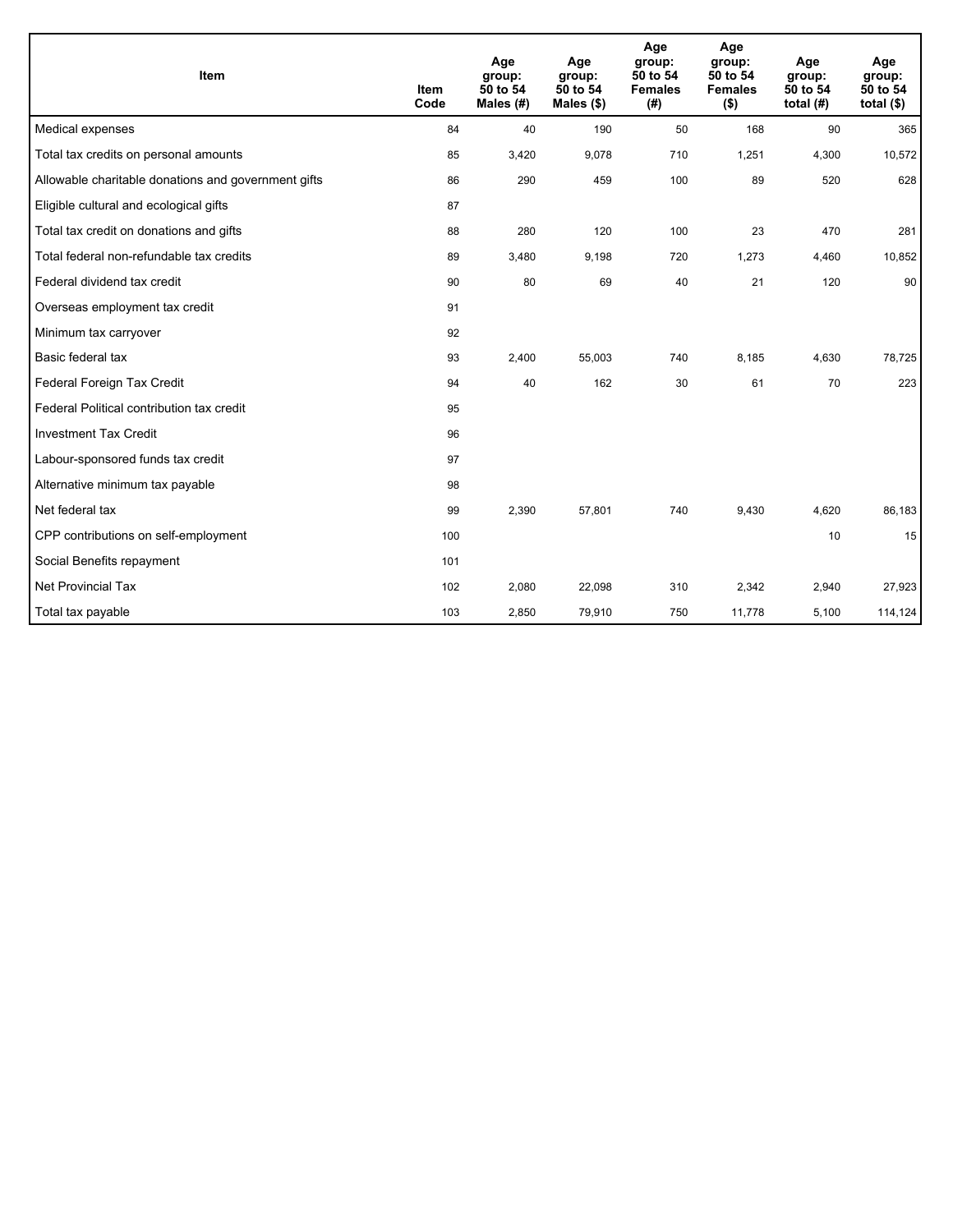| Item                                                                                           | Item<br>Code   | Age<br>group:<br>55 to 59<br>Males (#) | Age<br>group:<br>55 to 59<br>Males (\$) | Age<br>group:<br>55 to 59<br><b>Females</b><br>(# ) | Age<br>group:<br>55 to 59<br><b>Females</b><br>$($ \$) | Age<br>group:<br>55 to 59<br>total (#) | Age<br>group:<br>55 to 59<br>total $($ |
|------------------------------------------------------------------------------------------------|----------------|----------------------------------------|-----------------------------------------|-----------------------------------------------------|--------------------------------------------------------|----------------------------------------|----------------------------------------|
| Number of taxable returns                                                                      | $\mathbf{1}$   | 2,230                                  |                                         | 730                                                 |                                                        | 4,500                                  |                                        |
| Number of non-taxable returns                                                                  | $\overline{2}$ | 1,590                                  |                                         | 890                                                 |                                                        | 4,700                                  |                                        |
| Total number of returns                                                                        | 3              | 3,820                                  |                                         | 1,620                                               |                                                        | 9,200                                  |                                        |
| Employment income                                                                              | 4              | 2,880                                  | 248.520                                 | 820                                                 | 51,240                                                 | 4,540                                  | 321,238                                |
| Commissions (from employment)                                                                  | 5              |                                        |                                         |                                                     |                                                        |                                        |                                        |
| Other employment income                                                                        | 6              | 220                                    | 12,662                                  | 60                                                  | 2,098                                                  | 350                                    | 17,586                                 |
| Old Age Security pension (OASP)                                                                | $\overline{7}$ |                                        |                                         |                                                     |                                                        |                                        |                                        |
| CPP or QPP benefits                                                                            | 8              | 90                                     | 838                                     | 190                                                 | 1,287                                                  | 320                                    | 2,294                                  |
| Other pensions or superannuation                                                               | 9              | 100                                    | 2,746                                   | 110                                                 | 1,692                                                  | 210                                    | 4,456                                  |
| Elected split-pension amount                                                                   | 10             |                                        |                                         |                                                     |                                                        |                                        |                                        |
| Universal Child Care Benefit (UCCB)                                                            | 11             |                                        |                                         |                                                     |                                                        |                                        |                                        |
| Employment Insurance and other benefits                                                        | 12             | 20                                     | 67                                      | 10                                                  | 75                                                     | 30                                     | 142                                    |
| Taxable amount of dividends from taxable Canadian corporations                                 | 13             | 50                                     | 310                                     | 40                                                  | 298                                                    | 90                                     | 608                                    |
| Interest and other investment income                                                           | 14             | 70                                     | 129                                     | 60                                                  | 186                                                    | 130                                    | 315                                    |
| Net partnership income (Limited or non-active partners only)                                   | 15             | 190                                    | $-1,047$                                |                                                     |                                                        | 1,910                                  | 1,318                                  |
| Net rental income                                                                              | 16             | 40                                     | 32                                      | 30                                                  | 87                                                     | 70                                     | 119                                    |
| Taxable capital gains                                                                          | 17             | 230                                    | 6,675                                   | 200                                                 | 8,240                                                  | 1,600                                  | 39,309                                 |
| Registered retirement savings plan income (RRSP)                                               | 18             | 70                                     | 1,103                                   | 110                                                 | 1,588                                                  | 170                                    | 2,692                                  |
| Other income                                                                                   | 19             | 210                                    | 2,526                                   | 140                                                 | 1,228                                                  | 370                                    | 5,683                                  |
| Net business income                                                                            | 20             | 160                                    | 4,197                                   | 70                                                  | 1,398                                                  | 640                                    | 19,340                                 |
| Net professional income                                                                        | 21             | 70                                     | 7,127                                   | 30                                                  | 1,837                                                  | 300                                    | 15,336                                 |
| Net commission income                                                                          | 22             |                                        |                                         |                                                     |                                                        |                                        |                                        |
| Net farming income                                                                             | 23             | 30                                     | 535                                     |                                                     |                                                        | 40                                     | 554                                    |
| Net fishing income                                                                             | 24             |                                        |                                         |                                                     |                                                        |                                        |                                        |
| Workers' compensation benefits                                                                 | 25             |                                        |                                         |                                                     |                                                        |                                        |                                        |
| Social assistance payments                                                                     | 26             |                                        |                                         |                                                     |                                                        |                                        |                                        |
| Net federal supplements                                                                        | 27             |                                        |                                         |                                                     |                                                        |                                        |                                        |
| Total income assessed                                                                          | 28             | 3,770                                  | 286,994                                 | 1,570                                               | 70,839                                                 | 9,060                                  | 431,678                                |
| Registered pension plan contributions (RPP)                                                    | 29             | 500                                    | 3,821                                   | 160                                                 | 932                                                    | 720                                    | 5,038                                  |
| <b>RRSP</b> deduction                                                                          | 30             | 160                                    | 1,580                                   | 80                                                  | 511                                                    | 240                                    | 2,091                                  |
| Deduction for elected split-pension amount                                                     | 31             |                                        |                                         |                                                     |                                                        |                                        |                                        |
| Annual union, professional, or like dues                                                       | 32             | 240                                    | 245                                     | 140                                                 | 82                                                     | 380                                    | 328                                    |
| Child care expenses                                                                            | 33             |                                        |                                         |                                                     |                                                        |                                        |                                        |
| <b>Business investment loss</b>                                                                | 34             |                                        |                                         |                                                     |                                                        |                                        |                                        |
| Moving expenses                                                                                | 35             |                                        |                                         |                                                     |                                                        |                                        |                                        |
| Support payments made                                                                          | 36             | 20                                     | 638                                     |                                                     |                                                        | 20                                     | 638                                    |
| Carrying charges and interest expenses                                                         | 37             | 70                                     | 173                                     | 40                                                  | 60                                                     | 160                                    | 270                                    |
| Deductions for CPP/QPP contributions on self-employment and other<br>earnings                  | 38             |                                        |                                         |                                                     |                                                        |                                        |                                        |
| Deductions for provincial parental insurance plan (PPIP) premiums on<br>self-employment income | 39             |                                        |                                         |                                                     |                                                        |                                        |                                        |
| Exploration and development expenses                                                           | 40             | 10                                     | 66                                      |                                                     |                                                        | 1,220                                  | 4,049                                  |
| Other employment expenses                                                                      | 41             | 30                                     | 95                                      |                                                     |                                                        | 40                                     | 139                                    |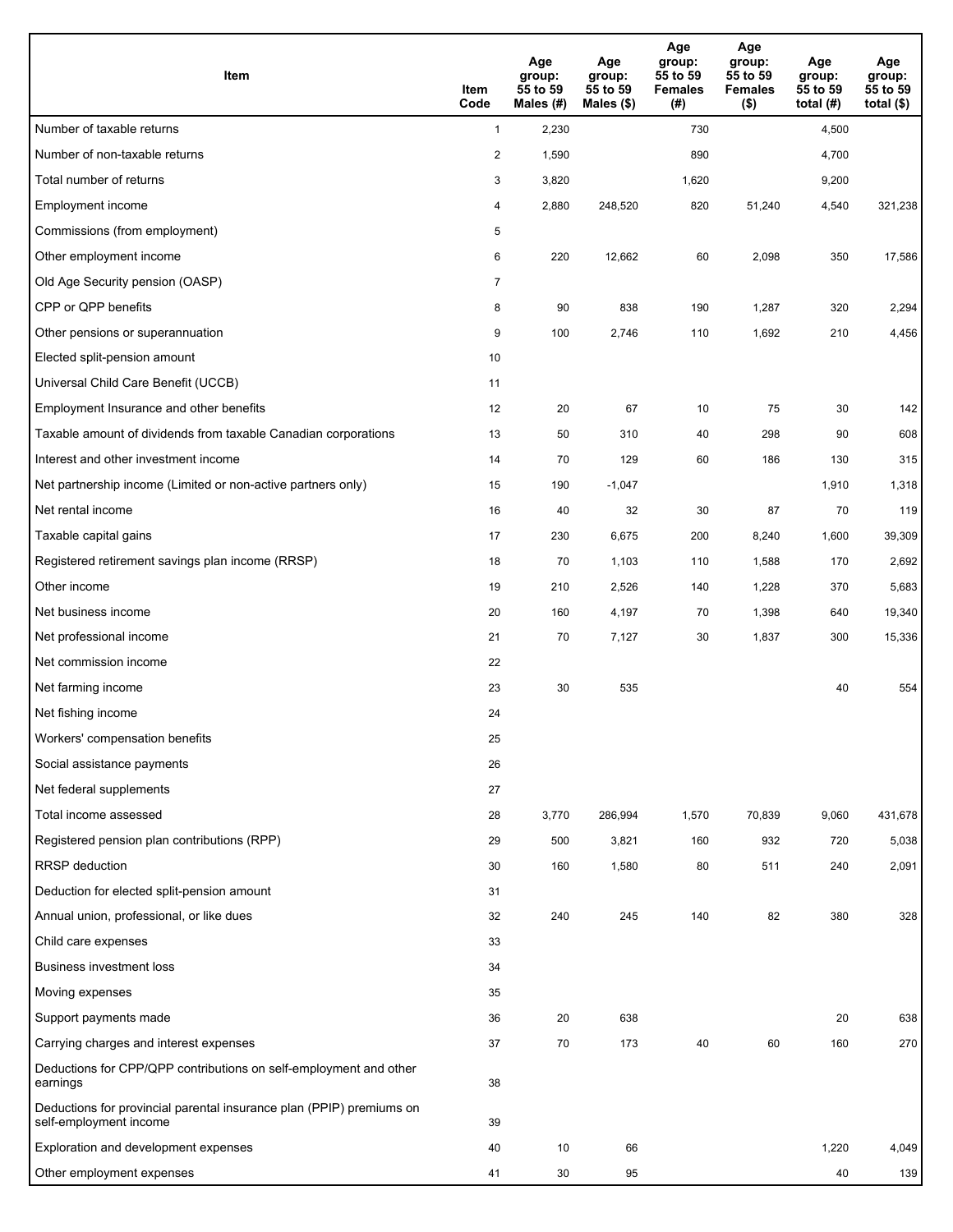| Item                                                              | Item<br>Code | Age<br>group:<br>55 to 59<br>Males (#) | Age<br>group:<br>55 to 59<br>Males (\$) | Age<br>group:<br>55 to 59<br><b>Females</b><br>(#) | Age<br>group:<br>55 to 59<br><b>Females</b><br>$($ \$) | Age<br>group:<br>55 to 59<br>total $(#)$ | Age<br>group:<br>55 to 59<br>total $($)$ |
|-------------------------------------------------------------------|--------------|----------------------------------------|-----------------------------------------|----------------------------------------------------|--------------------------------------------------------|------------------------------------------|------------------------------------------|
| Clergy residence deduction                                        | 42           |                                        |                                         |                                                    |                                                        |                                          |                                          |
| Other deductions                                                  | 43           | 130                                    | 15,130                                  | 40                                                 | 4,797                                                  | 210                                      | 21,825                                   |
| Total deductions before adjustments                               | 44           | 860                                    | 21,842                                  | 300                                                | 6,531                                                  | 2,520                                    | 34,519                                   |
| Social benefits repayment                                         | 45           |                                        |                                         |                                                    |                                                        |                                          |                                          |
| Net income after adjustments                                      | 46           | 3,460                                  | 268,673                                 | 1,410                                              | 65,233                                                 | 6,980                                    | 407,379                                  |
| Canadian Forces personnel and police deduction                    | 47           |                                        |                                         |                                                    |                                                        |                                          |                                          |
| Security options deductions                                       | 48           | 60                                     | 7,723                                   |                                                    |                                                        | 70                                       | 16,812                                   |
| Other payments deductions                                         | 49           |                                        |                                         |                                                    |                                                        |                                          |                                          |
| Non-capital losses of other years                                 | 50           |                                        |                                         |                                                    |                                                        | 80                                       | 595                                      |
| Net capital losses of other years                                 | 51           | 20                                     | 165                                     | 20                                                 | 196                                                    | 50                                       | 404                                      |
| Capital gains deduction                                           | 52           |                                        |                                         |                                                    |                                                        |                                          |                                          |
| Northern residents deductions                                     | 53           |                                        |                                         |                                                    |                                                        |                                          |                                          |
| Additional deductions                                             | 54           | 350                                    | 12,195                                  | 160                                                | 2,645                                                  | 790                                      | 22,152                                   |
| Farming/fishing losses of prior years                             | 55           |                                        |                                         |                                                    |                                                        |                                          |                                          |
| Total deductions from net income                                  | 56           | 450                                    | 20,644                                  | 200                                                | 11,633                                                 | 1,000                                    | 40,249                                   |
| Taxable income assessed                                           | 57           | 3,170                                  | 249,324                                 | 1,300                                              | 53,643                                                 | 6,300                                    | 368,540                                  |
| Basic personal amount                                             | 58           | 1,440                                  | 15,536                                  | 610                                                | 6,580                                                  | 2,170                                    | 23,511                                   |
| Age amount                                                        | 59           |                                        |                                         |                                                    |                                                        |                                          |                                          |
| Spouse or common-law partner amount                               | 60           | 850                                    | 8,932                                   | 40                                                 | 320                                                    | 890                                      | 9,300                                    |
| Amount for eligible dependant                                     | 61           | 30                                     | 303                                     |                                                    |                                                        | 40                                       | 380                                      |
| Amount for children 17 and under                                  | 62           | 70                                     | 210                                     | 10                                                 | 37                                                     | 80                                       | 254                                      |
| Amount for infirm dependants age 18 or older                      | 63           |                                        |                                         |                                                    |                                                        |                                          |                                          |
| CPP or QPP contributions through employment                       | 64           | 1,530                                  | 1,986                                   | 260                                                | 402                                                    | 1,810                                    | 2,426                                    |
| CPP or QPP contributions on self-employment and other<br>earnings | 65           |                                        |                                         |                                                    |                                                        |                                          |                                          |
| Employment Insurance premiums                                     | 66           | 1,570                                  | 803                                     | 260                                                | 147                                                    | 1,850                                    | 960                                      |
| PPIP premiums paid                                                | 67           |                                        |                                         |                                                    |                                                        |                                          |                                          |
| PPIP premiums payable on employment income                        | 68           |                                        |                                         |                                                    |                                                        |                                          |                                          |
| PPIP premiums payable on self-employment income                   | 69           |                                        |                                         |                                                    |                                                        |                                          |                                          |
| Volunteer firefighters' amount                                    | 70           |                                        |                                         |                                                    |                                                        |                                          |                                          |
| Canada employment amount                                          | 71           | 1,170                                  | 1,268                                   | 210                                                | 224                                                    | 1,440                                    | 1,553                                    |
| Public transit amount                                             | 72           |                                        |                                         |                                                    |                                                        | 10                                       | 10                                       |
| Children's fitness amount                                         | 73           |                                        |                                         |                                                    |                                                        |                                          |                                          |
| Children's arts amount                                            | 74           |                                        |                                         |                                                    |                                                        |                                          |                                          |
| Home buyers' amount                                               | 75           |                                        |                                         |                                                    |                                                        |                                          |                                          |
| Pension income amount                                             | 76           | 100                                    | 198                                     | 110                                                | 204                                                    | 210                                      | 411                                      |
| Caregiver amount                                                  | 77           |                                        |                                         |                                                    |                                                        |                                          |                                          |
| Disability amount                                                 | 78           | 10                                     | 98                                      | 10                                                 | 98                                                     | 30                                       | 196                                      |
| Disability amount transferred from a dependant                    | 79           |                                        |                                         |                                                    |                                                        |                                          |                                          |
| Interest paid on student loans                                    | 80           |                                        |                                         |                                                    |                                                        |                                          |                                          |
| Tuition, education, and textbook amounts                          | 81           |                                        |                                         |                                                    |                                                        | 20                                       | 56                                       |
| Tuition, education, and textbook amounts transferred from a child | 82           | 30                                     | 148                                     |                                                    |                                                        | 30                                       | 185                                      |
| Amounts transferred from spouse or common-law partner             | 83           |                                        |                                         | 10                                                 | 56                                                     | 20                                       | $77\,$                                   |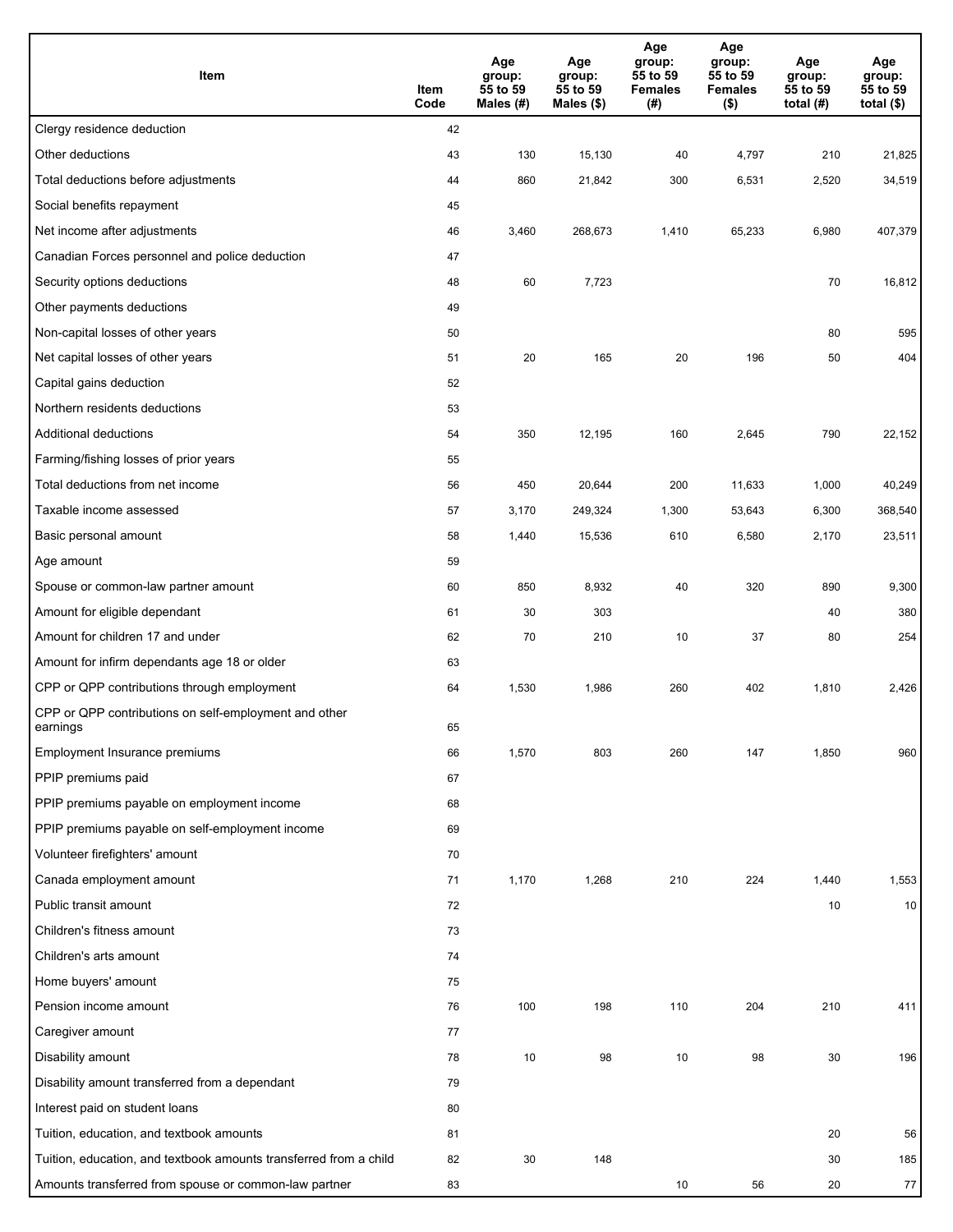| <b>Item</b>                                         | <b>Item</b><br>Code | Age<br>group:<br>55 to 59<br>Males $(H)$ | Age<br>group:<br>55 to 59<br>Males $(\$)$ | Age<br>group:<br>55 to 59<br><b>Females</b><br>(# ) | Age<br>group:<br>55 to 59<br><b>Females</b><br>$($ \$) | Age<br>group:<br>55 to 59<br>total $(H)$ | Age<br>group:<br>55 to 59<br>total $(§)$ |
|-----------------------------------------------------|---------------------|------------------------------------------|-------------------------------------------|-----------------------------------------------------|--------------------------------------------------------|------------------------------------------|------------------------------------------|
| Medical expenses                                    | 84                  | 60                                       | 284                                       | 50                                                  | 317                                                    | 110                                      | 601                                      |
| Total tax credits on personal amounts               | 85                  | 2,070                                    | 4,481                                     | 740                                                 | 1,288                                                  | 2,970                                    | 6,005                                    |
| Allowable charitable donations and government gifts | 86                  | 220                                      | 570                                       | 110                                                 | 187                                                    | 450                                      | 890                                      |
| Eligible cultural and ecological gifts              | 87                  |                                          |                                           |                                                     |                                                        |                                          |                                          |
| Total tax credit on donations and gifts             | 88                  | 210                                      | 164                                       | 100                                                 | 51                                                     | 400                                      | 253                                      |
| Total federal non-refundable tax credits            | 89                  | 2,120                                    | 4,645                                     | 760                                                 | 1,339                                                  | 3,130                                    | 6,258                                    |
| Federal dividend tax credit                         | 90                  | 50                                       | 36                                        | 40                                                  | 39                                                     | 80                                       | 75                                       |
| Overseas employment tax credit                      | 91                  |                                          |                                           |                                                     |                                                        |                                          |                                          |
| Minimum tax carryover                               | 92                  |                                          |                                           |                                                     |                                                        |                                          |                                          |
| Basic federal tax                                   | 93                  | 2,060                                    | 55,006                                    | 730                                                 | 11,255                                                 | 4,330                                    | 80,289                                   |
| Federal Foreign Tax Credit                          | 94                  | 40                                       | 164                                       | 20                                                  | 11                                                     | 60                                       | 175                                      |
| Federal Political contribution tax credit           | 95                  |                                          |                                           |                                                     |                                                        |                                          |                                          |
| <b>Investment Tax Credit</b>                        | 96                  |                                          |                                           |                                                     |                                                        |                                          |                                          |
| Labour-sponsored funds tax credit                   | 97                  |                                          |                                           |                                                     |                                                        |                                          |                                          |
| Alternative minimum tax payable                     | 98                  |                                          |                                           |                                                     |                                                        |                                          |                                          |
| Net federal tax                                     | 99                  | 2,050                                    | 56,978                                    | 730                                                 | 12,484                                                 | 4,310                                    | 87,106                                   |
| CPP contributions on self-employment                | 100                 |                                          |                                           |                                                     |                                                        |                                          |                                          |
| Social Benefits repayment                           | 101                 |                                          |                                           |                                                     |                                                        |                                          |                                          |
| Net Provincial Tax                                  | 102                 | 1,600                                    | 23,794                                    | 270                                                 | 3,544                                                  | 2,400                                    | 29,917                                   |
| Total tax payable                                   | 103                 | 2,230                                    | 80,782                                    | 730                                                 | 16,037                                                 | 4,500                                    | 117,044                                  |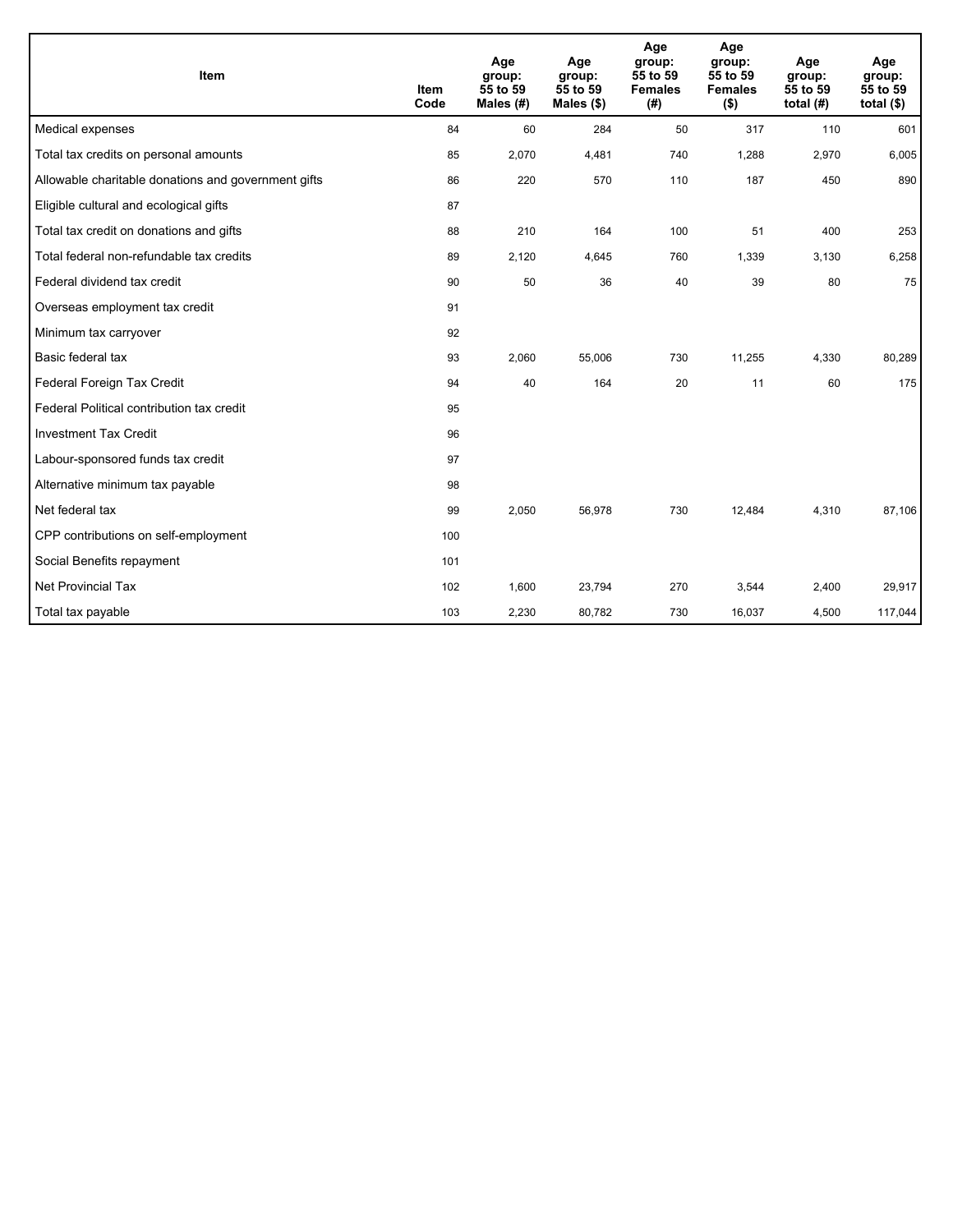| Item                                                                                           | Item<br>Code   | Age<br>group:<br>60 to 64<br>Males (#) | Age<br>group:<br>60 to 64<br>Males (\$) | Age<br>group:<br>60 to 64<br><b>Females</b><br>(#) | Age<br>group:<br>60 to 64<br><b>Females</b><br>$($ \$) | Age<br>group:<br>60 to 64<br>total $(H)$ | Age<br>group:<br>60 to 64<br>total $($)$ |
|------------------------------------------------------------------------------------------------|----------------|----------------------------------------|-----------------------------------------|----------------------------------------------------|--------------------------------------------------------|------------------------------------------|------------------------------------------|
| Number of taxable returns                                                                      | $\mathbf{1}$   | 1,800                                  |                                         | 720                                                |                                                        | 3,980                                    |                                          |
| Number of non-taxable returns                                                                  | $\overline{c}$ | 1,720                                  |                                         | 1,450                                              |                                                        | 5,130                                    |                                          |
| Total number of returns                                                                        | 3              | 3,510                                  |                                         | 2,170                                              |                                                        | 9,110                                    |                                          |
| Employment income                                                                              | 4              | 1,870                                  | 169,110                                 | 610                                                | 10,498                                                 | 3,210                                    | 199,370                                  |
| Commissions (from employment)                                                                  | 5              |                                        |                                         |                                                    |                                                        |                                          |                                          |
| Other employment income                                                                        | 6              | 170                                    | 5,429                                   | 50                                                 | 1,390                                                  | 270                                      | 8,696                                    |
| Old Age Security pension (OASP)                                                                | $\overline{7}$ |                                        |                                         |                                                    |                                                        |                                          |                                          |
| CPP or QPP benefits                                                                            | 8              | 1,030                                  | 5,202                                   | 1,080                                              | 4,301                                                  | 2,140                                    | 9,705                                    |
| Other pensions or superannuation                                                               | 9              | 310                                    | 6,198                                   | 280                                                | 4,213                                                  | 600                                      | 10,506                                   |
| Elected split-pension amount                                                                   | 10             |                                        |                                         |                                                    |                                                        |                                          |                                          |
| Universal Child Care Benefit (UCCB)                                                            | 11             |                                        |                                         |                                                    |                                                        |                                          |                                          |
| Employment Insurance and other benefits                                                        | 12             |                                        |                                         |                                                    |                                                        |                                          |                                          |
| Taxable amount of dividends from taxable Canadian corporations                                 | 13             |                                        |                                         | 20                                                 | 191                                                    | 40                                       | 537                                      |
| Interest and other investment income                                                           | 14             | 30                                     | 88                                      | 30                                                 | 92                                                     | 60                                       | 180                                      |
| Net partnership income (Limited or non-active partners only)                                   | 15             |                                        |                                         |                                                    |                                                        | 1,710                                    | 5,485                                    |
| Net rental income                                                                              | 16             | 20                                     | $-17$                                   | 10                                                 | 19                                                     | 30                                       | 3                                        |
| Taxable capital gains                                                                          | 17             | 210                                    | 18,657                                  | 170                                                | 8,875                                                  | 1,630                                    | 59,991                                   |
| Registered retirement savings plan income (RRSP)                                               | 18             | 110                                    | 1,782                                   | 110                                                | 1,350                                                  | 210                                      | 3,132                                    |
| Other income                                                                                   | 19             | 210                                    | 2,193                                   | 140                                                | 1,342                                                  | 380                                      | 6,021                                    |
| Net business income                                                                            | 20             | 120                                    | 5,745                                   | 40                                                 | 834                                                    | 520                                      | 15,636                                   |
| Net professional income                                                                        | 21             | 70                                     | 6,232                                   | 10                                                 | 724                                                    | 210                                      | 10,399                                   |
| Net commission income                                                                          | 22             |                                        |                                         |                                                    |                                                        |                                          |                                          |
| Net farming income                                                                             | 23             | 20                                     | 106                                     |                                                    |                                                        | 40                                       | $-51$                                    |
| Net fishing income                                                                             | 24             |                                        |                                         |                                                    |                                                        |                                          |                                          |
| Workers' compensation benefits                                                                 | 25             |                                        |                                         |                                                    |                                                        |                                          |                                          |
| Social assistance payments                                                                     | 26             |                                        |                                         |                                                    |                                                        |                                          |                                          |
| Net federal supplements                                                                        | 27             |                                        |                                         |                                                    |                                                        |                                          |                                          |
| Total income assessed                                                                          | 28             | 3,470                                  | 223,645                                 | 2,130                                              | 34,428                                                 | 8,990                                    | 326,664                                  |
| Registered pension plan contributions (RPP)                                                    | 29             | 270                                    | 2,102                                   | 60                                                 | 241                                                    | 370                                      | 2,542                                    |
| <b>RRSP</b> deduction                                                                          | 30             | 100                                    | 1,111                                   | 50                                                 | 355                                                    | 150                                      | 1,484                                    |
| Deduction for elected split-pension amount                                                     | 31             |                                        |                                         |                                                    |                                                        |                                          |                                          |
| Annual union, professional, or like dues                                                       | 32             | 150                                    | 133                                     | 50                                                 | 30                                                     | 200                                      | 162                                      |
| Child care expenses                                                                            | 33             |                                        |                                         |                                                    |                                                        |                                          |                                          |
| <b>Business investment loss</b>                                                                | 34             |                                        |                                         |                                                    |                                                        |                                          |                                          |
| Moving expenses                                                                                | 35             |                                        |                                         |                                                    |                                                        |                                          |                                          |
| Support payments made                                                                          | 36             | 10                                     | 244                                     |                                                    |                                                        | 10                                       | 244                                      |
| Carrying charges and interest expenses                                                         | 37             | 50                                     | 76                                      | 30                                                 | 42                                                     | 130                                      | 166                                      |
| Deductions for CPP/QPP contributions on self-employment and other<br>earnings                  | 38             |                                        |                                         |                                                    |                                                        |                                          |                                          |
| Deductions for provincial parental insurance plan (PPIP) premiums on<br>self-employment income | 39             |                                        |                                         |                                                    |                                                        |                                          |                                          |
| Exploration and development expenses                                                           | 40             |                                        |                                         |                                                    |                                                        | 1,030                                    | 3,525                                    |
| Other employment expenses                                                                      | 41             | 10                                     | 100                                     |                                                    |                                                        | 20                                       | 234                                      |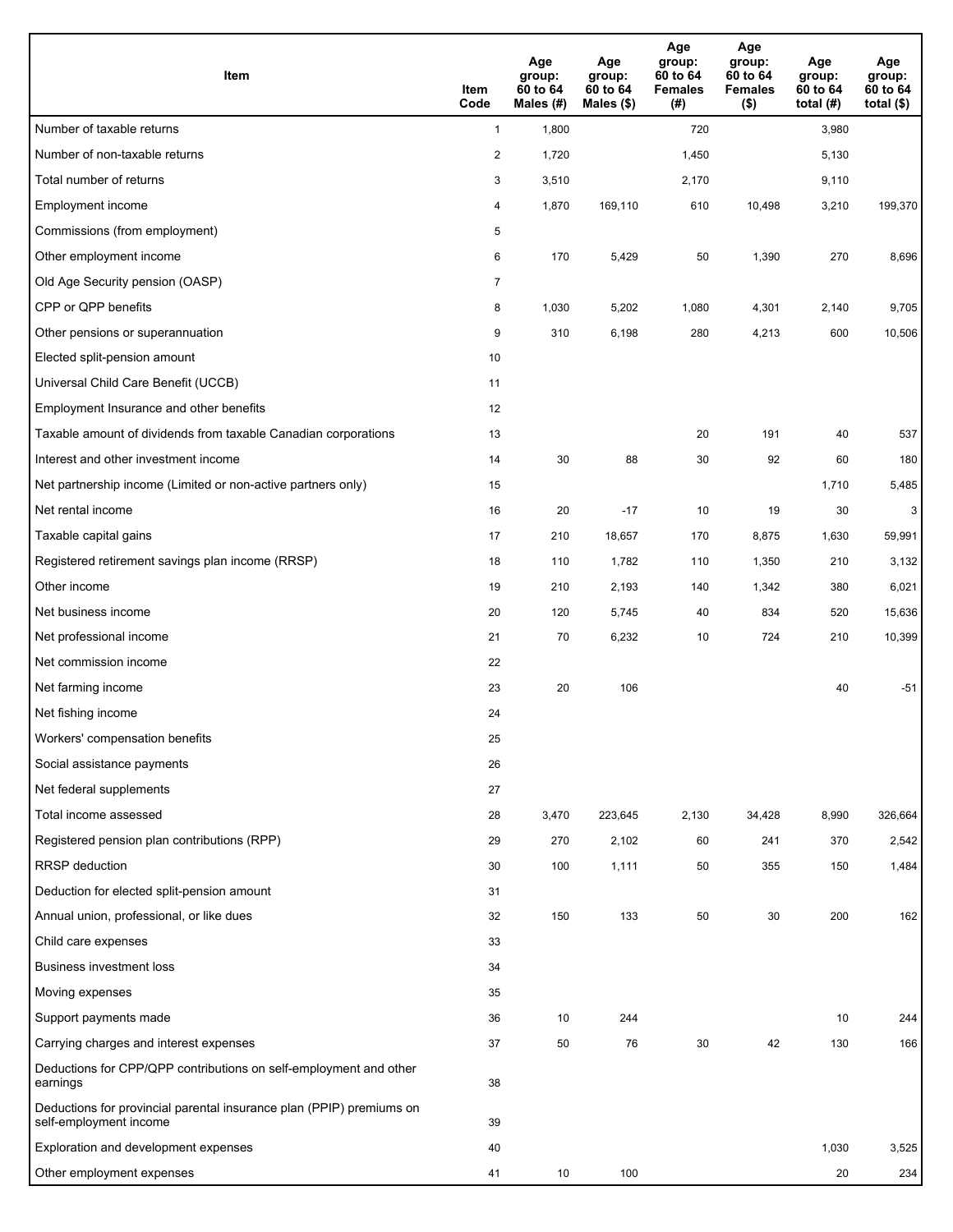| Item                                                              | Item<br>Code | Age<br>group:<br>60 to 64<br>Males (#) | Age<br>group:<br>60 to 64<br>Males (\$) | Age<br>group:<br>60 to 64<br><b>Females</b><br>(# ) | Age<br>group:<br>60 to 64<br><b>Females</b><br>$($ \$) | Age<br>group:<br>60 to 64<br>total $(H)$ | Age<br>group:<br>60 to 64<br>total $($)$ |
|-------------------------------------------------------------------|--------------|----------------------------------------|-----------------------------------------|-----------------------------------------------------|--------------------------------------------------------|------------------------------------------|------------------------------------------|
| Clergy residence deduction                                        | 42           |                                        |                                         |                                                     |                                                        |                                          |                                          |
| Other deductions                                                  | 43           | 80                                     | 12,610                                  | 30                                                  | 1,038                                                  | 160                                      | 17,780                                   |
| Total deductions before adjustments                               | 44           | 540                                    | 16,517                                  | 160                                                 | 1,890                                                  | 1,880                                    | 26,625                                   |
| Social benefits repayment                                         | 45           |                                        |                                         |                                                     |                                                        |                                          |                                          |
| Net income after adjustments                                      | 46           | 3,240                                  | 208,690                                 | 1,970                                               | 32,707                                                 | 7,190                                    | 309,809                                  |
| Canadian Forces personnel and police deduction                    | 47           |                                        |                                         |                                                     |                                                        |                                          |                                          |
| Security options deductions                                       | 48           | 50                                     | 11,030                                  |                                                     |                                                        | 50                                       | 11,369                                   |
| Other payments deductions                                         | 49           |                                        |                                         |                                                     |                                                        |                                          |                                          |
| Non-capital losses of other years                                 | 50           | 10                                     | 108                                     | 10                                                  | 13                                                     | 80                                       | 776                                      |
| Net capital losses of other years                                 | 51           | 20                                     | 215                                     |                                                     |                                                        | 50                                       | 538                                      |
| Capital gains deduction                                           | 52           |                                        |                                         |                                                     |                                                        |                                          |                                          |
| Northern residents deductions                                     | 53           |                                        |                                         |                                                     |                                                        |                                          |                                          |
| Additional deductions                                             | 54           | 670                                    | 8,129                                   | 630                                                 | 3,521                                                  | 1,500                                    | 17,309                                   |
| Farming/fishing losses of prior years                             | 55           |                                        |                                         |                                                     |                                                        |                                          |                                          |
| Total deductions from net income                                  | 56           | 750                                    | 19,545                                  | 650                                                 | 3,847                                                  | 1,680                                    | 30,075                                   |
| Taxable income assessed                                           | 57           | 2,750                                  | 189,244                                 | 1,480                                               | 28,891                                                 | 6,040                                    | 279,908                                  |
| Basic personal amount                                             | 58           | 1,650                                  | 17,817                                  | 1,300                                               | 14,018                                                 | 3,050                                    | 32,981                                   |
| Age amount                                                        | 59           |                                        |                                         |                                                     |                                                        |                                          |                                          |
| Spouse or common-law partner amount                               | 60           | 610                                    | 6,140                                   | 80                                                  | 652                                                    | 710                                      | 6,863                                    |
| Amount for eligible dependant                                     | 61           | 10                                     | 117                                     |                                                     |                                                        | 10                                       | 138                                      |
| Amount for children 17 and under                                  | 62           | 40                                     | 139                                     |                                                     |                                                        | 40                                       | 148                                      |
| Amount for infirm dependants age 18 or older                      | 63           |                                        |                                         |                                                     |                                                        |                                          |                                          |
| CPP or QPP contributions through employment                       | 64           | 720                                    | 989                                     | 110                                                 | 173                                                    | 860                                      | 1,204                                    |
| CPP or QPP contributions on self-employment and other<br>earnings | 65           |                                        |                                         |                                                     |                                                        |                                          |                                          |
| Employment Insurance premiums                                     | 66           | 750                                    | 406                                     | 100                                                 | 58                                                     | 870                                      | 476                                      |
| PPIP premiums paid                                                | 67           |                                        |                                         |                                                     |                                                        |                                          |                                          |
| PPIP premiums payable on employment income                        | 68           |                                        |                                         |                                                     |                                                        |                                          |                                          |
| PPIP premiums payable on self-employment income                   | 69           |                                        |                                         |                                                     |                                                        |                                          |                                          |
| Volunteer firefighters' amount                                    | 70           |                                        |                                         |                                                     |                                                        |                                          |                                          |
| Canada employment amount                                          | 71           | 570                                    | 604                                     | 110                                                 | 100                                                    | 720                                      | 744                                      |
| Public transit amount                                             | 72           |                                        |                                         |                                                     |                                                        |                                          |                                          |
| Children's fitness amount                                         | 73           |                                        |                                         |                                                     |                                                        |                                          |                                          |
| Children's arts amount                                            | 74           |                                        |                                         |                                                     |                                                        |                                          |                                          |
| Home buyers' amount                                               | 75           |                                        |                                         |                                                     |                                                        |                                          |                                          |
| Pension income amount                                             | 76           | 300                                    | 585                                     | 270                                                 | 527                                                    | 590                                      | 1,135                                    |
| Caregiver amount                                                  | 77           |                                        |                                         |                                                     |                                                        |                                          |                                          |
| Disability amount                                                 | 78           | 30                                     | 234                                     | 20                                                  | 151                                                    | 50                                       | 385                                      |
| Disability amount transferred from a dependant                    | 79           |                                        |                                         |                                                     |                                                        |                                          |                                          |
| Interest paid on student loans                                    | 80           |                                        |                                         |                                                     |                                                        |                                          |                                          |
| Tuition, education, and textbook amounts                          | 81           |                                        |                                         |                                                     |                                                        |                                          |                                          |
| Tuition, education, and textbook amounts transferred from a child | 82           |                                        |                                         |                                                     |                                                        | 10                                       | 55                                       |
| Amounts transferred from spouse or common-law partner             | 83           | 30                                     | 147                                     | 70                                                  | 372                                                    | 100                                      | 541                                      |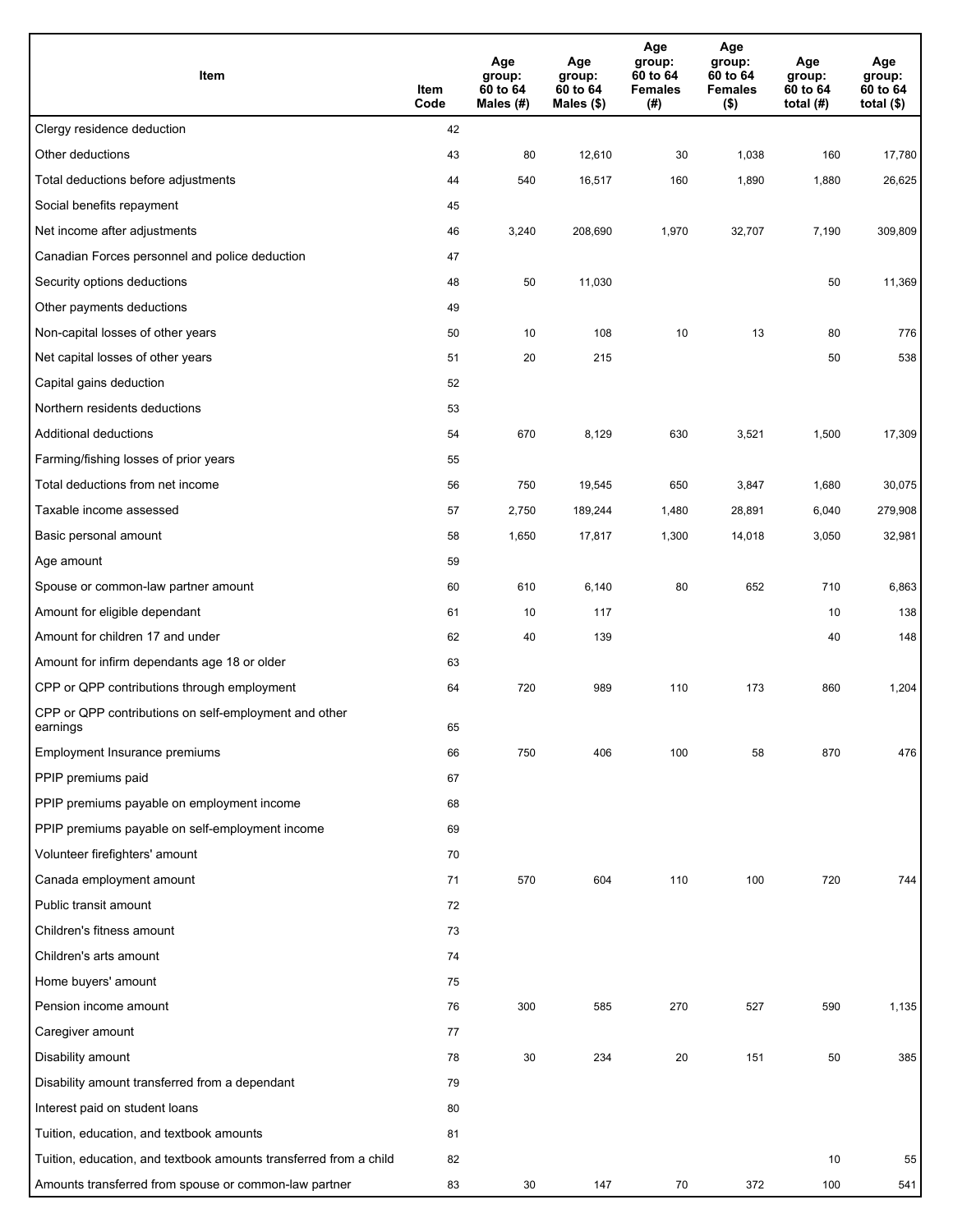| <b>Item</b>                                         | <b>Item</b><br>Code | Age<br>group:<br>60 to 64<br>Males $(H)$ | Age<br>group:<br>60 to 64<br>Males $(\$)$ | Age<br>group:<br>60 to 64<br><b>Females</b><br>(# ) | Age<br>group:<br>60 to 64<br><b>Females</b><br>$($ \$) | Age<br>group:<br>60 to 64<br>total $(H)$ | Age<br>group:<br>60 to 64<br>total $($)$ |
|-----------------------------------------------------|---------------------|------------------------------------------|-------------------------------------------|-----------------------------------------------------|--------------------------------------------------------|------------------------------------------|------------------------------------------|
| Medical expenses                                    | 84                  | 60                                       | 260                                       | 40                                                  | 173                                                    | 110                                      | 436                                      |
| Total tax credits on personal amounts               | 85                  | 2,020                                    | 4,132                                     | 1,370                                               | 2,444                                                  | 3,530                                    | 6,780                                    |
| Allowable charitable donations and government gifts | 86                  | 160                                      | 984                                       | 70                                                  | 170                                                    | 300                                      | 1,272                                    |
| Eligible cultural and ecological gifts              | 87                  |                                          |                                           |                                                     |                                                        |                                          |                                          |
| Total tax credit on donations and gifts             | 88                  | 150                                      | 280                                       | 60                                                  | 47                                                     | 280                                      | 360                                      |
| Total federal non-refundable tax credits            | 89                  | 2,070                                    | 4,412                                     | 1,380                                               | 2,491                                                  | 3,650                                    | 7,140                                    |
| Federal dividend tax credit                         | 90                  |                                          |                                           | 20                                                  | 27                                                     | 50                                       | 78                                       |
| Overseas employment tax credit                      | 91                  |                                          |                                           |                                                     |                                                        |                                          |                                          |
| Minimum tax carryover                               | 92                  |                                          |                                           |                                                     |                                                        |                                          |                                          |
| Basic federal tax                                   | 93                  | 1,740                                    | 42,894                                    | 720                                                 | 5,122                                                  | 3,930                                    | 61,461                                   |
| Federal Foreign Tax Credit                          | 94                  | 30                                       | 168                                       |                                                     |                                                        | 50                                       | 232                                      |
| Federal Political contribution tax credit           | 95                  |                                          |                                           |                                                     |                                                        |                                          |                                          |
| <b>Investment Tax Credit</b>                        | 96                  |                                          |                                           |                                                     |                                                        |                                          |                                          |
| Labour-sponsored funds tax credit                   | 97                  |                                          |                                           |                                                     |                                                        |                                          |                                          |
| Alternative minimum tax payable                     | 98                  |                                          |                                           |                                                     |                                                        |                                          |                                          |
| Net federal tax                                     | 99                  | 1.730                                    | 45.544                                    | 720                                                 | 6.045                                                  | 3,910                                    | 68.944                                   |
| CPP contributions on self-employment                | 100                 |                                          |                                           |                                                     |                                                        |                                          |                                          |
| Social Benefits repayment                           | 101                 |                                          |                                           |                                                     |                                                        |                                          |                                          |
| <b>Net Provincial Tax</b>                           | 102                 | 1,000                                    | 16,719                                    | 140                                                 | 906                                                    | 1,530                                    | 19,870                                   |
| Total tax payable                                   | 103                 | 1,800                                    | 62,271                                    | 720                                                 | 6,951                                                  | 3,980                                    | 88,823                                   |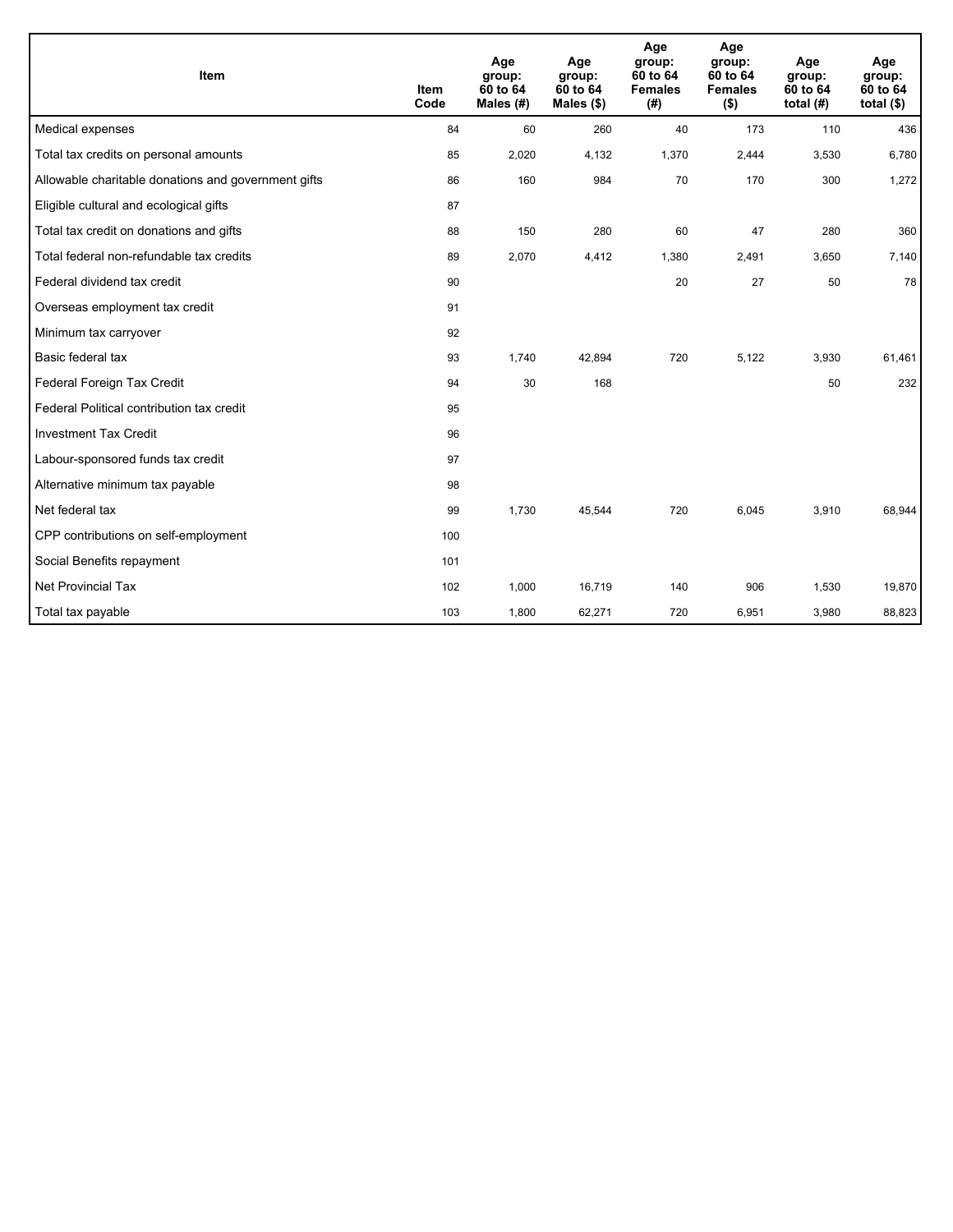| <b>Item</b>                                                                                    | Item<br>Code     | Age<br>group:<br>65 to 69<br>Males (#) | Age<br>group:<br>65 to 69<br>Males (\$) | Age<br>group:<br>65 to 69<br><b>Females</b><br>(# ) | Age<br>group:<br>65 to 69<br><b>Females</b><br>$($ \$) | Age<br>group:<br>65 to 69<br>total $(#)$ | Age<br>group:<br>65 to 69<br>total $($)$ |
|------------------------------------------------------------------------------------------------|------------------|----------------------------------------|-----------------------------------------|-----------------------------------------------------|--------------------------------------------------------|------------------------------------------|------------------------------------------|
| Number of taxable returns                                                                      | $\mathbf{1}$     | 1,650                                  |                                         | 950                                                 |                                                        | 3,860                                    |                                          |
| Number of non-taxable returns                                                                  | $\boldsymbol{2}$ | 2,880                                  |                                         | 2,220                                               |                                                        | 6,590                                    |                                          |
| Total number of returns                                                                        | 3                | 4,530                                  |                                         | 3,170                                               |                                                        | 10,450                                   |                                          |
| Employment income                                                                              | 4                | 1,340                                  | 63,469                                  | 630                                                 | 1,634                                                  | 2,430                                    | 75,904                                   |
| Commissions (from employment)                                                                  | 5                |                                        |                                         |                                                     |                                                        |                                          |                                          |
| Other employment income                                                                        | 6                | 120                                    | 1,801                                   | 30                                                  | 235                                                    | 170                                      | 2,752                                    |
| Old Age Security pension (OASP)                                                                | $\overline{7}$   | 2,000                                  | 7,952                                   | 1,660                                               | 6,418                                                  | 3,670                                    | 14,379                                   |
| CPP or QPP benefits                                                                            | 8                | 2,780                                  | 12,308                                  | 2,150                                               | 7,774                                                  | 4,980                                    | 20,266                                   |
| Other pensions or superannuation                                                               | 9                | 760                                    | 11,585                                  | 520                                                 | 5,701                                                  | 1,290                                    | 17,328                                   |
| Elected split-pension amount                                                                   | 10               |                                        |                                         |                                                     |                                                        |                                          |                                          |
| Universal Child Care Benefit (UCCB)                                                            | 11               |                                        |                                         |                                                     |                                                        |                                          |                                          |
| Employment Insurance and other benefits                                                        | 12               |                                        |                                         |                                                     |                                                        |                                          |                                          |
| Taxable amount of dividends from taxable Canadian corporations                                 | 13               | 10                                     | 44                                      |                                                     |                                                        | 20                                       | 50                                       |
| Interest and other investment income                                                           | 14               | 20                                     | 31                                      |                                                     |                                                        | 30                                       | 47                                       |
| Net partnership income (Limited or non-active partners only)                                   | 15               |                                        |                                         | 110                                                 | 63                                                     | 1,380                                    | 7,000                                    |
| Net rental income                                                                              | 16               |                                        |                                         |                                                     |                                                        |                                          |                                          |
| Taxable capital gains                                                                          | 17               | 170                                    | 13,706                                  | 130                                                 | 6,858                                                  | 1,560                                    | 50,562                                   |
| Registered retirement savings plan income (RRSP)                                               | 18               | 170                                    | 2,233                                   | 120                                                 | 1,424                                                  | 280                                      | 3,658                                    |
| Other income                                                                                   | 19               | 180                                    | 1,554                                   | 120                                                 | 569                                                    | 320                                      | 3,404                                    |
| Net business income                                                                            | 20               |                                        |                                         | 20                                                  | 376                                                    | 310                                      | 14,886                                   |
| Net professional income                                                                        | 21               | 30                                     | 2,319                                   |                                                     |                                                        | 110                                      | 7,821                                    |
| Net commission income                                                                          | 22               |                                        |                                         |                                                     |                                                        | 10                                       | 373                                      |
| Net farming income                                                                             | 23               | 20                                     | 374                                     | 10                                                  | 140                                                    | 40                                       | 402                                      |
| Net fishing income                                                                             | 24               |                                        |                                         |                                                     |                                                        |                                          |                                          |
| Workers' compensation benefits                                                                 | 25               |                                        |                                         |                                                     |                                                        |                                          |                                          |
| Social assistance payments                                                                     | 26               |                                        |                                         |                                                     |                                                        |                                          |                                          |
| Net federal supplements                                                                        | 27               |                                        |                                         |                                                     |                                                        |                                          |                                          |
| Total income assessed                                                                          | 28               | 4,500                                  | 130,308                                 | 3,140                                               | 31,380                                                 | 10,370                                   | 217,454                                  |
| Registered pension plan contributions (RPP)                                                    | 29               | 90                                     | 697                                     | 10                                                  | 23                                                     | 120                                      | 843                                      |
| <b>RRSP</b> deduction                                                                          | 30               | 40                                     | 541                                     | 20                                                  | 89                                                     | 70                                       | 641                                      |
| Deduction for elected split-pension amount                                                     | 31               |                                        |                                         |                                                     |                                                        |                                          |                                          |
| Annual union, professional, or like dues                                                       | 32               | 70                                     | 45                                      | 10                                                  | 6                                                      | 90                                       | 51                                       |
| Child care expenses                                                                            | 33               |                                        |                                         |                                                     |                                                        |                                          |                                          |
| <b>Business investment loss</b>                                                                | 34               |                                        |                                         |                                                     |                                                        |                                          |                                          |
| Moving expenses                                                                                | 35               |                                        |                                         |                                                     |                                                        |                                          |                                          |
| Support payments made                                                                          | 36               | 20                                     | 344                                     |                                                     |                                                        | 20                                       | 344                                      |
| Carrying charges and interest expenses                                                         | 37               | 50                                     | 75                                      | 20                                                  | 32                                                     | 110                                      | 120                                      |
| Deductions for CPP/QPP contributions on self-employment and other<br>earnings                  | 38               |                                        |                                         |                                                     |                                                        |                                          |                                          |
| Deductions for provincial parental insurance plan (PPIP) premiums on<br>self-employment income | 39               |                                        |                                         |                                                     |                                                        |                                          |                                          |
| Exploration and development expenses                                                           | 40               |                                        |                                         |                                                     |                                                        | 910                                      | 3,607                                    |
| Other employment expenses                                                                      | 41               |                                        |                                         |                                                     |                                                        |                                          |                                          |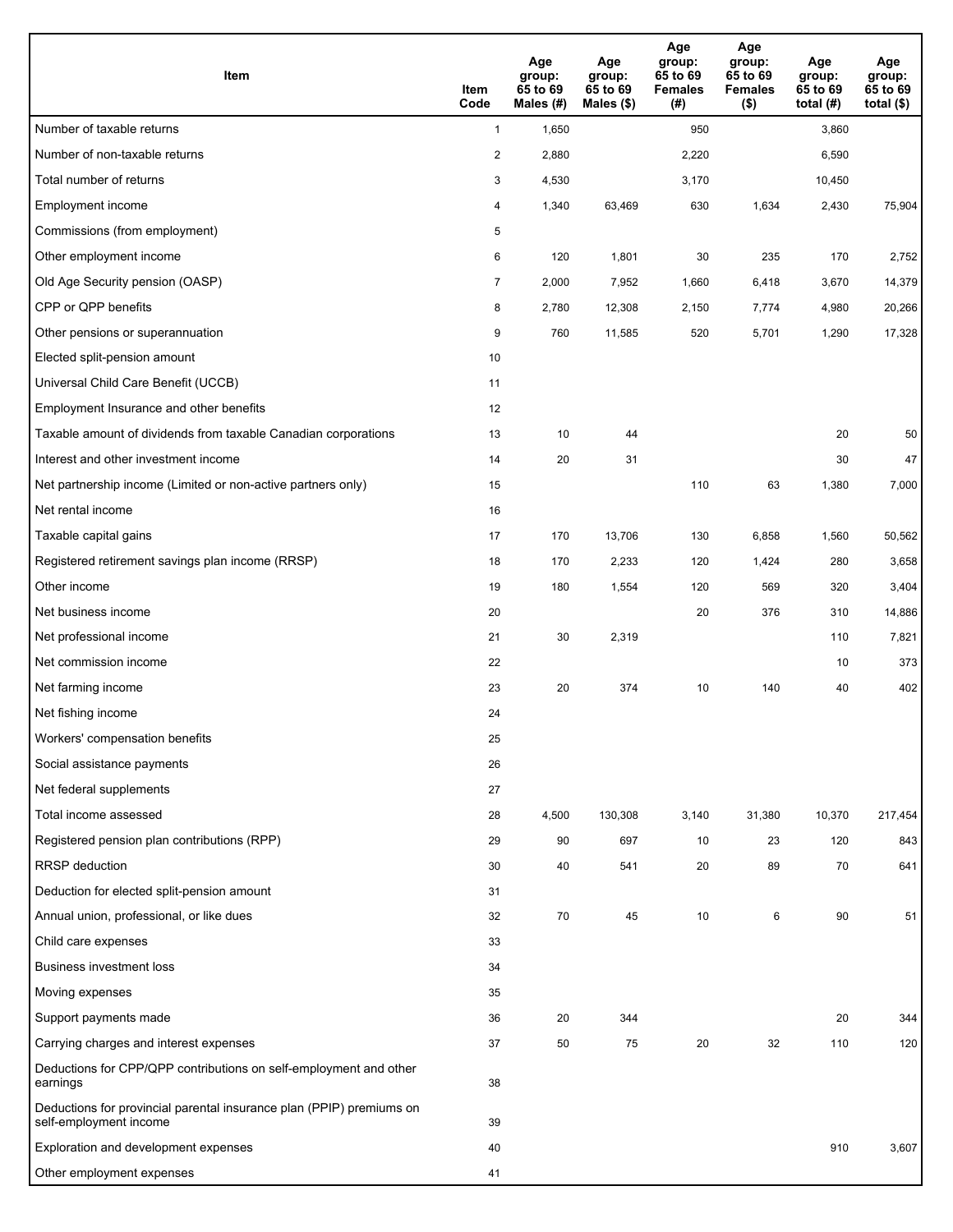| Item                                                              | Item<br>Code | Age<br>group:<br>65 to 69<br>Males (#) | Age<br>group:<br>65 to 69<br>Males (\$) | Age<br>group:<br>65 to 69<br><b>Females</b><br>(# ) | Age<br>group:<br>65 to 69<br><b>Females</b><br>$($ \$) | Age<br>group:<br>65 to 69<br>total $(H)$ | Age<br>group:<br>65 to 69<br>total $($)$ |
|-------------------------------------------------------------------|--------------|----------------------------------------|-----------------------------------------|-----------------------------------------------------|--------------------------------------------------------|------------------------------------------|------------------------------------------|
| Clergy residence deduction                                        | 42           |                                        |                                         |                                                     |                                                        |                                          |                                          |
| Other deductions                                                  | 43           | 60                                     | 4,827                                   | 20                                                  | 255                                                    | 120                                      | 6,600                                    |
| Total deductions before adjustments                               | 44           | 300                                    | 6,652                                   | 70                                                  | 405                                                    | 1,370                                    | 12,297                                   |
| Social benefits repayment                                         | 45           | 20                                     | 39                                      |                                                     |                                                        | 20                                       | 52                                       |
| Net income after adjustments                                      | 46           | 4,320                                  | 124,451                                 | 3,020                                               | 31,107                                                 | 8,990                                    | 211,341                                  |
| Canadian Forces personnel and police deduction                    | 47           |                                        |                                         |                                                     |                                                        |                                          |                                          |
| Security options deductions                                       | 48           | 10                                     | 2,871                                   |                                                     |                                                        | 10                                       | 2,943                                    |
| Other payments deductions                                         | 49           |                                        |                                         |                                                     |                                                        | 10                                       | 69                                       |
| Non-capital losses of other years                                 | 50           |                                        |                                         |                                                     |                                                        | 60                                       | 413                                      |
| Net capital losses of other years                                 | 51           | 20                                     | 343                                     |                                                     |                                                        | 50                                       | 515                                      |
| Capital gains deduction                                           | 52           |                                        |                                         |                                                     |                                                        |                                          |                                          |
| Northern residents deductions                                     | 53           |                                        |                                         |                                                     |                                                        |                                          |                                          |
| Additional deductions                                             | 54           | 1,470                                  | 11,112                                  | 1,140                                               | 7,016                                                  | 2,730                                    | 21,207                                   |
| Farming/fishing losses of prior years                             | 55           |                                        |                                         |                                                     |                                                        |                                          |                                          |
| Total deductions from net income                                  | 56           | 1,500                                  | 14,412                                  | 1,160                                               | 7,220                                                  | 2,860                                    | 25,189                                   |
| Taxable income assessed                                           | 57           | 3,250                                  | 110,199                                 | 2,140                                               | 23,961                                                 | 6,950                                    | 186,577                                  |
| Basic personal amount                                             | 58           | 2,980                                  | 32,276                                  | 2,320                                               | 25,140                                                 | 5,410                                    | 58,520                                   |
| Age amount                                                        | 59           | 2,890                                  | 18,657                                  | 2,310                                               | 15,207                                                 | 5,300                                    | 34,513                                   |
| Spouse or common-law partner amount                               | 60           | 760                                    | 7,002                                   | 120                                                 | 825                                                    | 890                                      | 7,870                                    |
| Amount for eligible dependant                                     | 61           |                                        |                                         |                                                     |                                                        |                                          |                                          |
| Amount for children 17 and under                                  | 62           | 50                                     | 187                                     |                                                     |                                                        | 50                                       | 193                                      |
| Amount for infirm dependants age 18 or older                      | 63           |                                        |                                         |                                                     |                                                        |                                          |                                          |
| CPP or QPP contributions through employment                       | 64           | 220                                    | 319                                     | 30                                                  | 26                                                     | 270                                      | 370                                      |
| CPP or QPP contributions on self-employment and other<br>earnings | 65           |                                        |                                         |                                                     |                                                        |                                          |                                          |
| Employment Insurance premiums                                     | 66           | 240                                    | 135                                     | 30                                                  | 9                                                      | 280                                      | 150                                      |
| PPIP premiums paid                                                | 67           |                                        |                                         |                                                     |                                                        |                                          |                                          |
| PPIP premiums payable on employment income                        | 68           |                                        |                                         |                                                     |                                                        |                                          |                                          |
| PPIP premiums payable on self-employment income                   | 69           |                                        |                                         |                                                     |                                                        |                                          |                                          |
| Volunteer firefighters' amount                                    | 70           |                                        |                                         |                                                     |                                                        |                                          |                                          |
| Canada employment amount                                          | 71           | 220                                    | 199                                     | 50                                                  | 37                                                     | 270                                      | 239                                      |
| Public transit amount                                             | 72           |                                        |                                         |                                                     |                                                        |                                          |                                          |
| Children's fitness amount                                         | 73           |                                        |                                         |                                                     |                                                        |                                          |                                          |
| Children's arts amount                                            | 74           |                                        |                                         |                                                     |                                                        |                                          |                                          |
| Home buyers' amount                                               | 75           |                                        |                                         |                                                     |                                                        |                                          |                                          |
| Pension income amount                                             | 76           | 800                                    | 1,485                                   | 530                                                 | 1,007                                                  | 1,340                                    | 2,509                                    |
| Caregiver amount                                                  | 77           |                                        |                                         |                                                     |                                                        |                                          |                                          |
| Disability amount                                                 | 78           | 20                                     | 166                                     |                                                     |                                                        | 30                                       | 234                                      |
| Disability amount transferred from a dependant                    | 79           |                                        |                                         |                                                     |                                                        |                                          |                                          |
| Interest paid on student loans                                    | 80           |                                        |                                         |                                                     |                                                        |                                          |                                          |
| Tuition, education, and textbook amounts                          | 81           |                                        |                                         |                                                     |                                                        |                                          |                                          |
| Tuition, education, and textbook amounts transferred from a child | 82           |                                        |                                         |                                                     |                                                        |                                          |                                          |
| Amounts transferred from spouse or common-law partner             | 83           | 110                                    | 671                                     | 130                                                 | 769                                                    | 240                                      | 1,464                                    |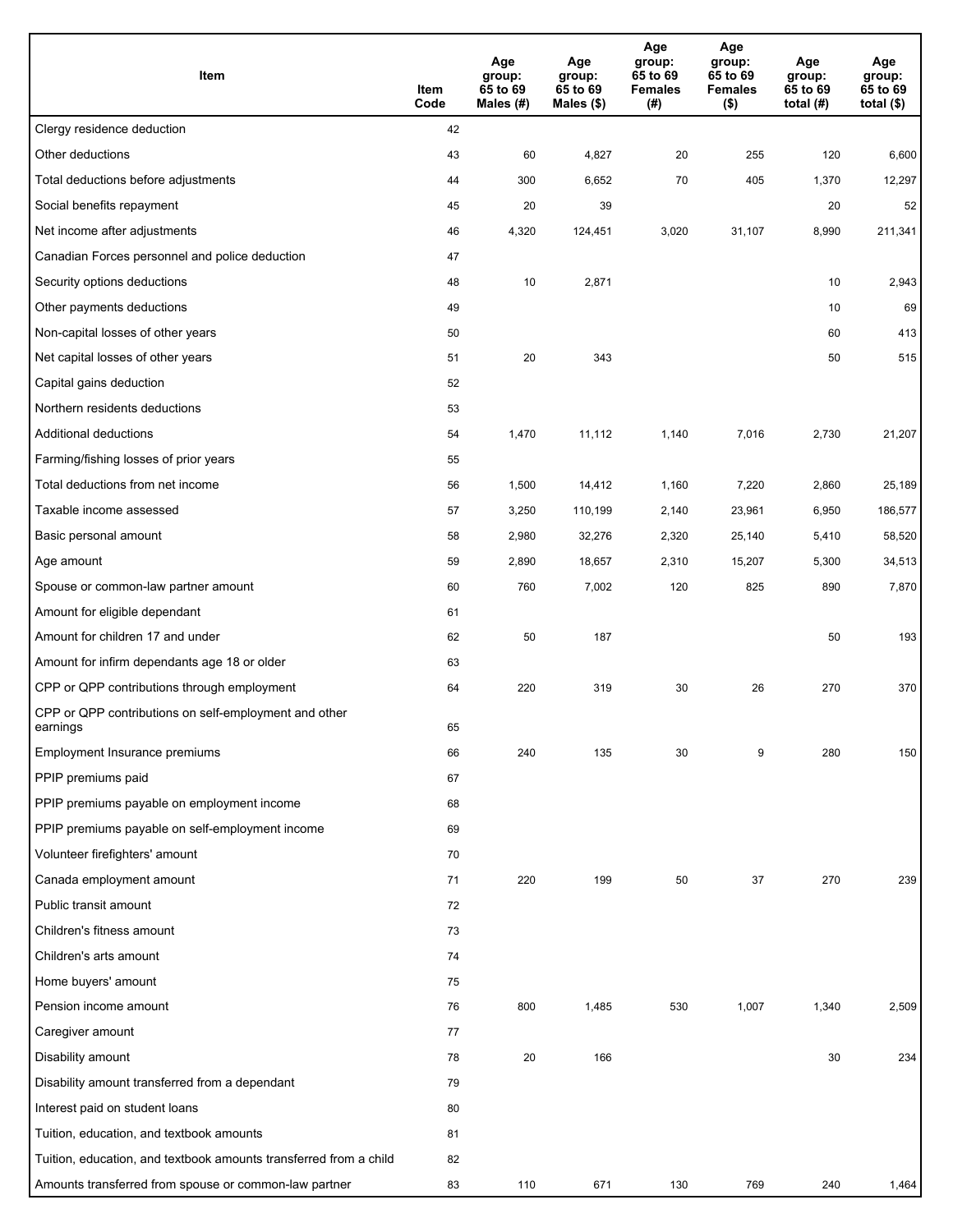| Item                                                | <b>Item</b><br>Code | Age<br>group:<br>65 to 69<br>Males $(H)$ | Age<br>group:<br>65 to 69<br>Males $(\$)$ | Age<br>group:<br>65 to 69<br><b>Females</b><br>(#) | Age<br>group:<br>65 to 69<br><b>Females</b><br>$($ \$) | Age<br>group:<br>65 to 69<br>total $(H)$ | Age<br>group:<br>65 to 69<br>total $(§)$ |
|-----------------------------------------------------|---------------------|------------------------------------------|-------------------------------------------|----------------------------------------------------|--------------------------------------------------------|------------------------------------------|------------------------------------------|
| Medical expenses                                    | 84                  | 120                                      | 507                                       | 70                                                 | 180                                                    | 190                                      | 688                                      |
| Total tax credits on personal amounts               | 85                  | 3,140                                    | 9,267                                     | 2,350                                              | 6,499                                                  | 5,610                                    | 16,047                                   |
| Allowable charitable donations and government gifts | 86                  | 100                                      | 524                                       | 50                                                 | 68                                                     | 170                                      | 842                                      |
| Eligible cultural and ecological gifts              | 87                  |                                          |                                           |                                                    |                                                        |                                          |                                          |
| Total tax credit on donations and gifts             | 88                  | 90                                       | 140                                       | 40                                                 | 16                                                     | 160                                      | 228                                      |
| Total federal non-refundable tax credits            | 89                  | 3,180                                    | 9,407                                     | 2,350                                              | 6,515                                                  | 5,680                                    | 16,275                                   |
| Federal dividend tax credit                         | 90                  | 10                                       | $\overline{2}$                            |                                                    |                                                        | 20                                       | 3                                        |
| Overseas employment tax credit                      | 91                  |                                          |                                           |                                                    |                                                        |                                          |                                          |
| Minimum tax carryover                               | 92                  |                                          |                                           |                                                    |                                                        |                                          |                                          |
| Basic federal tax                                   | 93                  | 1,640                                    | 22,993                                    | 950                                                | 3,320                                                  | 3,850                                    | 37,730                                   |
| Federal Foreign Tax Credit                          | 94                  | 10                                       | 29                                        |                                                    |                                                        | 30                                       | 40                                       |
| Federal Political contribution tax credit           | 95                  |                                          |                                           |                                                    |                                                        |                                          |                                          |
| <b>Investment Tax Credit</b>                        | 96                  |                                          |                                           |                                                    |                                                        |                                          |                                          |
| Labour-sponsored funds tax credit                   | 97                  |                                          |                                           |                                                    |                                                        |                                          |                                          |
| Alternative minimum tax payable                     | 98                  |                                          |                                           |                                                    |                                                        |                                          |                                          |
| Net federal tax                                     | 99                  | 1,640                                    | 24,197                                    | 950                                                | 3,384                                                  | 3,850                                    | 42,506                                   |
| CPP contributions on self-employment                | 100                 |                                          |                                           |                                                    |                                                        |                                          |                                          |
| Social Benefits repayment                           | 101                 | 20                                       | 39                                        |                                                    |                                                        | 20                                       | 52                                       |
| Net Provincial Tax                                  | 102                 | 390                                      | 7,061                                     | 40                                                 | 155                                                    | 670                                      | 8,753                                    |
| Total tax payable                                   | 103                 | 1,650                                    | 31,298                                    | 950                                                | 3,551                                                  | 3,860                                    | 51,311                                   |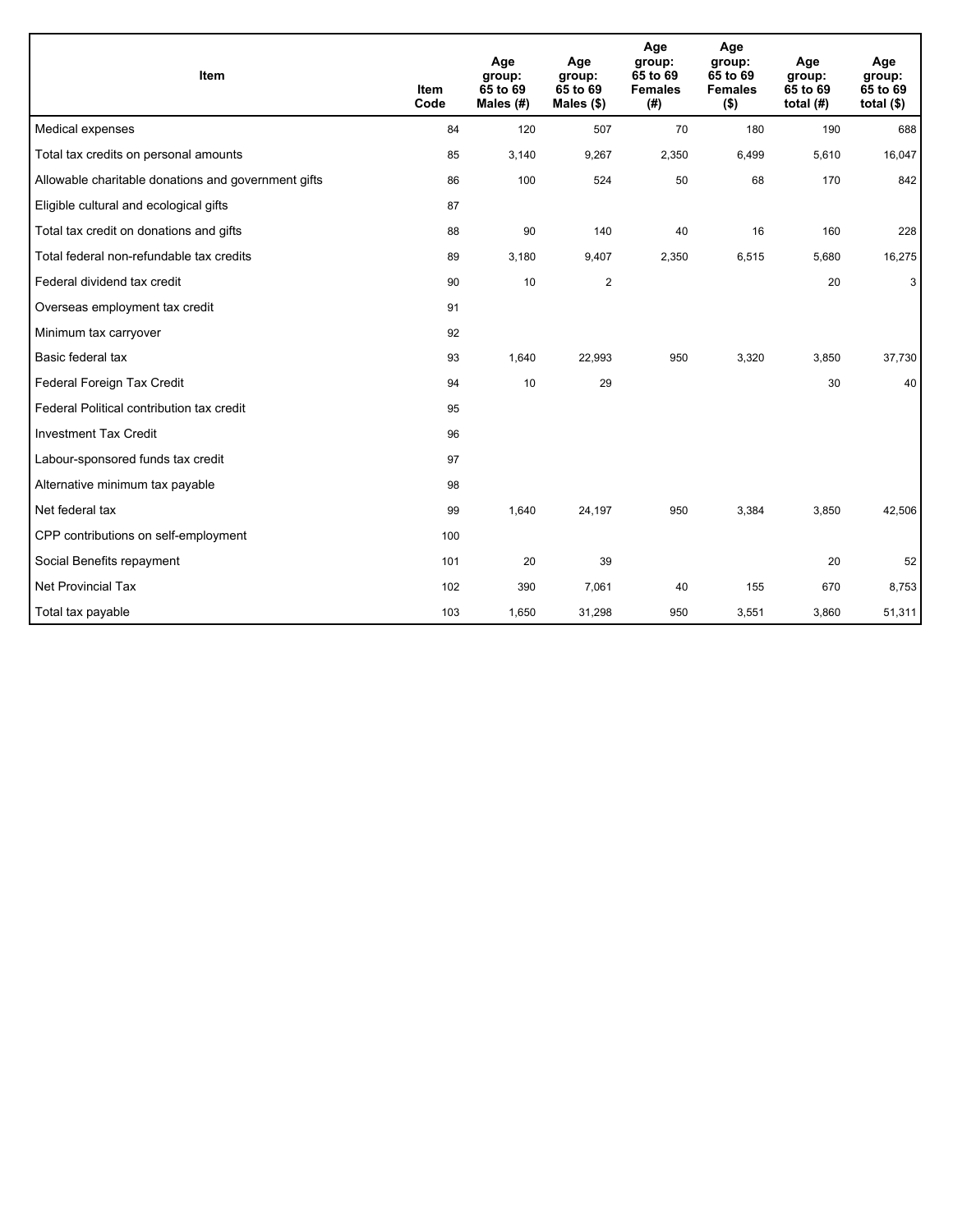| Item                                                                                           | Item<br>Code   | Age<br>group:<br>70 to 74<br>Males (#) | Age<br>group:<br>70 to 74<br>Males $(\$)$ | Age<br>group:<br>70 to 74<br><b>Females</b><br>(#) | Age<br>group:<br>70 to 74<br><b>Females</b><br>$($ \$) | Age<br>group:<br>70 to 74<br>total $(H)$ | Age<br>group:<br>70 to 74<br>total $(\$)$ |
|------------------------------------------------------------------------------------------------|----------------|----------------------------------------|-------------------------------------------|----------------------------------------------------|--------------------------------------------------------|------------------------------------------|-------------------------------------------|
| Number of taxable returns                                                                      | $\mathbf{1}$   | 1,280                                  |                                           | 720                                                |                                                        | 3,160                                    |                                           |
| Number of non-taxable returns                                                                  | 2              | 2,440                                  |                                           | 1,950                                              |                                                        | 5,610                                    |                                           |
| Total number of returns                                                                        | 3              | 3,720                                  |                                           | 2,660                                              |                                                        | 8,780                                    |                                           |
| Employment income                                                                              | 4              | 770                                    | 20,538                                    | 500                                                | 654                                                    | 1,590                                    | 25,454                                    |
| Commissions (from employment)                                                                  | 5              |                                        |                                           |                                                    |                                                        |                                          |                                           |
| Other employment income                                                                        | 6              | 60                                     | 951                                       |                                                    |                                                        | 80                                       | 1,168                                     |
| Old Age Security pension (OASP)                                                                | $\overline{7}$ | 2,280                                  | 8,887                                     | 1,740                                              | 6,554                                                  | 4,060                                    | 15,484                                    |
| CPP or QPP benefits                                                                            | 8              | 2,640                                  | 12,612                                    | 1,840                                              | 6,899                                                  | 4,530                                    | 19,661                                    |
| Other pensions or superannuation                                                               | 9              | 840                                    | 11,084                                    | 510                                                | 5,687                                                  | 1,360                                    | 16,842                                    |
| Elected split-pension amount                                                                   | 10             |                                        |                                           |                                                    |                                                        |                                          |                                           |
| Universal Child Care Benefit (UCCB)                                                            | 11             |                                        |                                           |                                                    |                                                        |                                          |                                           |
| Employment Insurance and other benefits                                                        | 12             |                                        |                                           |                                                    |                                                        |                                          |                                           |
| Taxable amount of dividends from taxable Canadian corporations                                 | 13             |                                        |                                           |                                                    |                                                        |                                          |                                           |
| Interest and other investment income                                                           | 14             |                                        |                                           |                                                    |                                                        | 20                                       | 100                                       |
| Net partnership income (Limited or non-active partners only)                                   | 15             | 80                                     | 84                                        | 70                                                 | 15                                                     | 1,070                                    | 369                                       |
| Net rental income                                                                              | 16             |                                        |                                           |                                                    |                                                        |                                          |                                           |
| Taxable capital gains                                                                          | 17             | 110                                    | 11,648                                    | 90                                                 | 5,341                                                  | 1,520                                    | 45,690                                    |
| Registered retirement savings plan income (RRSP)                                               | 18             | 90                                     | 891                                       | 40                                                 | 274                                                    | 130                                      | 1,166                                     |
| Other income                                                                                   | 19             | 110                                    | 911                                       | 80                                                 | 259                                                    | 190                                      | 1,234                                     |
| Net business income                                                                            | 20             |                                        |                                           | 10                                                 | 109                                                    | 200                                      | 10,269                                    |
| Net professional income                                                                        | 21             | 30                                     | 988                                       |                                                    |                                                        | 50                                       | 1,544                                     |
| Net commission income                                                                          | 22             |                                        |                                           |                                                    |                                                        |                                          |                                           |
| Net farming income                                                                             | 23             | 20                                     | 381                                       |                                                    |                                                        | 20                                       | 462                                       |
| Net fishing income                                                                             | 24             |                                        |                                           |                                                    |                                                        |                                          |                                           |
| Workers' compensation benefits                                                                 | 25             |                                        |                                           |                                                    |                                                        |                                          |                                           |
| Social assistance payments                                                                     | 26             |                                        |                                           |                                                    |                                                        |                                          |                                           |
| Net federal supplements                                                                        | 27             |                                        |                                           |                                                    |                                                        | 10                                       | 48                                        |
| Total income assessed                                                                          | 28             | 3,690                                  | 75,106                                    | 2,640                                              | 26,047                                                 | 8,710                                    | 139,654                                   |
| Registered pension plan contributions (RPP)                                                    | 29             |                                        |                                           |                                                    |                                                        |                                          |                                           |
| <b>RRSP</b> deduction                                                                          | 30             | 10                                     | 108                                       |                                                    |                                                        | 20                                       | 120                                       |
| Deduction for elected split-pension amount                                                     | 31             |                                        |                                           |                                                    |                                                        |                                          |                                           |
| Annual union, professional, or like dues                                                       | 32             | 40                                     | 18                                        |                                                    |                                                        | 50                                       | 21                                        |
| Child care expenses                                                                            | 33             |                                        |                                           |                                                    |                                                        |                                          |                                           |
| <b>Business investment loss</b>                                                                | 34             |                                        |                                           |                                                    |                                                        |                                          |                                           |
| Moving expenses                                                                                | 35             |                                        |                                           |                                                    |                                                        |                                          |                                           |
| Support payments made                                                                          | 36             | 20                                     | 346                                       |                                                    |                                                        | 20                                       | 346                                       |
| Carrying charges and interest expenses                                                         | 37             | 40                                     | 44                                        |                                                    |                                                        | 80                                       | 191                                       |
| Deductions for CPP/QPP contributions on self-employment and other<br>earnings                  | 38             |                                        |                                           |                                                    |                                                        |                                          |                                           |
| Deductions for provincial parental insurance plan (PPIP) premiums on<br>self-employment income | 39             |                                        |                                           |                                                    |                                                        |                                          |                                           |
| Exploration and development expenses                                                           | 40             |                                        |                                           |                                                    |                                                        | 820                                      | 3,585                                     |
| Other employment expenses                                                                      | 41             |                                        |                                           |                                                    |                                                        |                                          |                                           |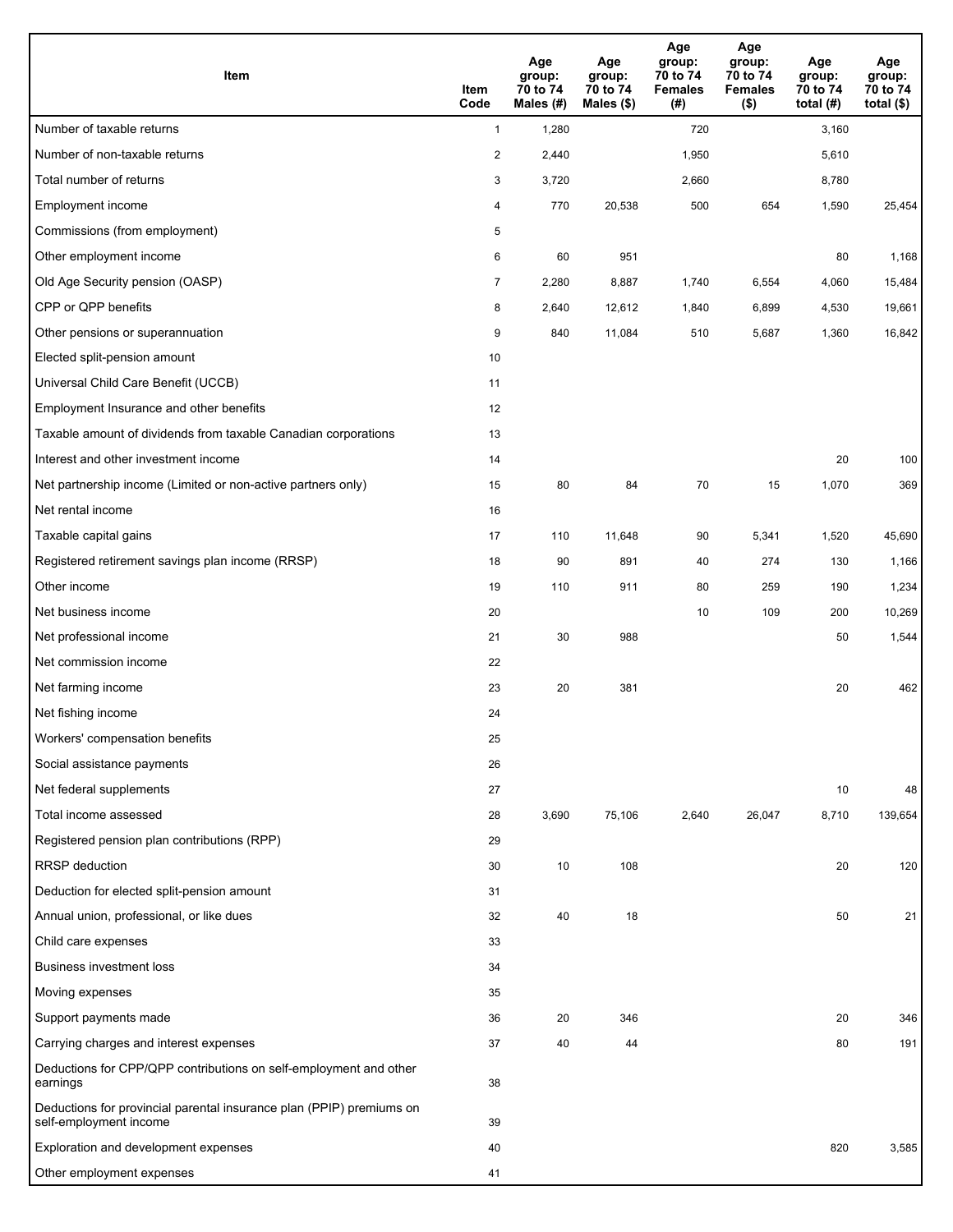| Item                                                              | Item<br>Code | Age<br>group:<br>70 to 74<br>Males $(H)$ | Age<br>group:<br>70 to 74<br>Males (\$) | Age<br>group:<br>70 to 74<br><b>Females</b><br>(#) | Age<br>group:<br>70 to 74<br><b>Females</b><br>$($ \$) | Age<br>group:<br>70 to 74<br>total $(H)$ | Age<br>group:<br>70 to 74<br>total $($)$ |
|-------------------------------------------------------------------|--------------|------------------------------------------|-----------------------------------------|----------------------------------------------------|--------------------------------------------------------|------------------------------------------|------------------------------------------|
| Clergy residence deduction                                        | 42           |                                          |                                         |                                                    |                                                        |                                          |                                          |
| Other deductions                                                  | 43           |                                          |                                         |                                                    |                                                        | 70                                       | 1,426                                    |
| Total deductions before adjustments                               | 44           | 150                                      | 1,197                                   | 50                                                 | 152                                                    | 1,050                                    | 5,840                                    |
| Social benefits repayment                                         | 45           | 10                                       | 22                                      |                                                    |                                                        | 20                                       | 32                                       |
| Net income after adjustments                                      | 46           | 3,590                                    | 74,277                                  | 2,570                                              | 26,087                                                 | 7,670                                    | 137,861                                  |
| Canadian Forces personnel and police deduction                    | 47           |                                          |                                         |                                                    |                                                        |                                          |                                          |
| Security options deductions                                       | 48           |                                          |                                         |                                                    |                                                        |                                          |                                          |
| Other payments deductions                                         | 49           |                                          |                                         | 10                                                 | 43                                                     | 10                                       | 101                                      |
| Non-capital losses of other years                                 | 50           |                                          |                                         |                                                    |                                                        | 40                                       | 430                                      |
| Net capital losses of other years                                 | 51           | 10                                       | 143                                     |                                                    |                                                        | 40                                       | 217                                      |
| Capital gains deduction                                           | 52           |                                          |                                         |                                                    |                                                        |                                          |                                          |
| Northern residents deductions                                     | 53           |                                          |                                         |                                                    |                                                        |                                          |                                          |
| Additional deductions                                             | 54           | 1,420                                    | 13,442                                  | 1,070                                              | 7,024                                                  | 2,580                                    | 22,997                                   |
| Farming/fishing losses of prior years                             | 55           |                                          |                                         |                                                    |                                                        |                                          |                                          |
| Total deductions from net income                                  | 56           | 1,450                                    | 14,991                                  | 1,080                                              | 7,138                                                  | 2,680                                    | 25,684                                   |
| Taxable income assessed                                           | 57           | 2,620                                    | 60,396                                  | 1,730                                              | 18,971                                                 | 5,780                                    | 113,310                                  |
| Basic personal amount                                             | 58           | 2,740                                    | 29,685                                  | 2,030                                              | 21,936                                                 | 4,880                                    | 52,779                                   |
| Age amount                                                        | 59           | 2,710                                    | 17,647                                  | 2,020                                              | 13,324                                                 | 4,830                                    | 31,654                                   |
| Spouse or common-law partner amount                               | 60           |                                          | 4,812                                   | 90                                                 | 569                                                    |                                          |                                          |
| Amount for eligible dependant                                     | 61           |                                          |                                         |                                                    |                                                        |                                          |                                          |
| Amount for children 17 and under                                  | 62           | 30                                       | 98                                      |                                                    |                                                        | 30                                       | 98                                       |
| Amount for infirm dependants age 18 or older                      | 63           |                                          |                                         |                                                    |                                                        |                                          |                                          |
| CPP or QPP contributions through employment                       | 64           | 10                                       | 13                                      |                                                    |                                                        | 20                                       | 14                                       |
| CPP or QPP contributions on self-employment and other<br>earnings | 65           |                                          |                                         |                                                    |                                                        |                                          |                                          |
| Employment Insurance premiums                                     | 66           | 70                                       | 42                                      |                                                    |                                                        | 80                                       | 44                                       |
| PPIP premiums paid                                                | 67           |                                          |                                         |                                                    |                                                        |                                          |                                          |
| PPIP premiums payable on employment income                        | 68           |                                          |                                         |                                                    |                                                        |                                          |                                          |
| PPIP premiums payable on self-employment income                   | 69           |                                          |                                         |                                                    |                                                        |                                          |                                          |
| Volunteer firefighters' amount                                    | 70           |                                          |                                         |                                                    |                                                        |                                          |                                          |
| Canada employment amount                                          | 71           | 80                                       | 49                                      | 20                                                 | 11                                                     | 100                                      | 63                                       |
| Public transit amount                                             | 72           |                                          |                                         |                                                    |                                                        |                                          |                                          |
| Children's fitness amount                                         | 73           |                                          |                                         |                                                    |                                                        |                                          |                                          |
| Children's arts amount                                            | 74           |                                          |                                         |                                                    |                                                        |                                          |                                          |
| Home buyers' amount                                               | 75           |                                          |                                         |                                                    |                                                        |                                          |                                          |
| Pension income amount                                             | 76           | 860                                      | 1,618                                   | 510                                                | 954                                                    | 1,390                                    | 2,594                                    |
| Caregiver amount                                                  | 77           |                                          |                                         |                                                    |                                                        |                                          |                                          |
| Disability amount                                                 | 78           | 20                                       | 160                                     | 20                                                 | 113                                                    | 40                                       | 273                                      |
| Disability amount transferred from a dependant                    | 79           |                                          |                                         |                                                    |                                                        |                                          |                                          |
| Interest paid on student loans                                    | 80           |                                          |                                         |                                                    |                                                        |                                          |                                          |
| Tuition, education, and textbook amounts                          | 81           |                                          |                                         |                                                    |                                                        |                                          |                                          |
| Tuition, education, and textbook amounts transferred from a child | 82           |                                          |                                         |                                                    |                                                        |                                          |                                          |
| Amounts transferred from spouse or common-law partner             | 83           | 200                                      | 1,255                                   | 120                                                | 692                                                    | 320                                      | 1,953                                    |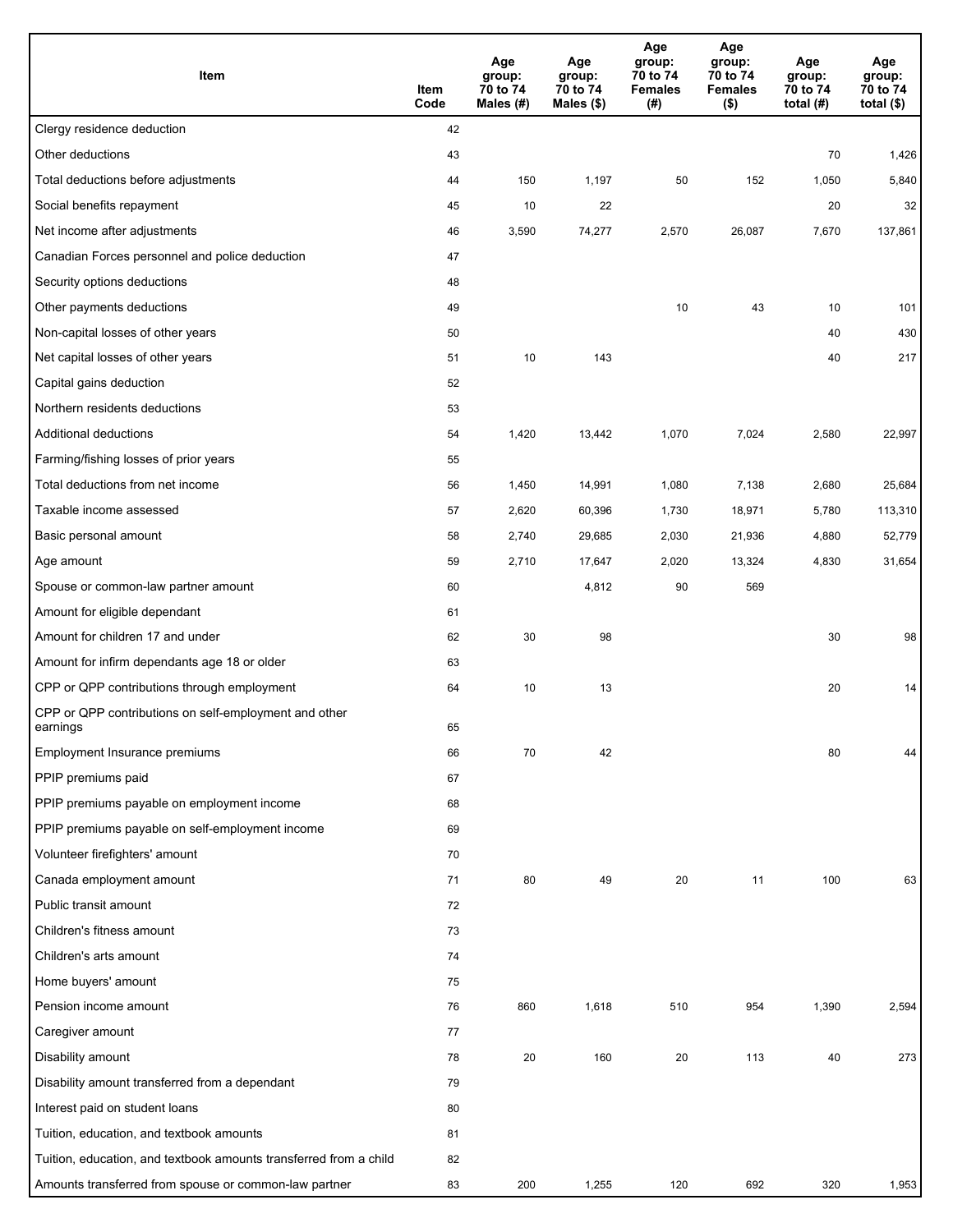| Item                                                | <b>Item</b><br>Code | Age<br>group:<br>70 to 74<br>Males $(H)$ | Age<br>group:<br>70 to 74<br>Males (\$) | Age<br>group:<br>70 to 74<br><b>Females</b><br>(#) | Age<br>group:<br>70 to 74<br><b>Females</b><br>$($ \$) | Age<br>group:<br>70 to 74<br>total $(H)$ | Age<br>group:<br>70 to 74<br>total $($ \$) |
|-----------------------------------------------------|---------------------|------------------------------------------|-----------------------------------------|----------------------------------------------------|--------------------------------------------------------|------------------------------------------|--------------------------------------------|
| Medical expenses                                    | 84                  | 90                                       | 389                                     | 50                                                 | 207                                                    | 140                                      | 596                                        |
| Total tax credits on personal amounts               | 85                  | 2,810                                    | 8,373                                   | 2,040                                              | 5,673                                                  | 4,950                                    | 14,331                                     |
| Allowable charitable donations and government gifts | 86                  |                                          |                                         | 40                                                 | 106                                                    | 110                                      | 734                                        |
| Eligible cultural and ecological gifts              | 87                  |                                          |                                         |                                                    |                                                        |                                          |                                            |
| Total tax credit on donations and gifts             | 88                  |                                          |                                         |                                                    |                                                        | 100                                      | 202                                        |
| Total federal non-refundable tax credits            | 89                  | 2,820                                    | 8,524                                   | 2,040                                              | 5,697                                                  | 4,980                                    | 14,534                                     |
| Federal dividend tax credit                         | 90                  |                                          |                                         |                                                    |                                                        |                                          |                                            |
| Overseas employment tax credit                      | 91                  |                                          |                                         |                                                    |                                                        |                                          |                                            |
| Minimum tax carryover                               | 92                  |                                          |                                         |                                                    |                                                        |                                          |                                            |
| Basic federal tax                                   | 93                  | 1,280                                    | 11,558                                  | 720                                                | 2,497                                                  | 3,170                                    | 21,499                                     |
| Federal Foreign Tax Credit                          | 94                  |                                          |                                         |                                                    |                                                        |                                          |                                            |
| Federal Political contribution tax credit           | 95                  |                                          |                                         |                                                    |                                                        |                                          |                                            |
| <b>Investment Tax Credit</b>                        | 96                  |                                          |                                         |                                                    |                                                        |                                          |                                            |
| Labour-sponsored funds tax credit                   | 97                  |                                          |                                         |                                                    |                                                        |                                          |                                            |
| Alternative minimum tax payable                     | 98                  |                                          |                                         |                                                    |                                                        |                                          |                                            |
| Net federal tax                                     | 99                  | 1,280                                    | 12.088                                  | 710                                                | 2.698                                                  | 3.160                                    | 25,036                                     |
| CPP contributions on self-employment                | 100                 |                                          |                                         |                                                    |                                                        |                                          |                                            |
| Social Benefits repayment                           | 101                 | 10                                       | 22                                      |                                                    |                                                        | 20                                       | 32                                         |
| <b>Net Provincial Tax</b>                           | 102                 | 140                                      | 2,853                                   | 20                                                 | 60                                                     | 270                                      | 3,321                                      |
| Total tax payable                                   | 103                 | 1,280                                    | 14,963                                  | 720                                                | 2,767                                                  | 3,160                                    | 28,389                                     |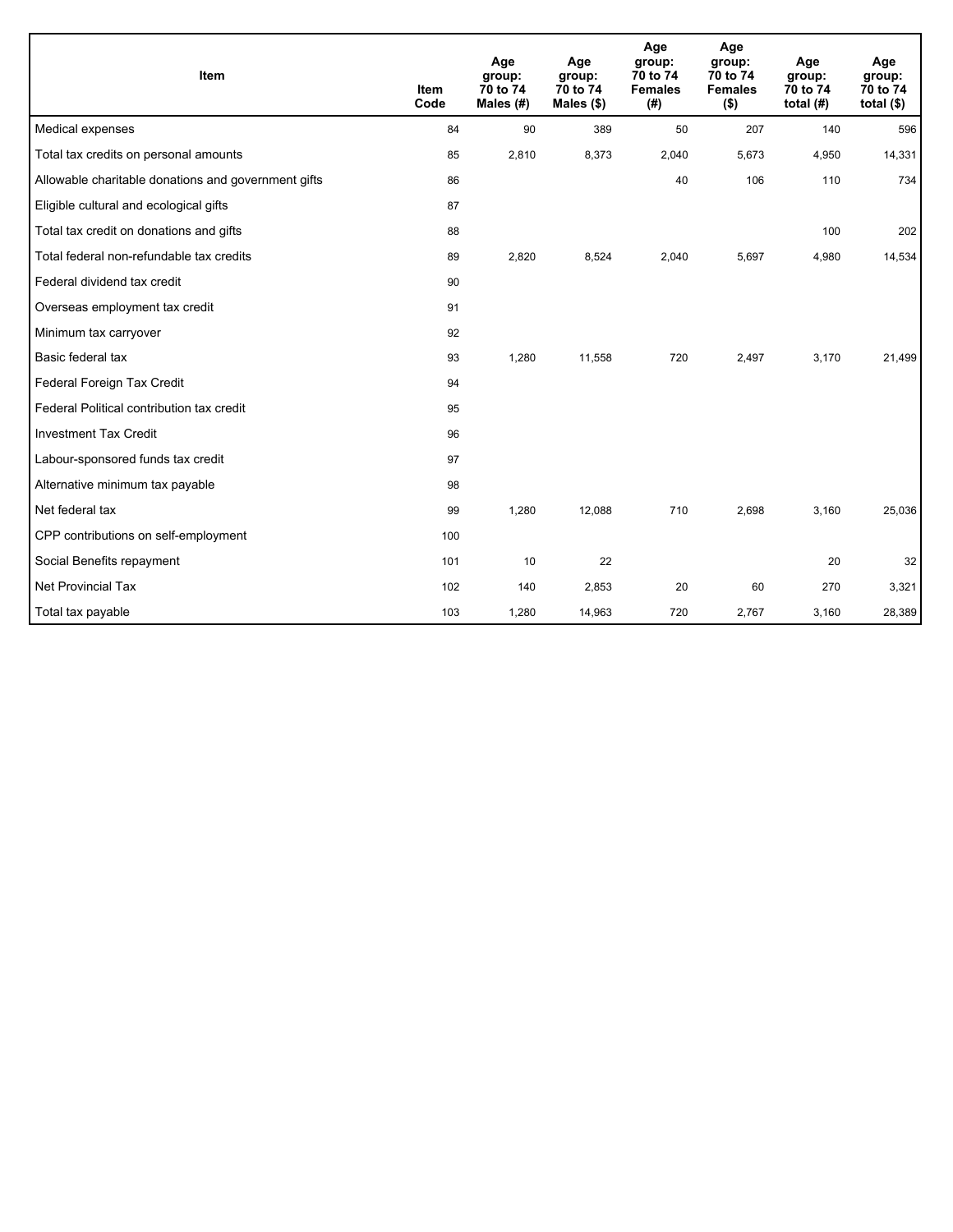| Item                                                                                           | Item<br>Code   | Age<br>group:<br>75 and<br>over<br>Males (#) | Age<br>group:<br>75 and<br>over<br>Males (\$) | Age<br>group:<br>75 and<br>over<br><b>Females</b><br>(#) | Age<br>group:<br>75 and<br>over<br><b>Females</b><br>$($ \$) | Age<br>group:<br>75 and<br>over total<br>(# ) | Age<br>group:<br>75 and<br>over total<br>$($ \$) |
|------------------------------------------------------------------------------------------------|----------------|----------------------------------------------|-----------------------------------------------|----------------------------------------------------------|--------------------------------------------------------------|-----------------------------------------------|--------------------------------------------------|
| Number of taxable returns                                                                      | $\mathbf{1}$   | 1,920                                        |                                               | 1,410                                                    |                                                              | 5,120                                         |                                                  |
| Number of non-taxable returns                                                                  | $\overline{c}$ | 4,000                                        |                                               | 3,500                                                    |                                                              | 8,760                                         |                                                  |
| Total number of returns                                                                        | 3              | 5,920                                        |                                               | 4,910                                                    |                                                              | 13,890                                        |                                                  |
| Employment income                                                                              | 4              | 970                                          | 11,556                                        | 720                                                      | 522                                                          | 2,160                                         | 15,664                                           |
| Commissions (from employment)                                                                  | 5              |                                              |                                               |                                                          |                                                              |                                               |                                                  |
| Other employment income                                                                        | 6              |                                              |                                               | 30                                                       | 21                                                           |                                               |                                                  |
| Old Age Security pension (OASP)                                                                | $\overline{7}$ | 4,200                                        | 18,113                                        | 3,670                                                    | 15,550                                                       | 7,990                                         | 33,816                                           |
| CPP or QPP benefits                                                                            | 8              | 4,320                                        | 24,704                                        | 3,450                                                    | 16,817                                                       | 7,920                                         | 42,183                                           |
| Other pensions or superannuation                                                               | 9              | 1,540                                        | 16,144                                        | 1,060                                                    | 9,171                                                        | 2,640                                         | 25,530                                           |
| Elected split-pension amount                                                                   | 10             |                                              |                                               |                                                          |                                                              |                                               |                                                  |
| Universal Child Care Benefit (UCCB)                                                            | 11             |                                              |                                               |                                                          |                                                              |                                               |                                                  |
| Employment Insurance and other benefits                                                        | 12             |                                              |                                               |                                                          |                                                              |                                               |                                                  |
| Taxable amount of dividends from taxable Canadian corporations                                 | 13             |                                              |                                               |                                                          |                                                              |                                               |                                                  |
| Interest and other investment income                                                           | 14             | 20                                           | 30                                            |                                                          |                                                              | 30                                            | 68                                               |
| Net partnership income (Limited or non-active partners only)                                   | 15             | 50                                           | 285                                           | 50                                                       | 56                                                           | 840                                           | 2,339                                            |
| Net rental income                                                                              | 16             |                                              |                                               |                                                          |                                                              |                                               |                                                  |
| Taxable capital gains                                                                          | 17             | 180                                          | 23,733                                        | 110                                                      | 16,841                                                       | 2,070                                         | 102,685                                          |
| Registered retirement savings plan income (RRSP)                                               | 18             | 90                                           | 521                                           | 80                                                       | 326                                                          | 170                                           | 852                                              |
| Other income                                                                                   | 19             | 150                                          | 1,280                                         | 140                                                      | 815                                                          | 320                                           | 2,711                                            |
| Net business income                                                                            | 20             | 50                                           | 6,469                                         |                                                          |                                                              | 180                                           | 10,862                                           |
| Net professional income                                                                        | 21             | 10                                           | 433                                           |                                                          |                                                              |                                               |                                                  |
| Net commission income                                                                          | 22             |                                              |                                               |                                                          |                                                              |                                               |                                                  |
| Net farming income                                                                             | 23             | 20                                           | 160                                           | 10                                                       | 80                                                           | 50                                            | $-849$                                           |
| Net fishing income                                                                             | 24             |                                              |                                               |                                                          |                                                              |                                               |                                                  |
| Workers' compensation benefits                                                                 | 25             |                                              |                                               |                                                          |                                                              |                                               |                                                  |
| Social assistance payments                                                                     | 26             |                                              |                                               |                                                          |                                                              |                                               |                                                  |
| Net federal supplements                                                                        | 27             | 10                                           | 70                                            |                                                          |                                                              | 20                                            | 116                                              |
| Total income assessed                                                                          | 28             | 5,890                                        | 109,604                                       | 4,890                                                    | 60,559                                                       | 13,810                                        | 243,149                                          |
| Registered pension plan contributions (RPP)                                                    | 29             |                                              |                                               |                                                          |                                                              |                                               |                                                  |
| <b>RRSP</b> deduction                                                                          | 30             |                                              |                                               |                                                          |                                                              |                                               |                                                  |
| Deduction for elected split-pension amount                                                     | 31             |                                              |                                               |                                                          |                                                              |                                               |                                                  |
| Annual union, professional, or like dues                                                       | 32             | 30                                           | 4                                             | 10                                                       | 2                                                            | 40                                            | 6                                                |
| Child care expenses                                                                            | 33             |                                              |                                               |                                                          |                                                              |                                               |                                                  |
| <b>Business investment loss</b>                                                                | 34             |                                              |                                               |                                                          |                                                              |                                               |                                                  |
| Moving expenses                                                                                | 35             |                                              |                                               |                                                          |                                                              |                                               |                                                  |
| Support payments made                                                                          | 36             | 20                                           | 245                                           |                                                          |                                                              | 20                                            | 245                                              |
| Carrying charges and interest expenses                                                         | 37             | 40                                           | 39                                            | 30                                                       | 29                                                           | 120                                           | 104                                              |
| Deductions for CPP/QPP contributions on self-employment and other<br>earnings                  | 38             |                                              |                                               |                                                          |                                                              |                                               |                                                  |
| Deductions for provincial parental insurance plan (PPIP) premiums on<br>self-employment income | 39             |                                              |                                               |                                                          |                                                              |                                               |                                                  |
| Exploration and development expenses                                                           | 40             | 10                                           | 941                                           |                                                          |                                                              | 630                                           | 3,527                                            |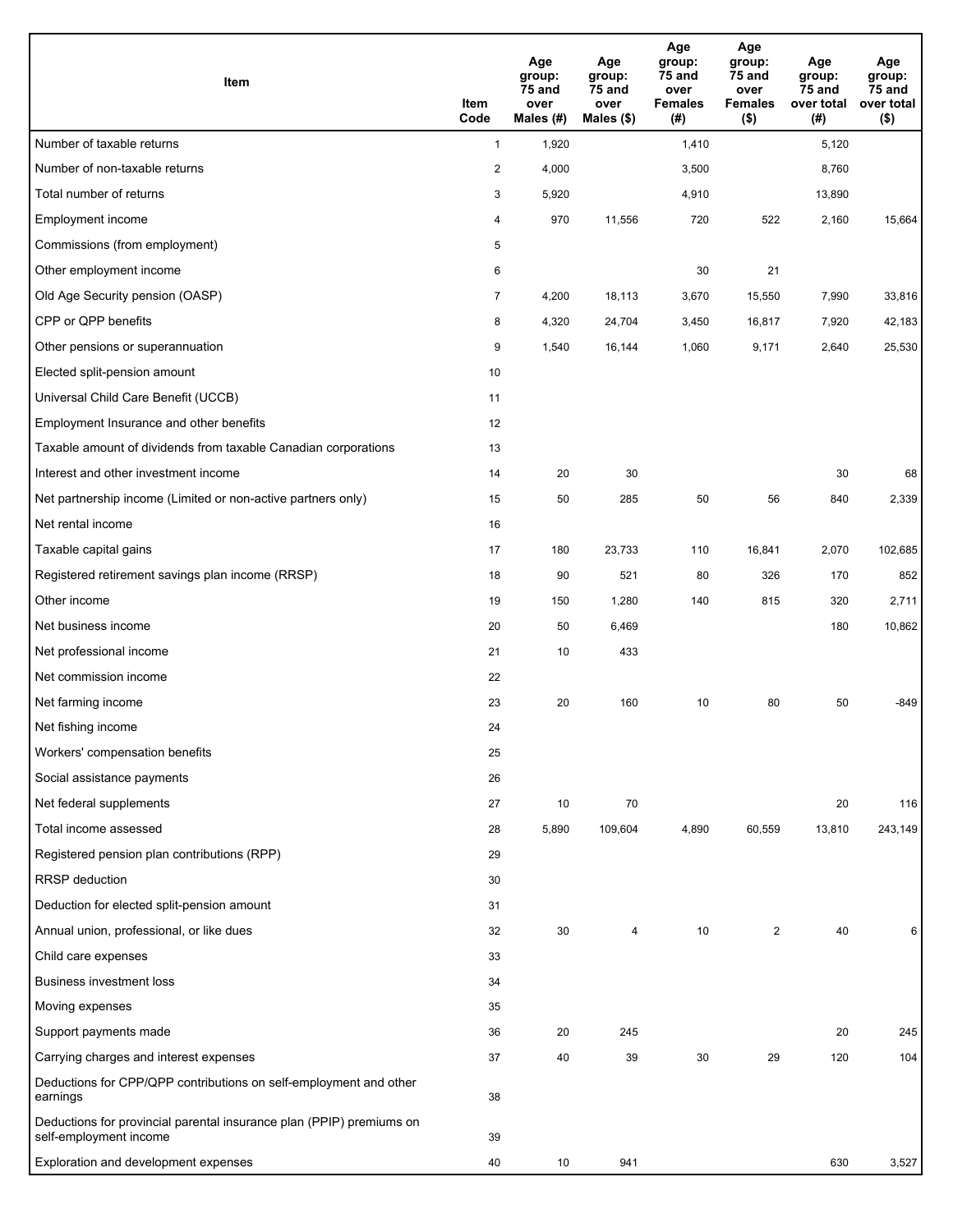| Item                                                              | Item<br>Code | Age<br>group:<br>75 and<br>over Males<br>(#) | Age<br>group:<br>75 and<br>over Males<br>$($ \$) | Age<br>group:<br>75 and<br>over<br><b>Females</b><br>(#) | Age<br>group:<br>75 and<br>over<br><b>Females</b><br>$($ \$) | Age<br>group:<br>75 and<br>over total<br>(#) | Age<br>group:<br><b>75 and</b><br>over total<br>$($ \$) |
|-------------------------------------------------------------------|--------------|----------------------------------------------|--------------------------------------------------|----------------------------------------------------------|--------------------------------------------------------------|----------------------------------------------|---------------------------------------------------------|
| Other employment expenses                                         | 41           |                                              |                                                  |                                                          |                                                              |                                              |                                                         |
| Clergy residence deduction                                        | 42           |                                              |                                                  |                                                          |                                                              |                                              |                                                         |
| Other deductions                                                  | 43           |                                              |                                                  | 30                                                       | 104                                                          | 90                                           | 2,493                                                   |
| Total deductions before adjustments                               | 44           | 150                                          | 2,688                                            | 70                                                       | 166                                                          | 900                                          | 6,409                                                   |
| Social benefits repayment                                         | 45           | 10                                           | 24                                               |                                                          |                                                              | 20                                           | 29                                                      |
| Net income after adjustments                                      | 46           | 5,820                                        | 107,154                                          | 4,820                                                    | 60,435                                                       | 13,010                                       | 241,636                                                 |
| Canadian Forces personnel and police deduction                    | 47           |                                              |                                                  |                                                          |                                                              |                                              |                                                         |
| Security options deductions                                       | 48           |                                              |                                                  |                                                          |                                                              |                                              |                                                         |
| Other payments deductions                                         | 49           | 20                                           | 129                                              |                                                          |                                                              | 30                                           | 186                                                     |
| Non-capital losses of other years                                 | 50           |                                              |                                                  |                                                          |                                                              | 40                                           | 345                                                     |
| Net capital losses of other years                                 | 51           | 20                                           | 165                                              |                                                          |                                                              | 50                                           | 335                                                     |
| Capital gains deduction                                           | 52           |                                              |                                                  |                                                          |                                                              |                                              |                                                         |
| Northern residents deductions                                     | 53           |                                              |                                                  |                                                          |                                                              |                                              |                                                         |
| Additional deductions                                             | 54           | 2,630                                        | 23,290                                           | 2,100                                                    | 16,985                                                       | 5,030                                        | 46,398                                                  |
| Farming/fishing losses of prior years                             | 55           |                                              |                                                  |                                                          |                                                              | 10                                           | 65                                                      |
| Total deductions from net income                                  | 56           | 2,670                                        | 23,856                                           | 2,110                                                    | 17,060                                                       | 5,150                                        | 47,833                                                  |
| Taxable income assessed                                           | 57           | 4,170                                        | 83,634                                           | 3,340                                                    | 43,573                                                       | 9,750                                        | 194,356                                                 |
| Basic personal amount                                             | 58           | 4,710                                        | 50,994                                           | 4,050                                                    | 43,796                                                       | 9,060                                        | 98,004                                                  |
| Age amount                                                        | 59           | 4,690                                        | 30,841                                           | 4,040                                                    | 26,868                                                       | 9,010                                        | 59,598                                                  |
| Spouse or common-law partner amount                               | 60           | 970                                          | 6,624                                            | 80                                                       | 509                                                          | 1,060                                        | 7,160                                                   |
| Amount for eligible dependant                                     | 61           |                                              |                                                  |                                                          |                                                              |                                              |                                                         |
| Amount for children 17 and under                                  | 62           | 10                                           | 35                                               |                                                          |                                                              | 10                                           | 41                                                      |
| Amount for infirm dependants age 18 or older                      | 63           |                                              |                                                  |                                                          |                                                              | 10                                           | 90                                                      |
| CPP or QPP contributions through employment                       | 64           |                                              |                                                  |                                                          |                                                              |                                              |                                                         |
| CPP or QPP contributions on self-employment and other<br>earnings | 65           |                                              |                                                  |                                                          |                                                              |                                              |                                                         |
| Employment Insurance premiums                                     | 66           | 20                                           | 8                                                |                                                          |                                                              | 20                                           | 10                                                      |
| PPIP premiums paid                                                | 67           |                                              |                                                  |                                                          |                                                              |                                              |                                                         |
| PPIP premiums payable on employment income                        | 68           |                                              |                                                  |                                                          |                                                              |                                              |                                                         |
| PPIP premiums payable on self-employment income                   | 69           |                                              |                                                  |                                                          |                                                              |                                              |                                                         |
| Volunteer firefighters' amount                                    | 70           |                                              |                                                  |                                                          |                                                              |                                              |                                                         |
| Canada employment amount                                          | 71           | 70                                           | 26                                               | 30                                                       | 11                                                           | 90                                           | 40                                                      |
| Public transit amount                                             | 72           |                                              |                                                  |                                                          |                                                              |                                              |                                                         |
| Children's fitness amount                                         | 73           |                                              |                                                  |                                                          |                                                              |                                              |                                                         |
| Children's arts amount                                            | 74           |                                              |                                                  |                                                          |                                                              |                                              |                                                         |
| Home buyers' amount                                               | 75           |                                              |                                                  |                                                          |                                                              |                                              |                                                         |
| Pension income amount                                             | 76           | 1,570                                        | 2,840                                            | 1,090                                                    | 1,980                                                        | 2,690                                        | 4,881                                                   |
| Caregiver amount                                                  | 77           |                                              |                                                  |                                                          |                                                              |                                              |                                                         |
| Disability amount                                                 | 78           | 60                                           | 417                                              | 50                                                       | 347                                                          | 100                                          | 764                                                     |
| Disability amount transferred from a dependant                    | 79           |                                              |                                                  |                                                          |                                                              |                                              |                                                         |
| Interest paid on student loans                                    | 80           |                                              |                                                  |                                                          |                                                              |                                              |                                                         |
| Tuition, education, and textbook amounts                          | 81           |                                              |                                                  |                                                          |                                                              |                                              |                                                         |